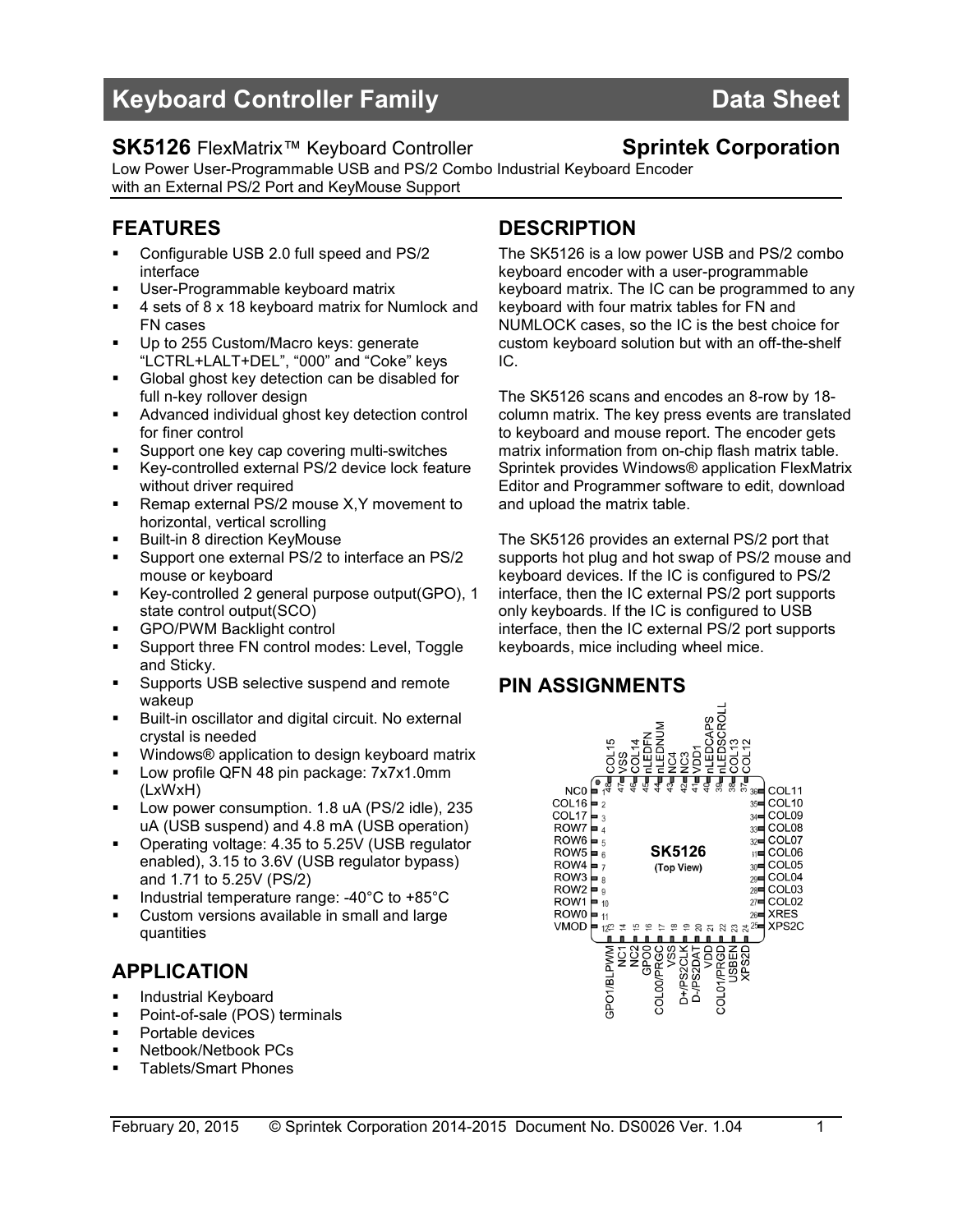## ORDEING INFORMATION

SK5126-LT QFN 48-pin, 0.5mm pitch, (7x7x1.0mm), Pb-Free, RoHS

## MIGRATE FROM SK5122 and SK5120

| SK5122 without GPO2                            | Drop-in replacement - SK5126 with VMOD floating                    |
|------------------------------------------------|--------------------------------------------------------------------|
| SK5120 without GPO2 under 5V (VMOD = floating) | Drop-in replacement - SK5126 with USBEN<br>floating, VMOD floating |
| Others                                         | Talk to Sprintek support team for a solution                       |

## FUNCTION BLOCK DIAGRAM

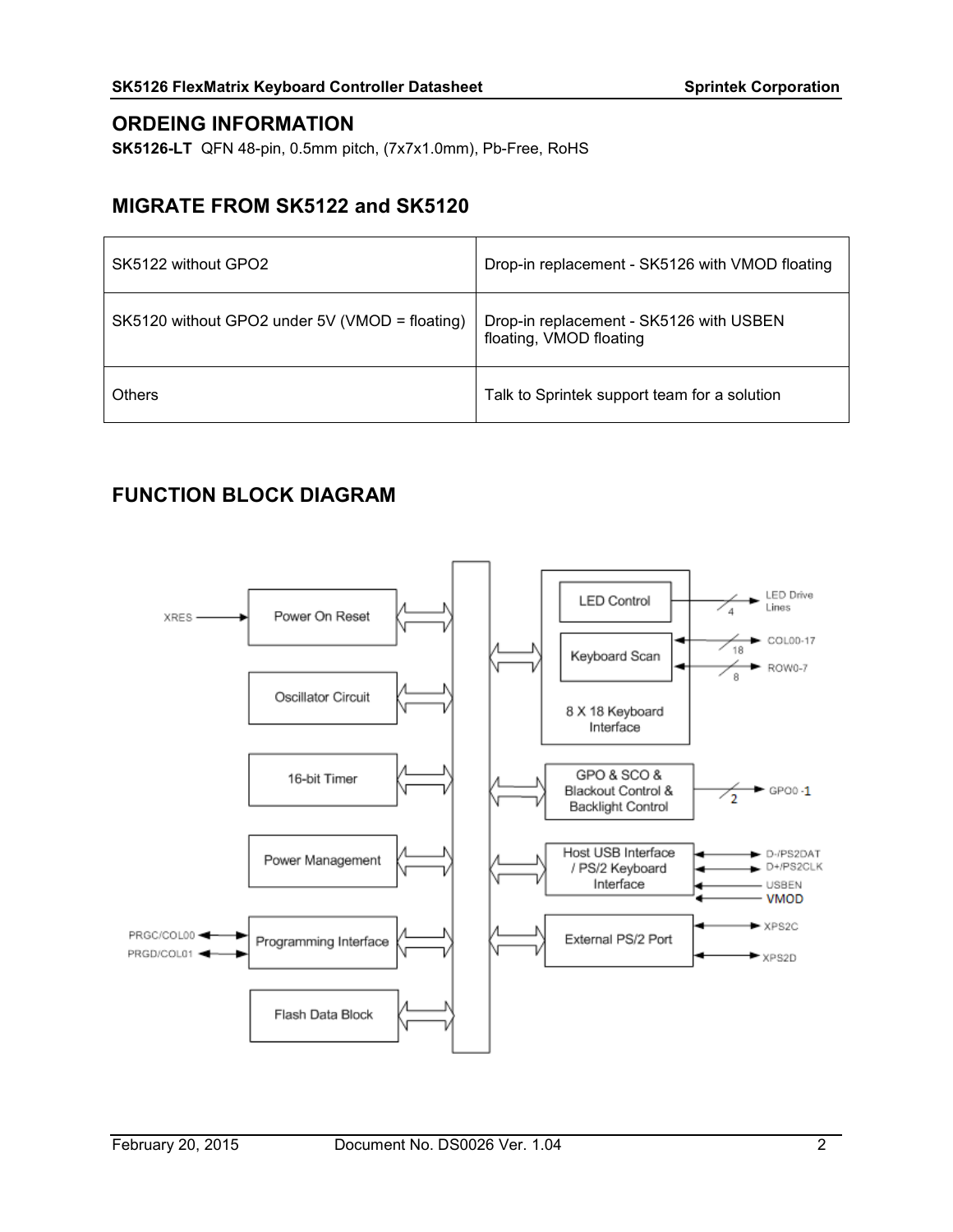## PIN DEFINITION

| Pin No          | <b>Type</b>    | <b>Name</b>       | <b>Description</b>                                                  |
|-----------------|----------------|-------------------|---------------------------------------------------------------------|
| 1               |                | NC <sub>0</sub>   | No connection pin                                                   |
| $2 - 3$         | IO             | $COL16 -$         | Column lines 16 to 17 for scan matrix                               |
|                 |                | COL <sub>17</sub> |                                                                     |
| $4 - 11$        | IO             | ROW7-ROW0         | Row lines 0 to 7 for scan matrix with internal pull-up resistor     |
| $\overline{12}$ |                | <b>VMOD</b>       | Power supply voltage mode: float = high power supply voltage        |
|                 |                |                   | mode; tied to GND = low power supply voltage mode                   |
| 13              | $\circ$        | GPO1/BLPWM        | GPO1 or Backlight PWM pin                                           |
| $14 - 15$       |                | $NC1-2$           | No connection pins                                                  |
| 16              | $\circ$        | GPO <sub>0</sub>  | GPO0 pin                                                            |
| 17              | IO             | COL00/            | Column line 00 for scan matrix and programming interface clock line |
|                 |                | <b>PRGC</b>       |                                                                     |
| 18              | $\mathsf{P}$   | <b>VSS</b>        | Ground connection                                                   |
| $\overline{19}$ | IO             | D+/PS2CLK         | USB D+ line / PS/2 clock line with internal pull-up resistor        |
| 20              | IO             | D-/PS2DAT         | USB D- line / PS/2 data line with internal pull-up resistor         |
| $\overline{21}$ | $\overline{P}$ | <b>VDD</b>        | Power supply                                                        |
| $\overline{22}$ | IO             | COL01/            | Column line 01 for scan matrix and programming interface data line  |
|                 |                | <b>PRGD</b>       |                                                                     |
| 23              | I              | <b>USBEN</b>      | Interface mode: float = USB interface; tied to GND = PS/2 interface |
| $\overline{24}$ | IO             | XPS2D             | External PS/2 port data line with internal pull-up resistor         |
| $\overline{25}$ | IO             | XPS2C             | External PS/2 port clock line with internal pull-up resistor        |
| $\overline{26}$ |                | <b>XRES</b>       | Active high external reset with internal pull down                  |
| $27 - 38$       | IO             | $COL02 -$         | Column lines 02 to 13 for scan matrix                               |
|                 |                | COL <sub>13</sub> |                                                                     |
| 39              | $\overline{O}$ | nLEDSCROLL        | Scroll lock LED: direct drive                                       |
| 40              | $\circ$        | nLEDCAPS          | Caps lock LED: direct drive                                         |
| 41              | $\overline{P}$ | VDD1              | Power supply                                                        |
| $42 - 43$       |                | $NC3-4$           | No connection pins                                                  |
| $\overline{44}$ | $\circ$        | nLEDNUM           | Num lock LED: direct drive                                          |
| $\overline{45}$ | $\overline{O}$ | nLEDFN            | FN LED: direct drive                                                |
| 46              | IO             | COL14             | Column line 14 for scan matrix                                      |
| 47              | P              | VSS1              | Ground connection                                                   |
| 48              | IO             | COL <sub>15</sub> | Column line 15 for scan matrix                                      |
| CP              | $\overline{P}$ | <b>CP</b>         | Center pad must be connected to ground                              |

LENGENG I = Input, O = Output, IO = Input/Output, P = Power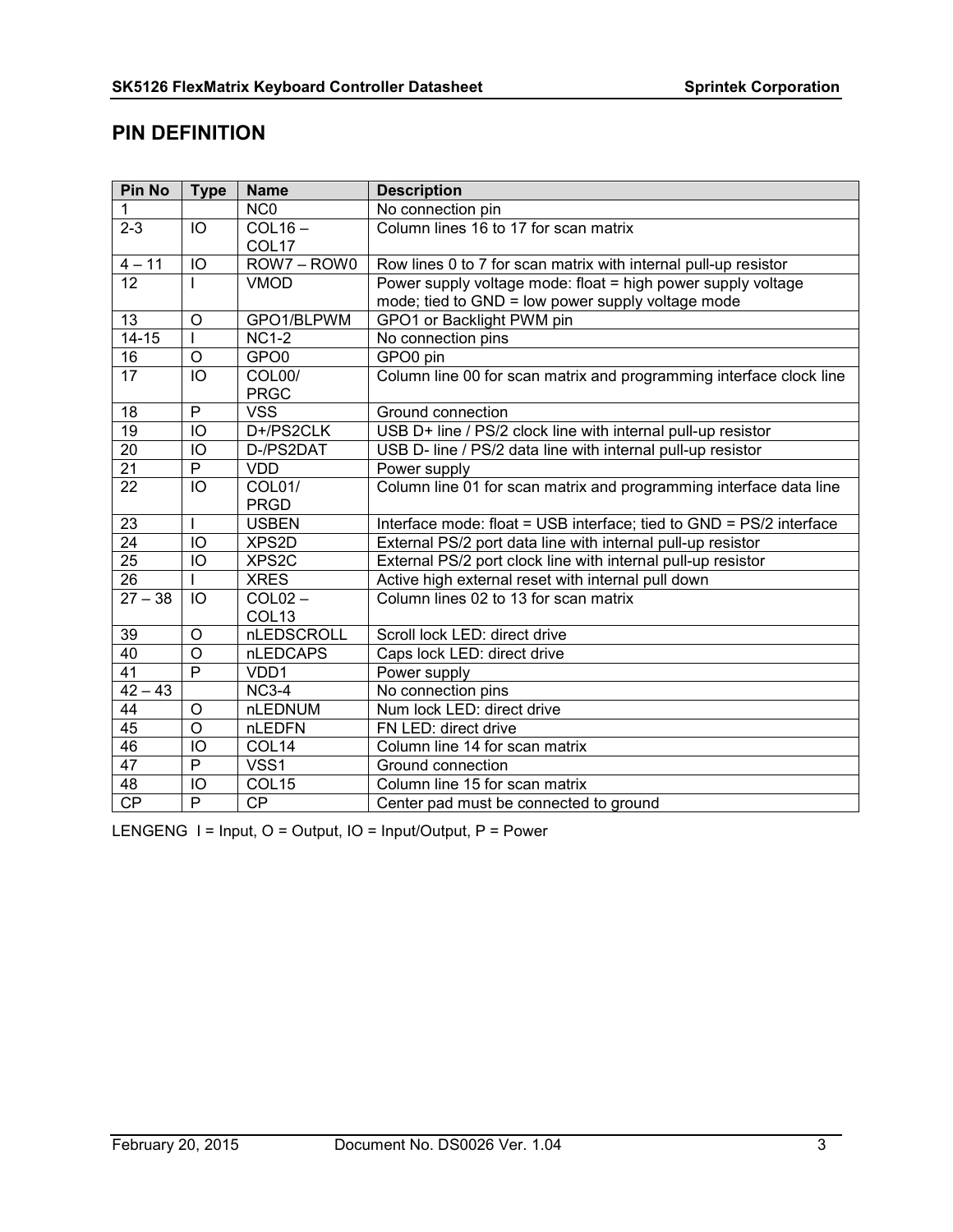## FUNCTION BLOCK DESCRIPTION

The SK5126 consists functionally of several major sections (see the block diagram on the previous page). These include the keyboard interface, key mouse simulation, the oscillator circuit, the 16-bit timer, power management, programming interface, external PS/2 port, GPO&SCO, Backlight control, internal flag function control, flash data block and the USB/PS/2 interface. All sections communicate with each other and operate concurrently.

### Keyboard Interface

The SK5126 scans a keyboard organized as an 8 row by 18 column matrix for a maximum of 144 keys. Smaller size matrixes can be accommodated by leaving unused pins open. The IC provides internal pullups for the row input pins. When active, the encoder selects each column line (COL0-COL17); for each column selected, it reads the row data lines (ROW0-ROW7). A key closure is detected as a zero in the corresponding position of the matrix.

Each key found pressed is debounced for a period of 42 ms. Once the key is verified, the corresponding key code(s) are loaded into the transmit buffer.

In any scanned contact switch matrix, whenever three keys defining a rectangle on the switch matrix are pressed at the same time, a fourth key positioned on the fourth

corner of the rectangle is sensed as being pressed. This is known as the "ghost" or "phantom" key problem.

Although the problem cannot be totally eliminated without using external hardware, there are methods to neutralize its negative effects for most practical applications. Keys that are intended to be used in combinations should be placed in the same row or column of the matrix, whenever possible. Shift keys (Shift, Alt, Ctrl, Window) should not reside in the same row (or column) as any other keys. The SK5126 has built-in mechanisms to detect and reject "ghost" keys.



The ghost key detection mechanism can be disabled globally

by a global flag via FlexMatrix Editor and the user may install isolation diodes between row and column for every key switch to implement full N-Rollover keyboard.

The SK5126 provides more detailed ghost detection control to individual key level in order to maximize the keyboard functionality.

The SK5126 provides 4 high current sink pins to drive LEDs directly. The LEDs are CapsLock, Numlock, Scrolllock and FN.

## KeyMouse Simulation

The SK5126 simulates Windows KeyMouse function without any additional software support. It supports 8 direction movement, Z vertical scrolling, horizontal scrolling functions, mouse button functions (left, middle, right, backwards, forwards). All these features can be mapped to any location in the key matrix. The SK5126 can also work with switch-type joystick to get mouse function.

## USB / PS/2 Interface

The SK5126 interfaces to PC via a USB or PS/2 port. USBEN and VMOD are used to configure the interface and power supply voltage.

| <b>Configuration</b>          | <b>Operation mode</b> | <b>Power Supply Voltage</b><br>(V) | POR (V)<br>(Min, Typical, Max) |
|-------------------------------|-----------------------|------------------------------------|--------------------------------|
| $USBEN = float. VMOD = float$ | USB regulator enabled | 4.35 to 5.25                       | $(-, 2.82, 2.95)$              |
| $USBEN = float. VMOD = GND$   | USB regulator bypass  | 3.15 to 3.60                       | $(-, 2.82, 2.95)$              |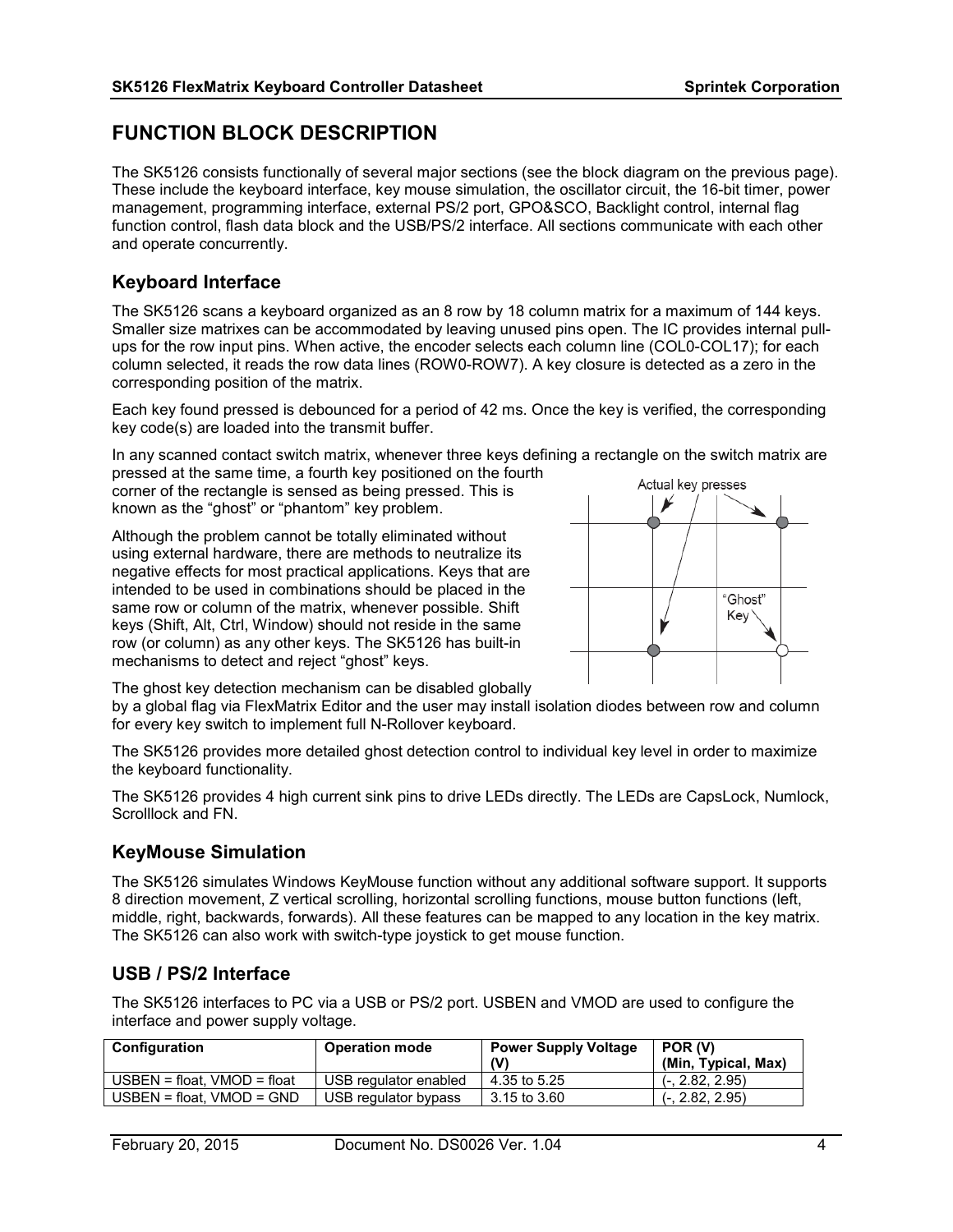| $USBEN = GND$ . $VMOD = float$ | PS/2 high voltage | 3.13 to 5.25 | 2.95)<br>2.82.       |
|--------------------------------|-------------------|--------------|----------------------|
| $USBEN = GND$ . $VMOD = GND$   | PS/2 low voltage  | 1.71 to 5.25 | 1.66, 1.71<br>(1.61) |

When the SK5126 works in USB mode, it follows USB.org's *Universal Serial Bus Specification 2.0* and *Device Class Definition for HID 1.11* as a full speed HID composite device. The SK5126 has three function endpoints for bootable keyboard, bootable mouse, and consumer and system keys.

When the SK5126 works in PS/2 mode, it follows IBM standard PS/2 keyboard protocol to communicate with the host. The SK5126 supports keyboard scan code set 1, 2 and 3.

The following standard PS/2 keyboard commands are supported.

| <b>Command Code (Hex)</b> | <b>Command Name</b>         |
|---------------------------|-----------------------------|
| FF                        | Reset                       |
| <b>FE</b>                 | Resend                      |
| <b>FD</b>                 | Set Key Type - Make         |
| FC                        | Set Key Type - Make/Break   |
| <b>FB</b>                 | Set Key Type - Typematic    |
| <b>FA</b>                 | Set All keys -              |
|                           | Typematic/Make/Break        |
| F9                        | Set All keys - Make         |
| F <sub>8</sub>            | Set All keys - Make/Break   |
| F7                        | Set All keys - Typematic    |
| F <sub>6</sub>            | Set Default                 |
| F <sub>5</sub>            | Default Disable             |
| F <sub>4</sub>            | Enable                      |
| F <sub>3</sub>            | Set Tyepmatic Rate/Delay    |
| F <sub>2</sub>            | Read ID                     |
| F <sub>1</sub>            | <b>Invalid Command</b>      |
| F <sub>0</sub>            | Select Alternate Scan Codes |
| EF                        | <b>Invalid Command</b>      |
| EE                        | Echo                        |
| ED                        | Set/Reset Status Indicators |

#### Power Management

When the SK5126 works in USB mode, it supports selective suspend and remote wake up to get maximum power saving.

When the SK5126 works in PS/2 mode, it enters low power mode when no key is pressed and no communication activities happen.

## Power On Reset Circuit

The SK5126 has built-in power on reset circuit and low voltage detect circuit.

## Oscillator Circuit

The SK5126 has built-in oscillator circuit and no external crystal or resonator is needed. The oscillator provides high frequency and 32k low frequency clocks to other blocks.

#### 16-bit Timer

The 16-bit timer provides the timing control for USB or PS/2 communication, keyboard scan and sleep timer wakeup.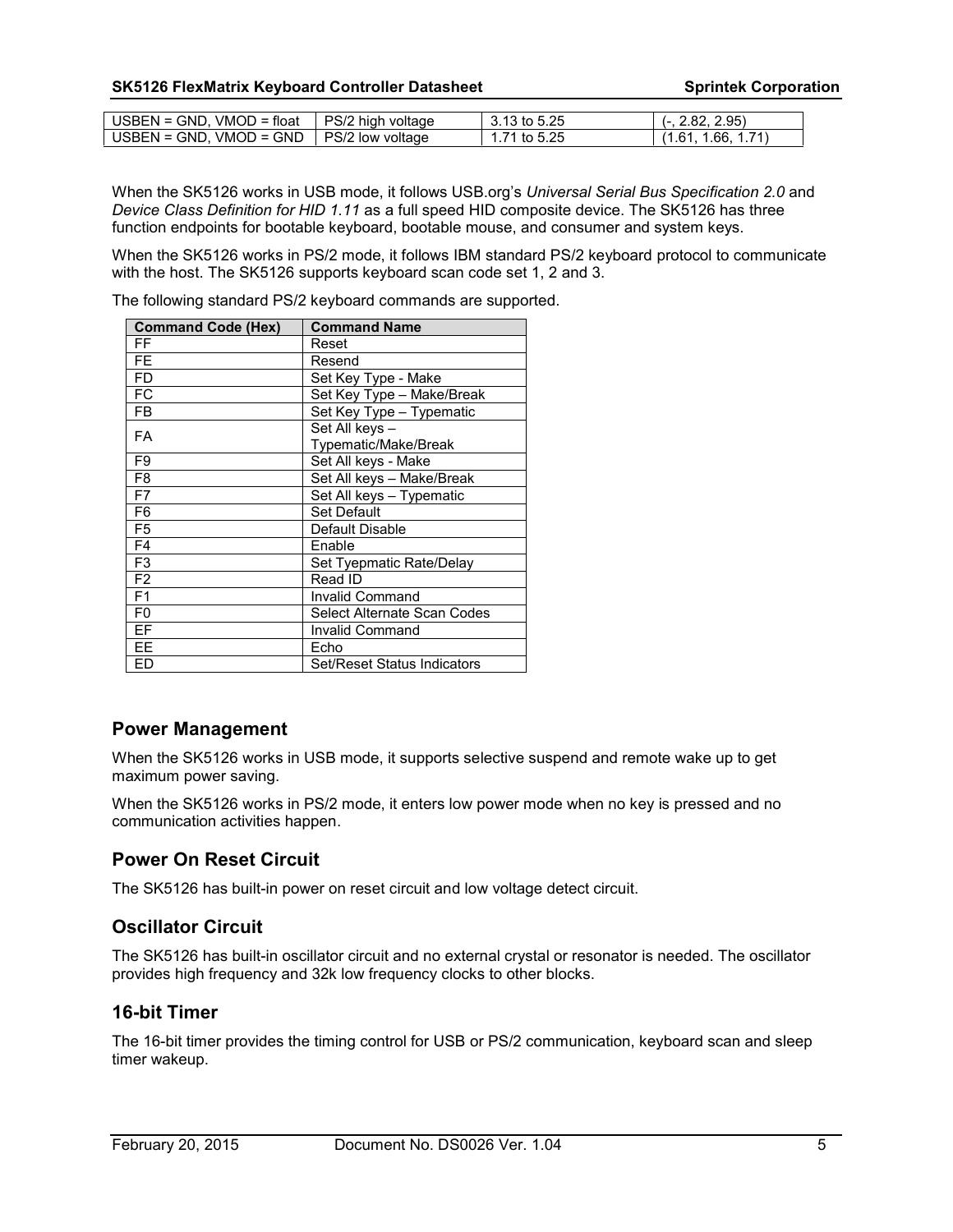#### Programming Interface

The programming interface is reserved for Sprintek to programming new firmware. **PRGC, PRGD and** XRES pins are recommended to be connected to a 5 pin header J5 in the schematic. The header needn't be populated in the final assembly. Three test points are preferred if 5 pin header is not allowed due to space reason.

## GPO and SCO

The SK5126 provides 2 general purpose output (GPO) pins that can be associated to any keys. The GPO pins are operated independently. The IC also provides state control output (SCO) logic that can be associated to one key. The SCO controls several GPO together in a predefined table.

#### GPO/PWM Backlight Control

Backlight control is completed by redefining GPO0 and GPO1 to control backlight circuit. The backlight control logic can be associated to one key. All GPO ports can be configured to resistive pullup, strong drive low, strong drive high and high-Z four modes.

Backlight control is also completed by enabling PWM output from GPO1. Users can define the duty cycle of PWM to control the brightness; also can define the period (frequency) to match LED driver circuits requirements.

#### Internal Flag Function Control

The SK5126 provides functions to set/clear/toggle internal flags that can be associated to any keys. The change of these flags can trigger a predefined key event.

#### External PS/2 Port

The SK5126 provides an external PS/2 port that supports hot plug and hot swap of PS/2 mouse including wheel mouse, and keyboard devices.

The key-controlled external PS/2 lock feature can allow users to disable and enable external PS/2 mouse such as touchpad by key without driver support.

The SK5126 supports USB command to relay PS/2 command from the USB port to the external PS/2 port. This enables a customized mouse driver to setup external PS/2 mouse such as touchpad or pointing stick.

#### Flash Data Block

The SK5126 provides an on-chip flash data block to store keyboard matrix, GPO and SCO control parameters, SKey-scan code mapping table and etc. The flash data block can be edited via FlexMatrix Editor program, uploaded and downloaded via FlexMatrix Programmer program.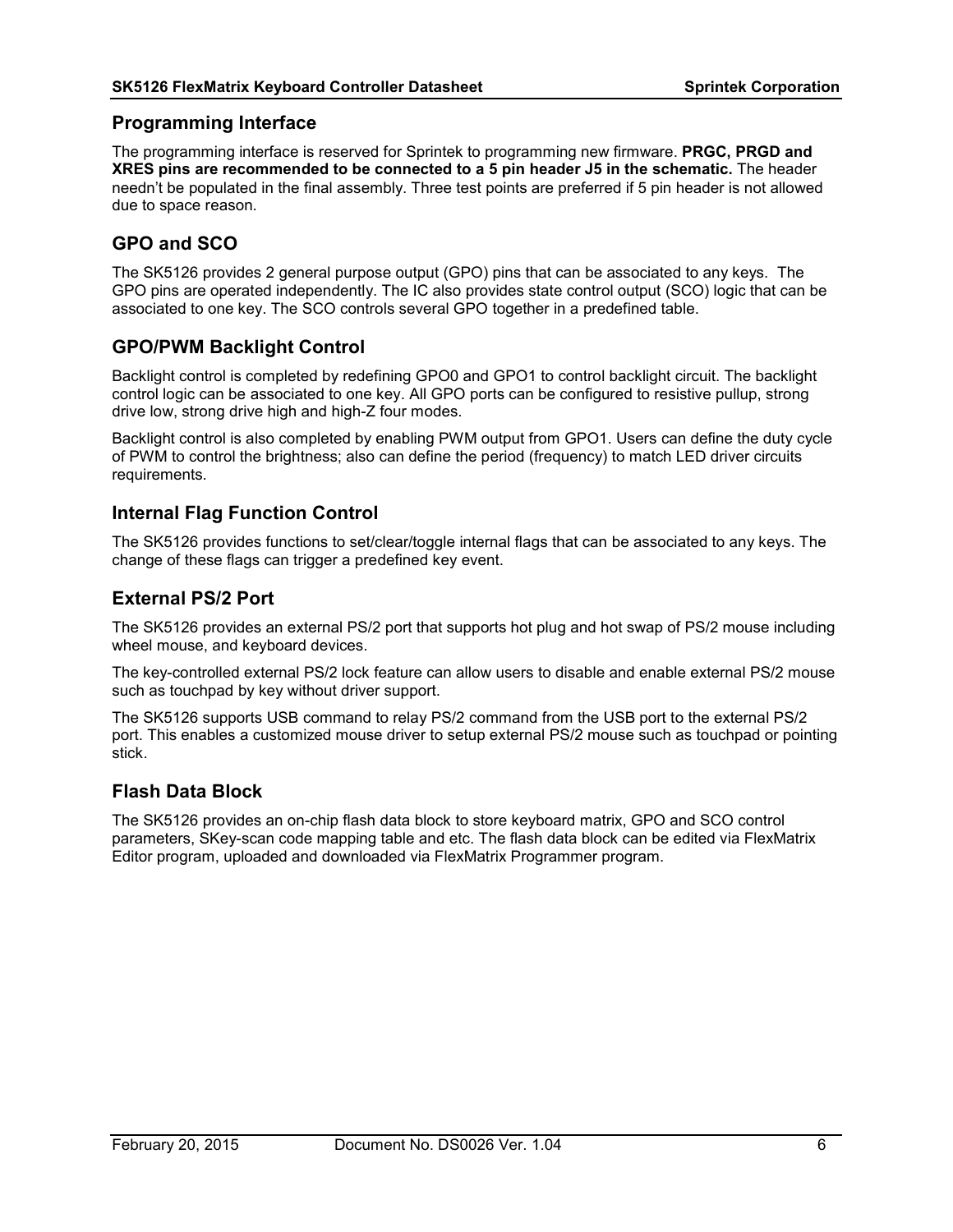## KEYBOARD MATRIX DESIGN

### Four Keyboard Matrix

The SK5126 supports four 8X18 keyboard matrixes for the following cases: Fn off and Numlock off, Fn off and Numlock on, Fn on and Numlock off, and Fn on and Numlock on. The keyboard matrix is stored in on-chip flash memory. The matrix is programmable by FlexMatrix Editor and Programmer software.

## Design Keyboard Matrix

Please refer to Microsoft Windows Platform Design Notes "Keyboard Scan Code Specification" to get more information.

## Create Keyboard Matrix and Fn Mode

The FlexMatrix Editor program enables the user to create keyboard matrix including macro key definition and function key definition, then save them in binary format.

The Editor program allows the user to assign a logical key to any position in the 8 x 18 matrix for each of four situations:

Matrix0 – Num Lock (or RFn) off and LFn off

Matrix1 – Num Lock (or RFn) on and LFn off

Matrix2 – Num Lock (or RFn) off and LFn on

Matrix3 – Num Lock (or RFn) on and LFn on

Fn state is controlled by Fn (function) key in three methods: Level, Toggle and Sticky. The setting is can be changed via FlexMatrix Programmer.

Fn Level mode: when Fn key is pressed, Fn mode is on; when Fn key is released, Fn mode is off.

Fn Toggle mode: when Fn key is pressed, Fn mode is inverted; Releasing Fn key does nothing.

Fn Sticky mode: when Fn is pressed once, Fn is in sticky state; when Fn is pressed twice, Fn is on state; when Fn is pressed for three times, Fn is off state. When Fn is in sticky state, any other key press will change Fn mode to off state.

The Editor program also allows the user to create up to 255 macro keys, which can then be assigned to positions in the matrix.

Once a matrix has been created, it is saved in a binary file. The file can be downloaded to the SK5126 flash data block via FlexMatrix Programmer software.

For detailed information and instructions for the FlexMatrix Editor program, see the help file provided with the program.

The Editor program can be downloaded from the SK5126 page on the Sprintek web site

http://www.sprintek.com/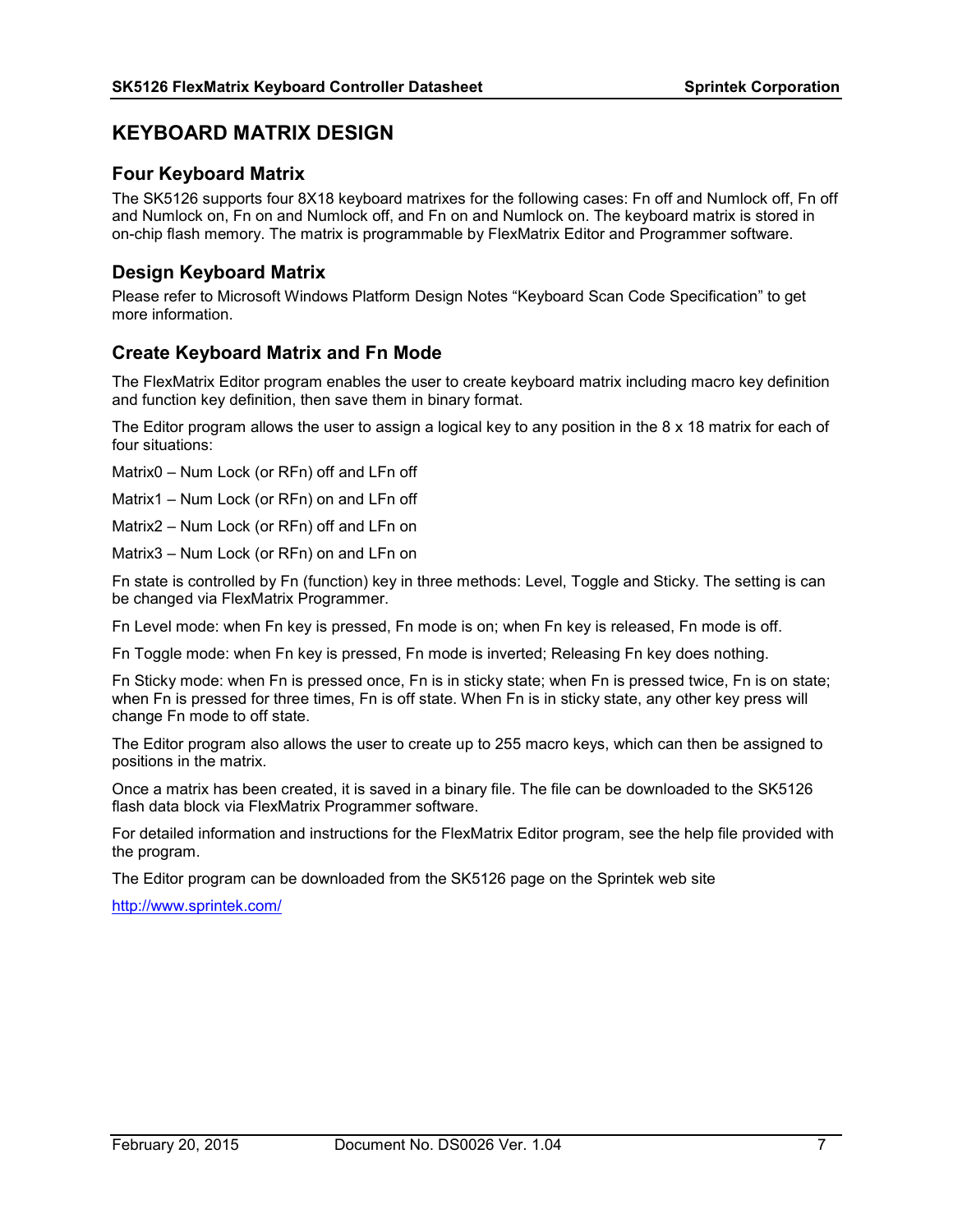Here is the screen snapshot of FlexMatrix Editor software.

|                | $\mathbf x$<br>$\blacksquare$<br>Sprintek FlexMatrix Editor for SK5126 V1.35.3 [New] |                          |                                                             |                          |                                                                                                                                                                                    |                 |                          |                     |                          |                                            |                    |                          |                           |                          |
|----------------|--------------------------------------------------------------------------------------|--------------------------|-------------------------------------------------------------|--------------------------|------------------------------------------------------------------------------------------------------------------------------------------------------------------------------------|-----------------|--------------------------|---------------------|--------------------------|--------------------------------------------|--------------------|--------------------------|---------------------------|--------------------------|
| Help<br>File   |                                                                                      |                          |                                                             |                          |                                                                                                                                                                                    |                 |                          |                     |                          |                                            |                    |                          |                           |                          |
|                |                                                                                      |                          |                                                             |                          | Header Registers SFunc Matrix 0 Matrix 1 Matrix 2 Matrix 3 MacroFuncKey 0 MacroFuncKey 1 MacroFuncKey 2 MacroFuncKey 3 MacroFuncKey 4 MacroFuncKey 4 MacroFuncKey 4 MacroFuncKey 5 |                 |                          |                     |                          |                                            |                    |                          |                           |                          |
|                | R <sub>0</sub>                                                                       |                          | R1                                                          |                          | R2                                                                                                                                                                                 | R <sub>3</sub>  |                          | R <sub>4</sub>      |                          | <b>R5</b>                                  | <b>R6</b>          |                          | R7                        |                          |
| CO             | F19                                                                                  | $\blacktriangledown$     | F20                                                         | $\blacktriangledown$     | F21<br>$\blacktriangledown$                                                                                                                                                        | F <sub>22</sub> | $\blacktriangledown$     | F <sub>23</sub>     | $\blacktriangledown$     | F24<br>$\blacktriangledown$                | LCTRL              | $\overline{\phantom{a}}$ | <b>RCTRL</b>              |                          |
| C1             | ESC                                                                                  | ▼                        | F <sub>1</sub>                                              | $\overline{\phantom{a}}$ | ٠                                                                                                                                                                                  | F <sub>2</sub>  | ▼                        | $\overline{c}$      | $\overline{\phantom{a}}$ | F4<br>$\blacktriangledown$                 | F <sub>3</sub>     | ▼                        | $\mathsf Q$               | ۰.                       |
| C <sub>2</sub> | TAB                                                                                  | ▼                        | Z                                                           | $\blacktriangledown$     | <b>CAPSLOCK</b><br>$\overline{\phantom{a}}$                                                                                                                                        | $\overline{A}$  | $\overline{\phantom{a}}$ | $\overline{3}$<br>۰ |                          | F <sub>5</sub><br>$\blacktriangledown$     | 5                  | ▼                        | W                         | $\overline{\phantom{a}}$ |
| C <sub>3</sub> | F13                                                                                  | $\overline{\phantom{a}}$ | F14                                                         | $\overline{\phantom{a}}$ | F <sub>15</sub><br>$\overline{\phantom{0}}$                                                                                                                                        | F16             | $\blacktriangledown$     | F17                 | $\overline{\phantom{a}}$ | F18<br>$\blacktriangledown$                | LALT               | $\overline{\phantom{a}}$ | <b>RALT</b>               | $\overline{\phantom{a}}$ |
| C4             | <b>SPACE</b>                                                                         | $\blacktriangledown$     | X                                                           | $\overline{\phantom{a}}$ | V<br>$\blacktriangledown$                                                                                                                                                          | $\mathbf S$     | $\overline{\phantom{a}}$ | $\overline{4}$      | $\overline{\phantom{a}}$ | F <sub>6</sub><br>▼                        | 6                  | $\blacktriangledown$     | E                         | ۰                        |
| C <sub>5</sub> | <b>SLEEP</b>                                                                         | $\overline{\phantom{0}}$ | <b>LWIN</b>                                                 | $\blacktriangledown$     | $\overline{\phantom{0}}$<br>KEY45                                                                                                                                                  | $\cdot r$       | ٠                        | F11                 | $\overline{\phantom{0}}$ | F12<br>$\blacktriangledown$                | CUST <sub>11</sub> | $\overline{\phantom{0}}$ | LFN                       | ۰                        |
| C <sub>6</sub> | C                                                                                    | $\blacktriangledown$     | B                                                           | $\blacktriangledown$     | D<br>$\blacktriangledown$                                                                                                                                                          |                 | $\overline{\phantom{a}}$ | F7                  | $\overline{\phantom{a}}$ | $\overline{7}$<br>$\blacktriangledown$     | R                  | $\overline{\phantom{0}}$ | G                         | $\blacktriangledown$     |
| C7             | <b>RWIN</b>                                                                          | $\blacktriangledown$     | N                                                           | $\blacktriangledown$     | F<br>$\blacktriangledown$                                                                                                                                                          | Y               | $\blacktriangledown$     | F <sub>8</sub>      | $\blacktriangledown$     | $\boldsymbol{8}$<br>$\blacktriangledown$   | CUST_32            | $\overline{\phantom{0}}$ | CUST_33                   | $\blacktriangledown$     |
| C8             | <b>INSERT</b>                                                                        | $\overline{\phantom{a}}$ | $\rightarrow$                                               | $\blacktriangledown$     | M<br>$\overline{\phantom{0}}$                                                                                                                                                      |                 |                          | $\cup$              | $\overline{\phantom{a}}$ | F <sub>9</sub><br>$\overline{\phantom{a}}$ | 9                  | $\overline{\phantom{0}}$ | H                         | ٠                        |
| C <sub>9</sub> | DELETE                                                                               | $\overline{\phantom{a}}$ | $II$ ?                                                      | $\blacktriangledown$     | $\sqrt{2}$<br>$\overline{\phantom{a}}$                                                                                                                                             | K               |                          | ۰                   |                          | F10<br>$\overline{\phantom{a}}$            | $\pmb{0}$          | ▼                        | <b>V</b>                  | ٠                        |
| C10            | <b>ARWL</b>                                                                          | $\blacktriangledown$     | APPL                                                        | $\blacktriangledown$     | T'<br>$\overline{\phantom{a}}$                                                                                                                                                     | L               | $\overline{\phantom{a}}$ | $\circ$             | $\blacktriangledown$     | <b>NUMLOCK</b><br>$\overline{\phantom{a}}$ | $-1$               | $\overline{\phantom{0}}$ | $\vert \mathcal{V} \vert$ | $\blacktriangledown$     |
| C11            | <b>ARWDN</b>                                                                         | $\overline{\phantom{a}}$ | <b>ARWUP</b>                                                | $\blacktriangledown$     | <b>ENTER</b><br>$\blacktriangledown$                                                                                                                                               |                 | ▼                        | P                   | $\blacktriangledown$     | SCROLLOCK -                                | $=$ /+             | $\overline{\phantom{a}}$ | M                         | $\overline{\phantom{a}}$ |
| C12            | CUST_0                                                                               | $\blacktriangledown$     | CUST_5                                                      | $\blacktriangledown$     | CUST_12<br>۰                                                                                                                                                                       | CUST_13         | $\overline{\phantom{a}}$ | CUST_34             | $\overline{\phantom{a}}$ | KEY42<br>$\overline{\phantom{a}}$          | <b>RSHIFT</b>      | ▼                        | <b>LSHIFT</b>             | ۰                        |
| C13            | <b>ARWR</b>                                                                          | ▼                        | <b>END</b>                                                  | $\blacktriangledown$     | <b>PAGE DOWN</b><br>$\blacktriangledown$                                                                                                                                           | PAGE UP         | $\checkmark$             | <b>BACKSPACE</b>    |                          | PRINT SCRN                                 | PAUSE              | $\overline{\phantom{0}}$ | <b>HOME</b>               | $\overline{\phantom{a}}$ |
| C14            | N/                                                                                   | $\blacktriangledown$     | $N^*$                                                       | $\blacktriangledown$     | N1<br>$\blacktriangledown$                                                                                                                                                         | N <sub>2</sub>  | $\blacktriangledown$     | N <sub>3</sub>      | $\blacktriangledown$     | N <sub>4</sub><br>▼                        | N <sub>5</sub>     | ▼                        | N <sub>6</sub>            | ۰                        |
| C15            | N <sub>9</sub>                                                                       | ▼                        | N <sub>8</sub>                                              | $\blacktriangledown$     | N <sub>7</sub><br>$\overline{\phantom{a}}$                                                                                                                                         | N <sub>0</sub>  | $\overline{\phantom{a}}$ | N.                  | $\overline{\phantom{a}}$ | $N+$<br>$\blacktriangledown$               | <b>NENTER</b>      | ▼                        | $N-$                      | ▼                        |
| C16            | CUST_16                                                                              | $\overline{\phantom{a}}$ | CUST_18                                                     | $\blacktriangledown$     | CUST_23<br>$\blacktriangledown$                                                                                                                                                    | CUST_24         | $\blacktriangledown$     | CUST_25             | $\overline{\phantom{a}}$ | CUST_26<br>$\blacktriangledown$            | CUST_17            | $\blacktriangledown$     | CUST_31                   | $\overline{\phantom{a}}$ |
| C17            | CUST_21                                                                              | $\blacktriangledown$     | CUST_22                                                     | $\blacktriangledown$     | CUST_27<br>$\overline{\phantom{a}}$                                                                                                                                                | CUST_28         | $\blacktriangledown$     | CUST_29             | $\overline{\phantom{a}}$ | CUST_30<br>$\blacktriangledown$            | CUST_19            | $\blacktriangledown$     | CUST_20                   | $\blacktriangledown$     |
| Flag0-7Key     | <b>SPACE</b>                                                                         | ▼                        | <b>ENTER</b>                                                | $\blacktriangledown$     | <b>BACKSPACE</b><br>$\blacktriangledown$                                                                                                                                           | <b>LSHIFT</b>   | $\blacktriangledown$     | <b>RSHIFT</b>       | $\overline{\phantom{a}}$ | N <sub>0</sub><br>$\blacktriangledown$     | <b>NENTER</b>      | $\overline{\phantom{a}}$ | $N+$                      | $\overline{\phantom{a}}$ |
| Flag8-15Key    | <b>b</b> Key                                                                         | $\blacktriangledown$     | No Key                                                      | $\blacktriangledown$     | No Key<br>$\blacktriangledown$                                                                                                                                                     | No Key          | $\overline{\phantom{a}}$ | No Key              | ▼                        | No Key<br>$\blacktriangledown$             | No Key             | $\overline{\phantom{0}}$ | No Key                    | $\overline{\phantom{a}}$ |
|                |                                                                                      |                          | Notes: Flaq event key assignment is for all 4 matrix tables |                          |                                                                                                                                                                                    |                 |                          |                     |                          |                                            |                    |                          |                           |                          |
|                | Clear Matrix <sub>0</sub>                                                            |                          |                                                             |                          | Copy to Matrix 1                                                                                                                                                                   | Copy to Matrix2 |                          | Copy to Matrix3     |                          |                                            |                    |                          |                           |                          |
|                |                                                                                      |                          |                                                             |                          |                                                                                                                                                                                    |                 |                          |                     |                          |                                            |                    |                          |                           |                          |

## Download Keyboard Matrix

The FlexMatrix Programmer program enables the user to download matrix binary file to the SK5126, upload matrix data from the SK5126's flash data block to a binary file.

The Programmer program can be downloaded from the SK5126 page on the Sprintek web site

http://www.sprintek.com/

Here is the screen snapshot of FlexMatrix Programmer software.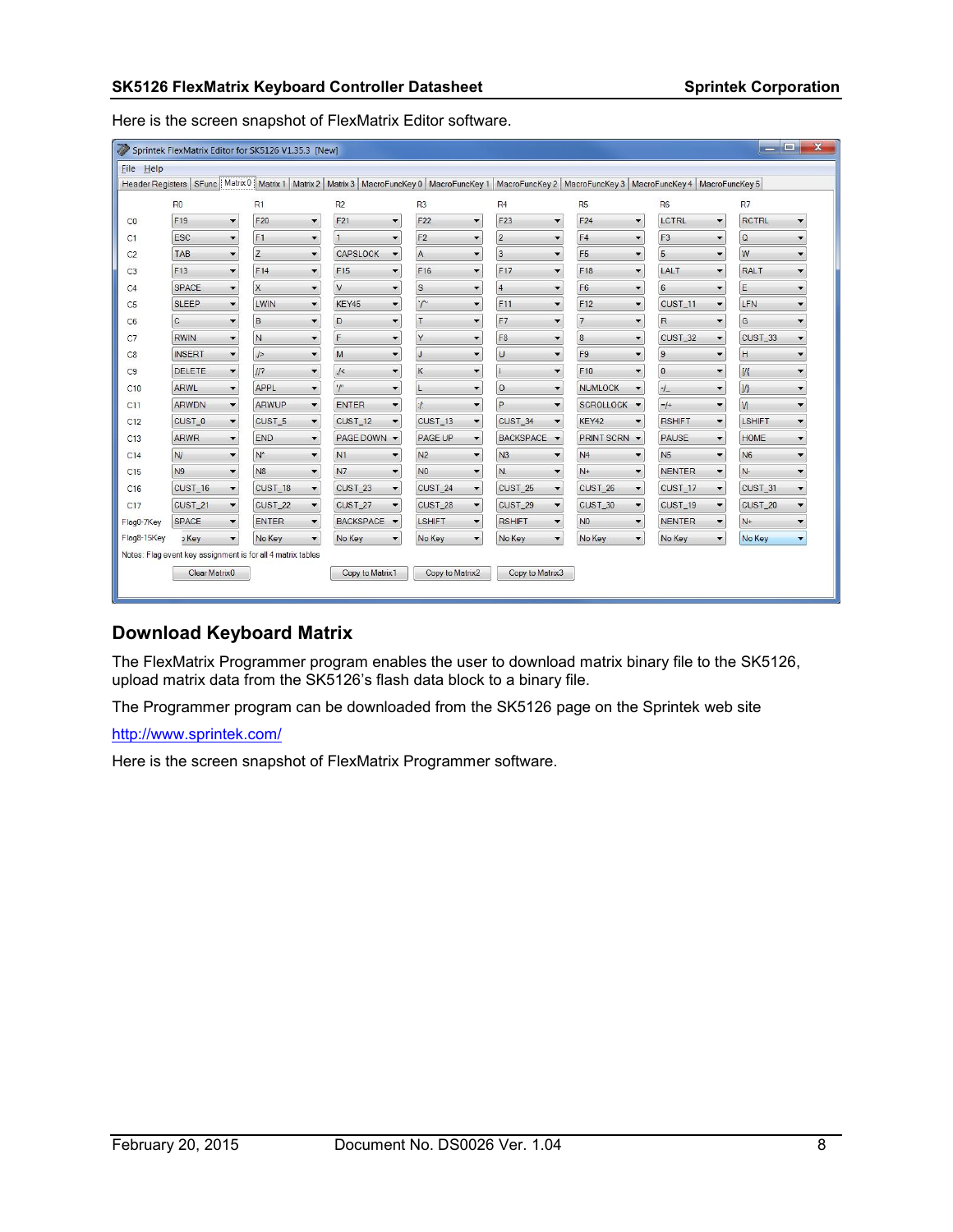|      |             | Sprintek FlexMatrix Programmer 1.31                          |                                          |                 | $\mathbf x$<br>ا کا د  |
|------|-------------|--------------------------------------------------------------|------------------------------------------|-----------------|------------------------|
| Eile | Action Help |                                                              |                                          |                 |                        |
|      | Load        | <b>Program &amp; Verify</b>                                  | LoadedBufferChecksum:<br>ProgramCounter: | 0x0<br>$\bf{0}$ | <i><b>SPRINTEK</b></i> |
|      |             | Welcome to use FlexMatrix products. One chip for everything! |                                          |                 |                        |
|      |             |                                                              |                                          |                 |                        |
|      |             |                                                              |                                          |                 |                        |
|      |             |                                                              |                                          |                 |                        |
|      |             |                                                              |                                          |                 |                        |
|      |             |                                                              |                                          |                 |                        |
|      |             |                                                              |                                          |                 |                        |
|      |             |                                                              |                                          |                 |                        |
|      |             |                                                              |                                          |                 |                        |
|      |             |                                                              |                                          |                 |                        |
|      |             |                                                              |                                          |                 |                        |

## Test Keyboard Matrix

Sprintek offers a keyboard test tool to verify your keyboard design. The FlexMatrix Tester software can be downloaded from the SK5126 page on the Sprintek web site <u>http://www.sprintek.com/</u>

Here is the screen snapshot of FlexMatrix Tester software.

| Sprintek FlexMatrix Tester 1.30 |                    |                |                |                |                                                             |                |                   |                    |                 |                 |                     |       |                      |                                                                                                                                                             |               |                       |                        |                    |                              | <b>The Second Second</b> | $\mathbf{x}$ |
|---------------------------------|--------------------|----------------|----------------|----------------|-------------------------------------------------------------|----------------|-------------------|--------------------|-----------------|-----------------|---------------------|-------|----------------------|-------------------------------------------------------------------------------------------------------------------------------------------------------------|---------------|-----------------------|------------------------|--------------------|------------------------------|--------------------------|--------------|
| <b>File</b>                     | <b>Action</b> Help |                |                |                |                                                             |                |                   |                    |                 |                 |                     |       |                      |                                                                                                                                                             |               |                       |                        |                    |                              |                          |              |
| Delay Time:<br>Repeat Rate:     |                    |                |                |                |                                                             | Key Scan Code: | Virtual Key Code: |                    | 0x12<br>0x038   |                 |                     |       |                      | Write to Log file                                                                                                                                           |               |                       | Clear                  |                    |                              | Exit                     |              |
|                                 |                    |                |                |                |                                                             |                |                   |                    |                 |                 |                     |       |                      | [LeftAlt - DN] [T - UP] [R - UP] [T - DN] [E - UP] [E - DN] [D - UP] [R - DN] [D - DN] [F - UP] [Tab - UP] [LeftAlt - UP] [PrintScreen - UP] [LeftAlt - DN] |               |                       |                        |                    |                              |                          |              |
| Back                            | Forwa<br>rd        | Stop           | Refre<br>sh    | Home           | <b>Book</b><br>marks                                        | Searc<br>h     | Mail              | My<br>Comp<br>uter | Calcul<br>ator  | <b>Next</b>     | Previo<br><b>US</b> | Stop  | <b>Play</b><br>Pause | Vol<br>Mute<br>Inc                                                                                                                                          | Vol<br>Dec    | Select<br><b>Disc</b> |                        | NumLock            | CapsLock ScrollLock          |                          |              |
|                                 | F13                | F14            | F15            | F16            | F17                                                         | F18            | F19               | F20                | F <sub>21</sub> | F <sub>22</sub> | F <sub>23</sub>     |       | F24                  |                                                                                                                                                             | Kana<br>Hangu | Junja                 | Final                  | Kanji              | Hanja Conve NonC Accep<br>rt | onvert                   |              |
| Esc                             | F1                 | F <sub>2</sub> | F <sub>3</sub> | F <sub>4</sub> | F <sub>5</sub>                                              | F <sub>6</sub> | F7                | F <sub>8</sub>     | F9              | F10             | F11                 |       | F12                  | Print<br>Scroll<br>Scree<br>Lock<br>$\sqrt{n}$                                                                                                              | Pause         | Clear                 | $E_{\frac{FC}{F}}^{E}$ | Copy<br>Play       | Attn                         | Sysre   CrSel   ExSel    |              |
| $\sim$ 1                        | $\overline{1}$     | @2             | #3             | \$4            | %5                                                          | $-6$           | $\overline{7}$    | $*8$               | (9)             | )0              |                     | $+ =$ |                      | Backspace                                                                                                                                                   | Insert   Home |                       | Page<br>Up             | <b>Num</b><br>Lock |                              |                          |              |
| Tab                             |                    | $\mathbf Q$    | W              | E              | $\mathsf{R}$                                                | т              | Y                 | U                  |                 | P<br>$\circ$    | $\{[\}$             |       | 1                    | $\mathbb{N}$                                                                                                                                                | <b>Delete</b> | End                   | Page<br>Down           | 7<br>Home          | 8 Up                         | 9<br>PgUp                |              |
|                                 | Caps Lock          | $\mathsf{A}$   | S              | D              | F                                                           | G              | H                 | J                  | κ               |                 | $\vdots$            | 11.1  |                      | $#^{\sim}$<br>Enter                                                                                                                                         |               |                       |                        | 4 Left             | 5                            | 6<br>Right               | $+$          |
| LShift                          |                    | $\mathbf{U}$   | Z              | X              | $\mathbf C$                                                 | V              | B                 | N                  | M               | $\leq$          | $>$ .               | 21    |                      | <b>RShift</b>                                                                                                                                               |               | Up                    |                        | 1 End              | $\overline{2}$<br>Down       | $\overline{3}$<br>PgDn   | Enter        |
| LCtrl                           |                    | LWin           |                | LAIt           |                                                             |                | <b>SPACE</b>      |                    |                 | RAIt            | <b>RWin</b>         |       | Apps                 | <b>RCtrl</b>                                                                                                                                                | Left          | Down Right            |                        | $0$ Ins            |                              | Del                      |              |
| SPRINTER                        |                    |                |                |                | <b>Sprintek - The Leader of Human Input Device Products</b> |                |                   |                    |                 |                 |                     |       |                      | Copyright Notice: This free software can be ONLY used with Sprintek HID products.                                                                           |               |                       |                        |                    |                              |                          |              |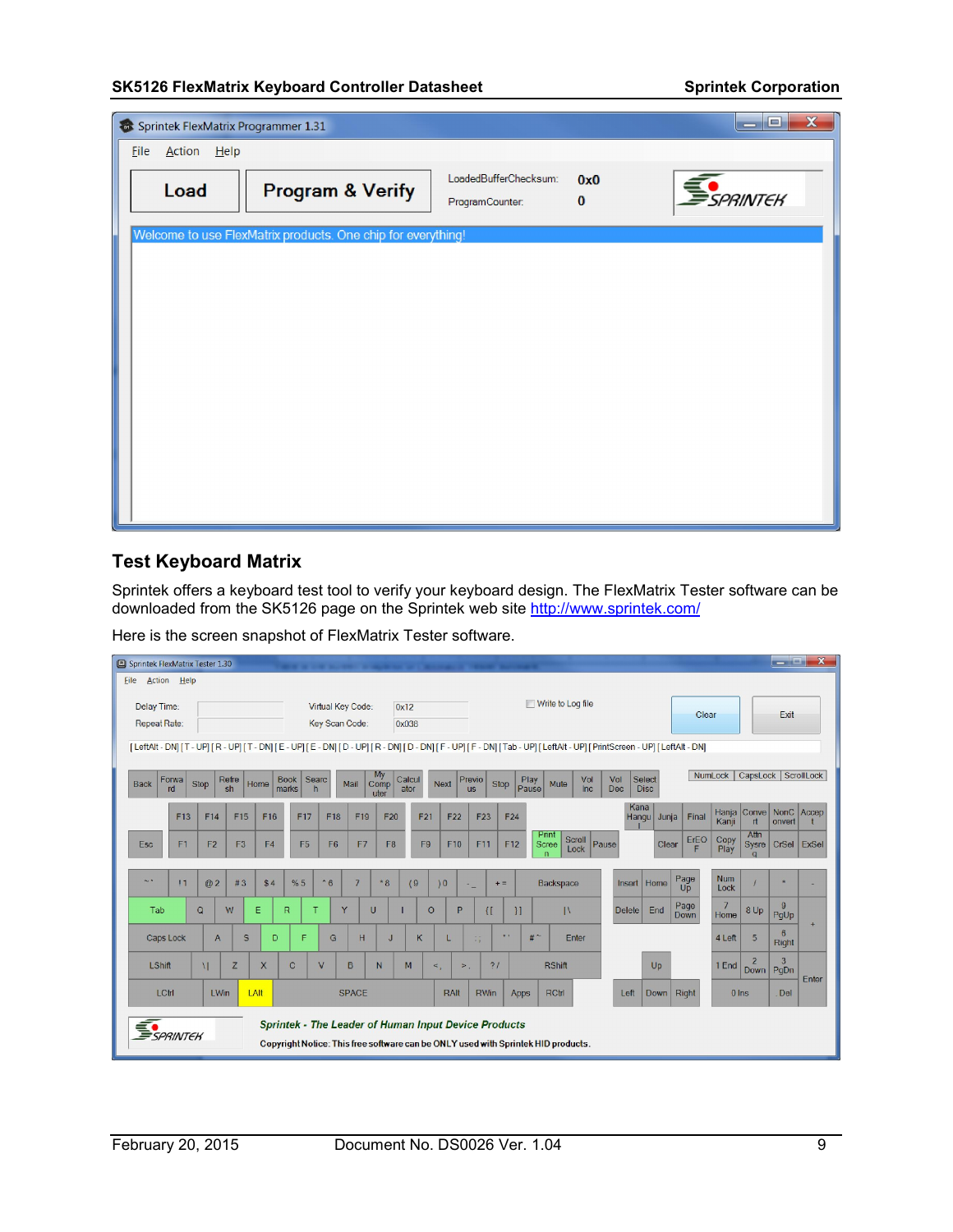## DEFAULT KEYBOARD MATRIX

| Col                               | <b>Row</b>                                  | Fn Off<br><b>Numlock Off</b> | Fn Off<br><b>Numlock On</b>      | $Fn$ On<br><b>Numlock Off</b> | Fn On<br><b>Numlock On</b> |
|-----------------------------------|---------------------------------------------|------------------------------|----------------------------------|-------------------------------|----------------------------|
| 0                                 | 0                                           | F19                          | F19                              |                               |                            |
| 0                                 | $\overline{1}$                              | F20                          | F20                              |                               |                            |
| 0                                 | $\overline{2}$                              | F <sub>21</sub>              | F <sub>21</sub>                  |                               |                            |
| $\mathbf 0$                       | $\overline{3}$                              | F22                          | F22                              |                               |                            |
| 0                                 | $\overline{\mathbf{4}}$                     | F <sub>23</sub>              | F23                              |                               |                            |
| 0                                 | $\overline{5}$                              | F24                          | F24                              |                               |                            |
| 0                                 | 6                                           | <b>LCTRL</b>                 | <b>LCTRL</b>                     |                               |                            |
| $\mathbf 0$                       | $\overline{7}$                              | <b>RCTRL</b>                 | <b>RCTRL</b>                     |                               |                            |
| $\mathbf 1$                       | $\pmb{0}$                                   | ESC                          | <b>ESC</b>                       |                               |                            |
| $\mathbf{1}$                      | $\overline{1}$                              | F1                           | F1                               |                               |                            |
| 1                                 | $\overline{2}$                              | $\mathbf{1}$                 | $\mathbf{1}$                     |                               |                            |
| 1                                 | 3                                           | F <sub>2</sub>               | F <sub>2</sub>                   |                               |                            |
| 1                                 | $\overline{\mathbf{4}}$                     | $\overline{2}$               | $\overline{2}$                   |                               |                            |
| $\mathbf 1$                       | $\overline{5}$                              | F4                           | F4                               |                               |                            |
| 1                                 | $\overline{6}$                              | F3                           | F3                               |                               |                            |
| $\mathbf{1}$                      | $\overline{7}$                              | Q                            | Q                                |                               |                            |
| $\overline{2}$                    | $\mathbf 0$                                 | <b>TAB</b>                   | <b>TAB</b>                       |                               |                            |
| $\overline{2}$                    | $\overline{1}$                              | $\overline{Z}$               | $\overline{Z}$                   |                               |                            |
| $\overline{2}$                    | $\overline{2}$                              | <b>CAPSLOCK</b>              | <b>CAPSLOCK</b>                  |                               |                            |
| $\overline{2}$                    | $\overline{3}$                              | A                            | A                                |                               |                            |
| $\overline{2}$                    | $\overline{4}$                              | $\overline{3}$               | $\overline{3}$                   |                               |                            |
| $\boldsymbol{2}$                  | $\overline{5}$                              | F <sub>5</sub>               | F <sub>5</sub>                   |                               |                            |
| $\overline{2}$                    | $\overline{6}$                              | $\overline{5}$               | 5                                |                               |                            |
| $\overline{2}$                    | $\overline{7}$                              | $\overline{W}$               | $\overline{W}$                   |                               |                            |
| $\overline{3}$                    | $\overline{0}$                              | F13                          | F13                              |                               |                            |
| $\overline{3}$                    | $\overline{1}$                              | F14                          | F14                              |                               |                            |
| $\overline{3}$                    | $\overline{2}$                              | F <sub>15</sub>              | F15                              |                               |                            |
| $\overline{3}$                    | $\overline{3}$                              | F16                          | F16                              |                               |                            |
| $\overline{3}$                    | $\overline{\mathbf{4}}$                     | F17                          | F17                              |                               |                            |
| $\overline{3}$                    | $\overline{5}$                              | F18                          | F18                              |                               |                            |
| $\overline{3}$                    | $6\phantom{1}6$                             | <b>LALT</b>                  | <b>LALT</b>                      |                               |                            |
| $\overline{3}$                    | $\overline{7}$                              | <b>RALT</b>                  | <b>RALT</b>                      |                               |                            |
| $\overline{\mathbf{4}}$           | 0                                           | <b>SAPCE</b>                 | <b>SAPCE</b>                     |                               |                            |
| $\overline{4}$                    | $\overline{1}$                              | X                            | Χ                                |                               |                            |
| $\overline{\mathbf{4}}$           | $\overline{2}$                              | $\vee$                       | $\vee$                           |                               |                            |
| $\overline{4}$                    | $\overline{3}$                              | $\overline{s}$               | $\overline{s}$                   |                               |                            |
| 4                                 | $\overline{\mathbf{4}}$                     | $\overline{\mathbf{4}}$      | 4                                |                               |                            |
| $\overline{4}$                    | $\overline{5}$                              | F <sub>6</sub>               | F6                               |                               |                            |
| $\overline{4}$                    | $\overline{6}$                              | 6                            | 6                                |                               |                            |
| 4                                 | $\overline{7}$                              | E.                           | Е                                |                               |                            |
| $\overline{5}$                    | $\overline{0}$                              | <b>SLEEP</b>                 | <b>SLEEP</b>                     | <b>SLEEP</b>                  | <b>SLEEP</b>               |
| $\overline{5}$<br>$\overline{5}$  | $\overline{1}$<br>$\overline{2}$            | <b>LWIN</b><br>KEY45         | <b>LWIN</b><br>KEY45             |                               |                            |
|                                   |                                             |                              |                                  |                               |                            |
| $\mathbf 5$                       | $\ensuremath{\mathsf{3}}$<br>$\overline{4}$ | $\frac{1}{\sqrt{2}}$<br>F11  | $\cdot$ / $\sim$<br>F11          |                               |                            |
| $\overline{5}$<br>$\overline{5}$  | $\overline{5}$                              | F12                          | F12                              |                               |                            |
|                                   |                                             | <b>LOGIN</b>                 | <b>LOGIN</b>                     | <b>LOGIN</b>                  |                            |
| $\overline{5}$                    | $\overline{6}$                              |                              |                                  |                               | <b>LOGIN</b>               |
| $\overline{5}$                    | $\overline{7}$                              | LFN                          | LFN                              | <b>LFN</b>                    | <b>LFN</b>                 |
| $\overline{6}$                    | $\pmb{0}$<br>$\overline{1}$                 | $\overline{C}$               | $\overline{C}$<br>$\overline{B}$ |                               |                            |
| $\overline{6}$<br>$6\overline{6}$ | $\overline{2}$                              | B<br>$\overline{D}$          |                                  |                               |                            |
|                                   | $\overline{3}$                              | Ŧ                            | $\overline{D}$<br>Ŧ              |                               |                            |
| $\overline{6}$                    |                                             |                              |                                  |                               |                            |

The following table shows the default keyboard matrix on chip.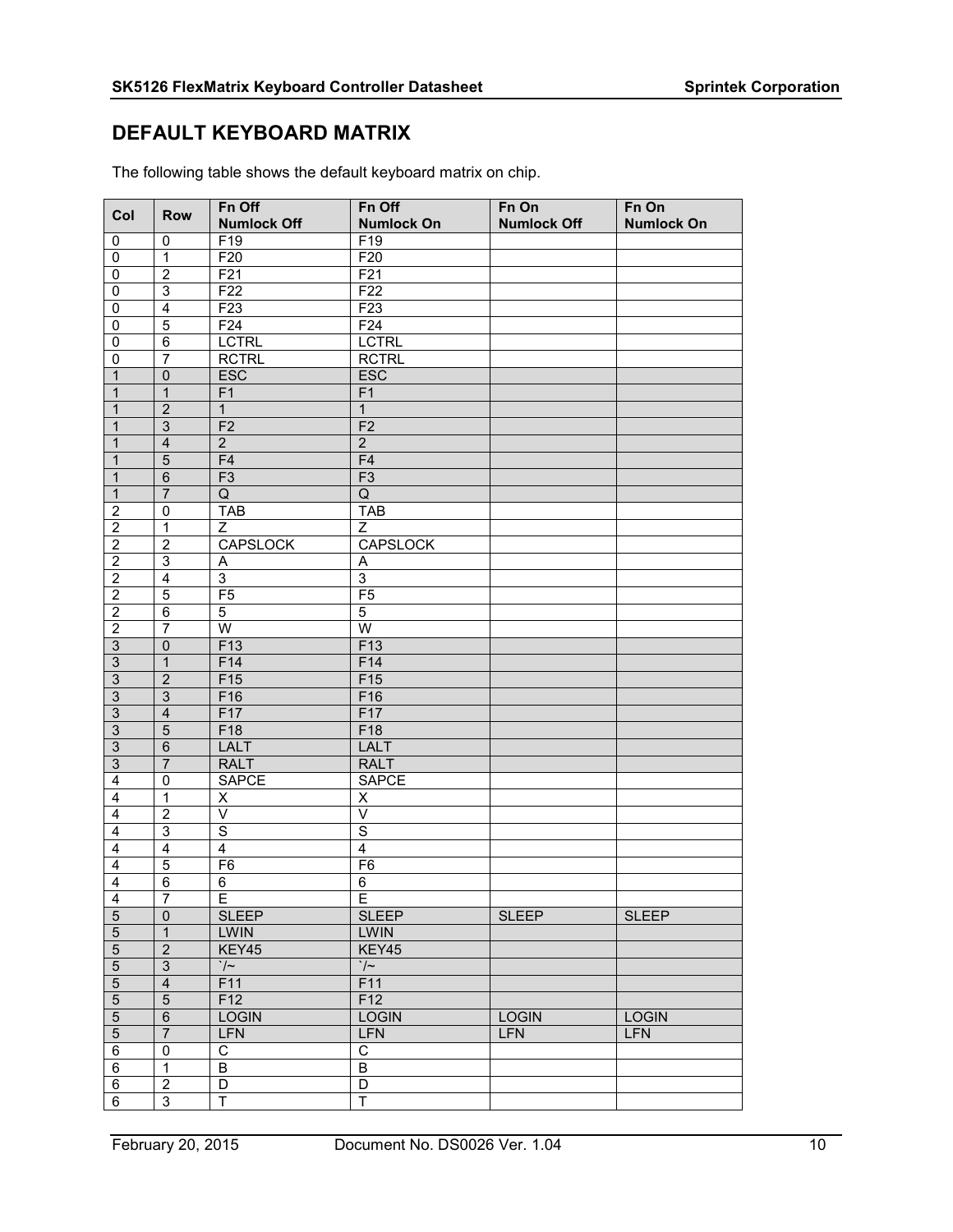| $\,6$           | $\overline{\mathbf{4}}$ | F7                                   | F7                           |               |               |
|-----------------|-------------------------|--------------------------------------|------------------------------|---------------|---------------|
| 6               | 5                       | 7                                    | 7                            |               |               |
| 6               | $\overline{6}$          | $\overline{R}$                       | $\overline{R}$               |               |               |
| $\,6\,$         | $\overline{7}$          | G                                    | G                            |               |               |
| $\overline{7}$  | $\pmb{0}$               | <b>RWIN</b>                          | <b>RWIN</b>                  |               |               |
| $\overline{7}$  | $\overline{1}$          |                                      |                              |               |               |
|                 | $\overline{2}$          | ${\sf N}$<br>$\overline{\mathsf{F}}$ | N<br>$\overline{\mathsf{F}}$ |               |               |
| $\overline{7}$  |                         |                                      |                              |               |               |
| $\overline{7}$  | $\mathbf{3}$            | $\overline{Y}$                       | $\overline{Y}$               |               |               |
| $\overline{7}$  | $\overline{4}$          | F8                                   | F8                           |               |               |
| $\overline{7}$  | $\overline{5}$          | 8                                    | $\bf 8$                      |               |               |
| $\overline{7}$  | $\overline{6}$          | CUST 32                              | CUST 32                      |               |               |
| $\overline{7}$  | $\overline{7}$          | CUST 33                              | CUST 33                      |               |               |
| $\overline{8}$  | $\pmb{0}$               | <b>INSERT</b>                        | <b>INSERT</b>                |               |               |
| 8               | $\overline{1}$          | ./>                                  | ./>                          |               |               |
| $\overline{8}$  | $\overline{2}$          | $\overline{\mathsf{M}}$              | $\overline{\mathsf{M}}$      |               |               |
| 8               | 3                       | J                                    | J                            |               |               |
| $\overline{8}$  | $\overline{4}$          | $\overline{\mathtt{U}}$              | $\overline{\mathsf{U}}$      |               |               |
| $\overline{8}$  | $\overline{5}$          | F <sub>9</sub>                       | F9                           |               |               |
| 8               | $\,6$                   | 9                                    | 9                            |               |               |
| $\overline{8}$  | $\overline{7}$          | $\overline{\mathsf{H}}$              | $\overline{\mathsf{H}}$      |               |               |
| $9\,$           | $\mathbf 0$             | <b>DELETE</b>                        | <b>DELETE</b>                |               |               |
| $\overline{9}$  | $\overline{1}$          | $\frac{1}{2}$                        | $\frac{1}{2}$                |               |               |
| $\overline{9}$  | $\overline{2}$          | $\frac{1}{2}$                        | $\frac{1}{2}$                |               |               |
| $\overline{9}$  | $\overline{3}$          | $\overline{\mathsf{K}}$              | $\overline{\mathsf{K}}$      |               |               |
| $\overline{9}$  | $\overline{\mathbf{4}}$ |                                      |                              |               |               |
| $\overline{9}$  | $\overline{5}$          | F10                                  | F10                          |               |               |
|                 |                         |                                      |                              |               |               |
| $\overline{9}$  | $\overline{6}$          | $\pmb{0}$                            | $\pmb{0}$                    |               |               |
| $\overline{9}$  | $\overline{7}$          | $\overline{M}$                       | $\overline{M}$               |               |               |
| 10              | $\mathbf 0$             | <b>ARWL</b>                          | <b>ARWL</b>                  |               |               |
| 10              | $\overline{1}$          | <b>APPS</b>                          | <b>APPS</b>                  |               |               |
| $10$            | $\boldsymbol{2}$        | $\overline{r}$                       | $\overline{r}$               |               |               |
| 10              | $\overline{3}$          | L                                    | L                            |               |               |
| 10              | $\overline{4}$          | $\Omega$                             | $\circ$                      |               |               |
| 10              | 5                       | <b>NUMLOCK</b>                       | <b>NUMLOCK</b>               |               |               |
| 10              | $\overline{6}$          | $-1$                                 | $-1$                         |               |               |
| 10              | $\overline{7}$          | $\mathcal{V}$                        | $\mathcal{V}$                |               |               |
| 11              | $\overline{0}$          | <b>ARWDN</b>                         | <b>ARWDN</b>                 |               |               |
| 11              | $\mathbf{1}$            | <b>ARWUP</b>                         | <b>ARWUP</b>                 |               |               |
| 11              | $\overline{2}$          | <b>ENTER</b>                         | <b>ENTER</b>                 |               |               |
| 11              | $\overline{3}$          | $:$ /:                               | $:$ /:                       |               |               |
| 11              | $\overline{4}$          | $\overline{P}$                       | $\overline{P}$               |               |               |
| $11$            | 5                       | <b>SCRLLOCK</b>                      | <b>SCRLLOCK</b>              |               |               |
| 11              | $\overline{6}$          | $=$ /+                               | $=$ /+                       |               |               |
| 11              | $\overline{7}$          | VI                                   | $\overline{V}$               |               |               |
| 12              | $\overline{0}$          | <b>BLCINC</b>                        | <b>BLCINC</b>                | <b>BLCINC</b> | <b>BLCINC</b> |
| $\overline{12}$ | $\overline{1}$          | <b>BLKOUT</b>                        | <b>BLKOUT</b>                | <b>BLKOUT</b> | <b>BLKOUT</b> |
| 12              | $\overline{2}$          | <b>ALERT</b>                         | <b>ALERT</b>                 | <b>ALERT</b>  | <b>ALERT</b>  |
| $\overline{12}$ | $\overline{3}$          |                                      | SHIFTF2                      | SHIFTF2       | SHIFTF2       |
| 12              |                         | SHIFTF2                              | SHIFTF3                      | SHIFTF3       |               |
|                 | $\overline{4}$          | SHIFTF3                              |                              |               | SHIFTF3       |
| 12              | $\overline{5}$          | SHIFTF4                              | SHIFTF4                      | SHIFTF4       | SHIFTF4       |
| $\overline{12}$ | 6                       | <b>RSHIFT</b>                        | <b>RSHIFT</b>                |               |               |
| 12              | 7                       | <b>LSHIFT</b>                        | <b>LSHIFT</b>                |               |               |
| 13              | $\overline{0}$          | <b>ARWR</b>                          | <b>ARWR</b>                  |               |               |
| 13              | $\overline{1}$          | <b>END</b>                           | <b>END</b>                   |               |               |
| 13              | $\overline{2}$          | <b>PAGEDN</b>                        | <b>PAGEDN</b>                |               |               |
| 13              | $\overline{3}$          | <b>PAGEUP</b>                        | <b>PAGEUP</b>                |               |               |
| 13              | $\overline{\mathbf{4}}$ | <b>BKSPACE</b>                       | <b>BKSPACE</b>               |               |               |
| 13              | $\overline{5}$          | <b>PRNTSCR</b>                       | <b>PRNTSCR</b>               |               |               |
| 13              | $6\phantom{1}$          | <b>PAUSE</b>                         | <b>PAUSE</b>                 |               |               |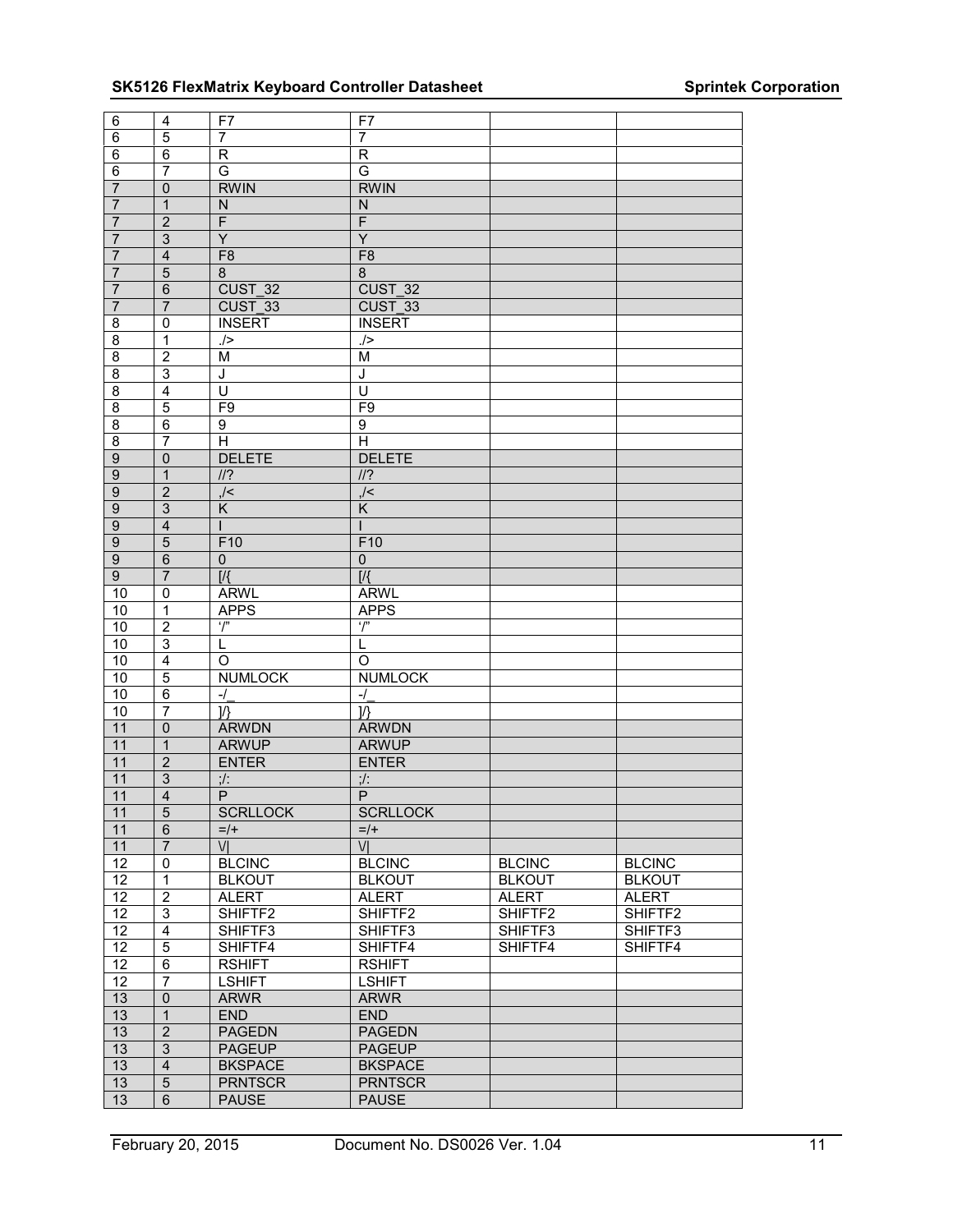| 13              | $\overline{7}$ | <b>HOME</b>        | <b>HOME</b>        |                      |                    |
|-----------------|----------------|--------------------|--------------------|----------------------|--------------------|
| 14              | $\mathbf 0$    | N/                 | N/                 |                      |                    |
| 14              | $\mathbf{1}$   | $N^*$              | $N^*$              |                      |                    |
| 14              | $\overline{2}$ | N <sub>1</sub>     | N <sub>1</sub>     |                      |                    |
| 14              | $\overline{3}$ | N <sub>2</sub>     | N <sub>2</sub>     |                      |                    |
| 14              | $\overline{4}$ | N <sub>3</sub>     | N <sub>3</sub>     |                      |                    |
| 14              | $\overline{5}$ | N <sub>4</sub>     | N <sub>4</sub>     |                      |                    |
| $\overline{14}$ | $\overline{6}$ | N <sub>5</sub>     | $\overline{N5}$    |                      |                    |
| 14              | $\overline{7}$ | N <sub>6</sub>     | N <sub>6</sub>     |                      |                    |
| 15              | $\Omega$       | N <sub>9</sub>     | N <sub>9</sub>     |                      |                    |
| 15              | $\mathbf{1}$   | N <sub>8</sub>     | N <sub>8</sub>     |                      |                    |
| 15              | $\overline{2}$ | N <sub>7</sub>     | N7                 |                      |                    |
| 15              | $\overline{3}$ | N <sub>0</sub>     | N <sub>0</sub>     |                      |                    |
| 15              | $\overline{4}$ | N.                 | N.                 |                      |                    |
| 15              | $\overline{5}$ | $N+$               | $N+$               |                      |                    |
| 15              | $\overline{6}$ | <b>NENTER</b>      | <b>NENTER</b>      |                      |                    |
| 15              | $\overline{7}$ | $N-$               | $N-$               |                      |                    |
| 16              | $\mathbf 0$    | CUST 16            | CUST 16            | CUST 16              | CUST 16            |
| 16              | $\overline{1}$ | CUST 18            | CUST 18            | CUST 18              | CUST 18            |
| 16              | $\overline{2}$ | CUST $23$          | CUST 23            | CUST $\overline{23}$ | CUST $23$          |
| 16              | 3              | CUST 24            | CUST 24            | CUST 24              | CUST 24            |
| 16              | $\overline{4}$ | CUST <sub>25</sub> | CUST 25            | CUST 25              | CUST 25            |
| 16              | $\overline{5}$ | CUST 26            | CUST <sub>26</sub> | CUST 26              | CUST <sub>26</sub> |
| 16              | $\overline{6}$ | CUST 17            | CUST 17            | $CUST_17$            | CUST 17            |
| 16              | $\overline{7}$ | CUST 31            | CUST 31            | CUST 31              | CUST 31            |
| 17              | $\overline{0}$ | CUST <sub>21</sub> | CUST <sub>21</sub> | CUST <sub>21</sub>   | CUST <sub>21</sub> |
| 17              | $\overline{1}$ | CUST <sub>22</sub> | CUST <sub>22</sub> | CUST <sub>22</sub>   | CUST <sub>22</sub> |
| 17              | $\overline{2}$ | CUST <sub>27</sub> | CUST 27            | CUST 27              | CUST 27            |
| 17              | $\overline{3}$ | CUST <sub>28</sub> | CUST 28            | CUST 28              | CUST 28            |
| 17              | $\overline{4}$ | CUST <sub>29</sub> | CUST <sub>29</sub> | CUST <sub>29</sub>   | CUST <sub>29</sub> |
| 17              | $\overline{5}$ | CUST 30            | CUST 30            | CUST 30              | CUST 30            |
| 17              | $6\phantom{1}$ | CUST 19            | CUST 19            | CUST 19              | CUST <sub>19</sub> |
| 17              | $\overline{7}$ | CUST 20            | CUST 20            | CUST 20              | CUST 20            |

CUST\_16 to 31 are KeyMouse functions. Check scan code table for detail. CUST\_32: Key "00" CUST\_33: Key "000"

## DEFAULT FLAG KEY

The following table shows the default flag key located.

| Flag#          | <b>Output Key</b> |
|----------------|-------------------|
| 0              | <b>SPACE</b>      |
| 1              | <b>ENTER</b>      |
| $\overline{c}$ | <b>BKSPACE</b>    |
| $\overline{3}$ | <b>LSHIFT</b>     |
| 4              | <b>RSHIFT</b>     |
| 5              | N <sub>0</sub>    |
| 6              | <b>NENTER</b>     |
| 7              | N+                |
| 8              | Null              |
| 9              | Null              |
| 10             | Null              |
| 11             | Null              |
| 12             | Null              |
| 13             | Null              |
| 14             | Null              |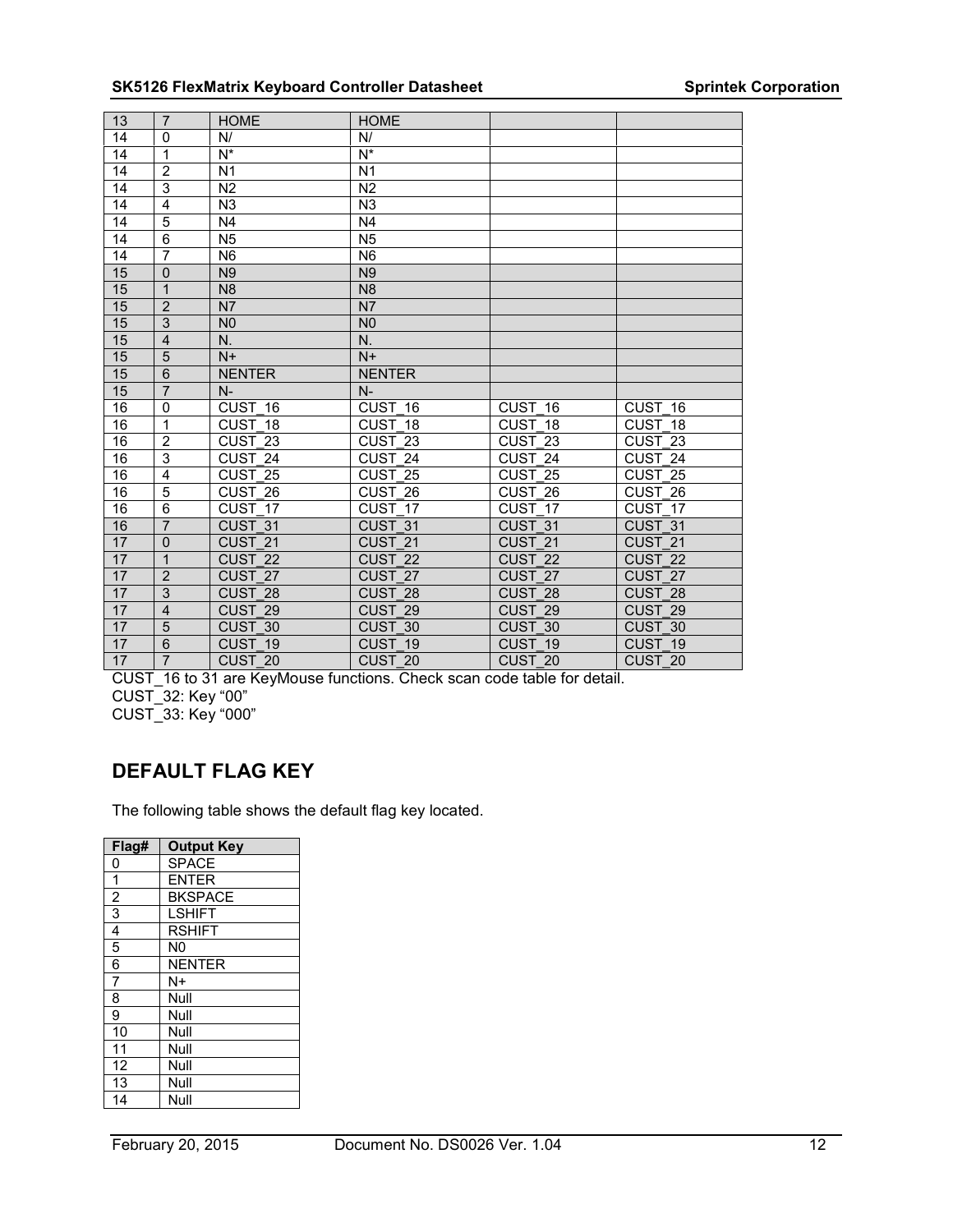15 Null

## SKEY AND SCAN CODE TABLE

The SK5126 supports 255 skeys excluding the null key (0). The following table shows the default assignment of these skeys. Any skey can be assigned to any scan code via FlexMatrix Editor and Programmer.

#### Table Notes

**SKEY** is the Spritnek key number.

Program code is the code entered by the user in the Editor program to identify the key AT-101 is the key reference number on the standard AT-101 keyboard layout, shown in the diagram below

USB page is the Universal Serial Bus (USB) Human Interface Device (HID) usage page for the key. Most keys are on the keyboard page, page 0x07. For information about USB codes, see the USB HID specifications, published by the USB-IF (http://www.usb.org/).

USB usage is the USB HID usage ID for the key on the specified USB HID page.

PS/2 codes are the make (key press) and break (key release) codes for PS/2 scan sets 1, 2, and 3; U/A means unassigned. Note that some keys, by default, do not generate break codes, even if the break codes are shown in this table.

## Enhanced AT-101 Keyboard Physical Layout

The following figure shows the standard AT-101 keyboard with Windows keys. The numbers on keys are the position number.

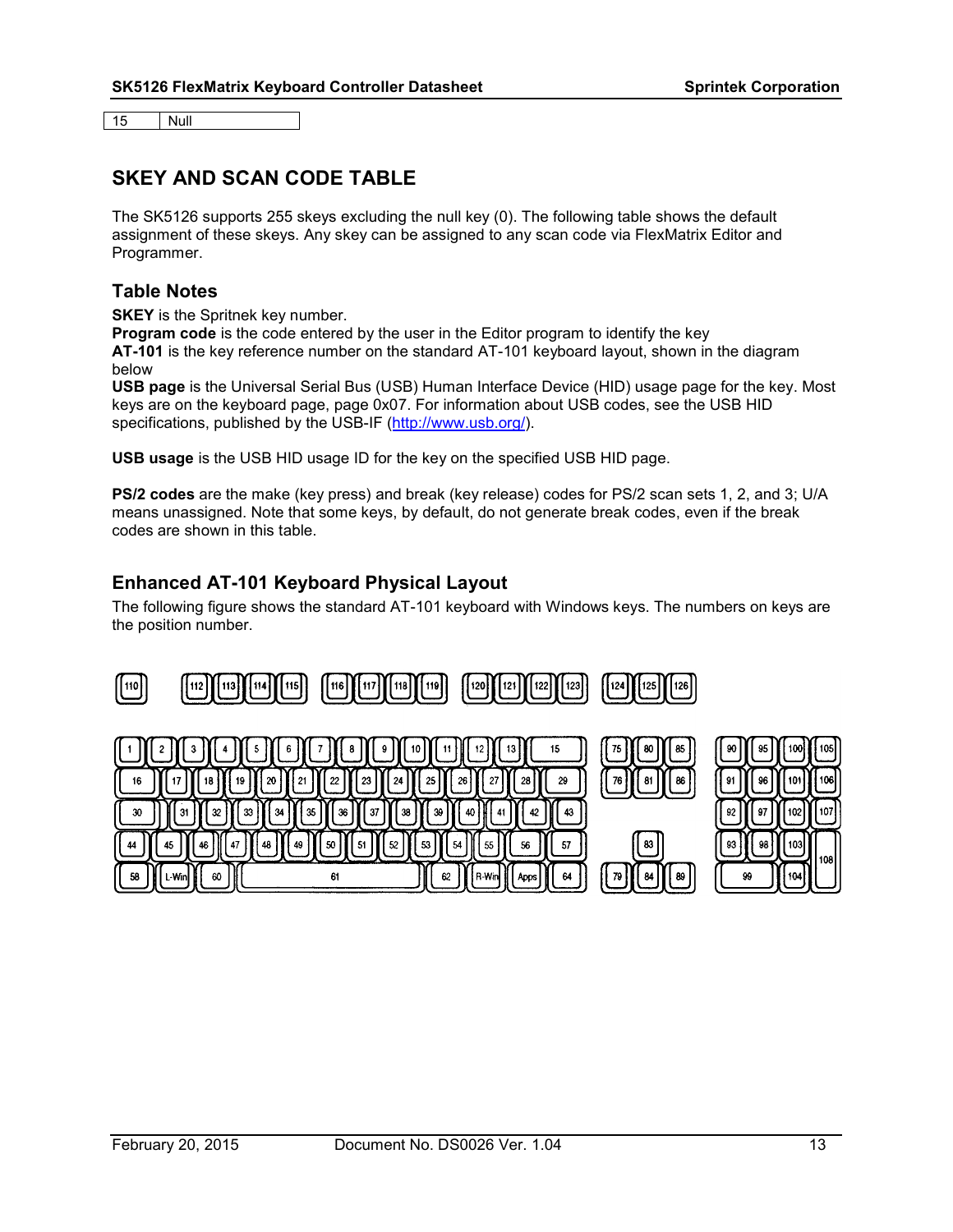| Set 3<br>Break<br>(Hex) | None          | None                   | None          | S                                 | F01C                | F032                | F021                        | F023           | F024                                          | F02B                    | F034                        | F <sub>0</sub> 33           | F <sub>0</sub> 43 | F03B                | F042                | F04B                | F03A                | F <sub>0</sub> 31                                 | F044                      | F04D                     | F015                | F02D                | F01B                           | F02C                             | F03C                        | F <sub>0</sub> 2A         | F01D                | F0 22                 | F <sub>0</sub> 35   | F01A                     | F016                        | FO <sub>1E</sub>                       | F026                   | F025                              | F <sub>02</sub> E   | F <sub>0</sub> 36          | F03D                |
|-------------------------|---------------|------------------------|---------------|-----------------------------------|---------------------|---------------------|-----------------------------|----------------|-----------------------------------------------|-------------------------|-----------------------------|-----------------------------|-------------------|---------------------|---------------------|---------------------|---------------------|---------------------------------------------------|---------------------------|--------------------------|---------------------|---------------------|--------------------------------|----------------------------------|-----------------------------|---------------------------|---------------------|-----------------------|---------------------|--------------------------|-----------------------------|----------------------------------------|------------------------|-----------------------------------|---------------------|----------------------------|---------------------|
| Set 3<br>Make<br>(Hex)  | None          | None                   | None          | $\leq$                            | $\tilde{c}$         | 32                  | $\overline{\mathcal{S}}$    | 23             | $\overline{24}$                               | 28                      | $\frac{24}{3}$              |                             | 43                | 36                  | 42                  | 4B                  | $\mathbb{R}$        | $\mathfrak{S}$                                    | $\frac{4}{4}$             | $\overline{4}$           | $\frac{1}{2}$       | $\Omega$            | $\overline{\Xi}$               | 2C                               | 3C                          | $\approx$                 | $\overline{a}$      | $\approx$             | 35                  | $\overline{\mathcal{L}}$ | $\frac{6}{7}$               | $\overleftarrow{\text{}}$              | 26                     | 25                                | 2E                  | 36                         | GS                  |
| Set 2<br>Break<br>(Hex) | None          | None                   | None          | $\leq$                            | F01C                | F0 32               | F0 21                       | F0 23          | F <sub>024</sub>                              | F02B                    | $\frac{F(0.34)}{F(0.43)}$   |                             |                   | F0 3B               | F042                | F04B                | F03A                | F <sub>0</sub> 31                                 | $E$ 044                   | F04D                     | F015                | F02D                | F01B                           | F02C                             | F03C                        | F02A                      | FO <sub>1D</sub>    | F022                  | F035                | F01A                     | F016                        | FO <sub>1E</sub>                       | F <sub>0</sub> 26      | F025                              | F <sub>02E</sub>    | F0 36                      | F03D                |
| Set 2<br>Make<br>(Hex)  | None          | 8                      | ပူ            | $\leq$                            | $\frac{1}{2}$       | 32                  | $\tilde{\mathcal{L}}$       | 23             | $\overline{24}$                               | 2B                      | $\frac{4}{3}$ $\frac{1}{3}$ |                             | $\frac{4}{3}$     | 36                  | 42                  |                     | $\approx$           | $\mathfrak{S}$                                    | $\frac{4}{4}$             | $\overline{4}$           | 9                   | 2D                  | $\overline{a}$                 |                                  |                             | $ S S Z 5 S $ is          |                     |                       |                     | $\overline{4}$           |                             | $\frac{1}{2}$                          | 26                     | 25                                |                     | 36                         | 9D                  |
| Set 1<br>Break<br>(Hex) | None          | None                   | None          | $\mathbb{S}$                      | 9€                  | B <sub>0</sub>      | ₹F                          | $\lambda$      | 92                                            | $\overline{\mathbf{z}}$ | $\mathcal{L}$               | A3                          | $\overline{5}$    | $A$ 4               | A5<br>A6            |                     | B <sub>2</sub>      |                                                   | $\frac{2}{9}$             | 99                       | $\overline{6}$      | 93                  | $5\overline{6}$                | $\mathfrak{B}$                   | 8                           | $\mathsf{A}^{\mathsf{E}}$ | $\overline{\circ}$  | 25                    |                     | Q                        | $82$                        | $_{\rm 83}$                            | $\overline{a}$         | 85                                | 86                  | 29                         | 88                  |
| Set 1<br>Make<br>(Hex)  | None          | 뜐                      | ပူ            | З                                 | $\overline{+}$      | $80\,$              | $\Xi$                       | $\overline{a}$ | $\frac{1}{2}$                                 | 21                      |                             | $\frac{1}{2}$  ଅ $\approx$  |                   | $\overline{5}$      | 88                  |                     | ន $ \approx z $     |                                                   | $\overset{\infty}{\cdot}$ | é,                       | $\tilde{a}$         | 13                  | $\overleftarrow{\text{}}$      | $\dot{4}$                        | $\frac{6}{5}$               | $\frac{\pi}{2}$           | $\tilde{t}$         | SD                    | 40                  | SC                       | $\mathbf{S}$                | ප                                      | g                      | 8                                 | ළ                   | 58                         |                     |
| USB<br>Usage<br>(Hex)   | 8             | 5                      | $\mathbf{S}$  | $\mathbf{S}$                      | $\mathfrak{g}$      | 50                  | 8                           | 5              | $_{\rm 8}$                                    | 09                      | 58                          |                             | <b>SC</b>         | OD                  | 빙 등                 |                     | $\overline{0}$      | $\overline{r}$                                    | $\frac{1}{2}$             | $\frac{3}{2}$            | $\dot{a}$           | $\frac{5}{2}$       | $\frac{6}{5}$                  | $\ddot{ }$                       | $\overset{\circ}{\tau}$     | $\mathbb{G}$              |                     | 회의주                   |                     | $\overline{a}$           | $\overline{a}$              | $\frac{\mu}{\tau}$                     | $\Omega$               | $\overline{21}$                   | 23                  |                            | $\overline{24}$     |
| USB<br>Page<br>(Hex)    | 50            | 5                      | 5             | 5                                 | 5                   | 5                   | 5                           | 5              | <b>PD</b>                                     | 5                       | $rac{2}{5}$                 |                             | l<br>5            | $\overline{50}$     | $rac{20}{50}$       |                     | $\frac{1}{2}$       |                                                   | $rac{20}{50}$             | $\overline{c}$           | LO <sub>2</sub>     | 5                   | 5                              | 5                                | 5C                          | 5                         |                     | 5 5                   | $\overline{0}$      | 5                        | 5                           | 5                                      | 5                      | 5                                 | 5                   | 5                          | 5                   |
| AT-<br>101<br>(Dec)     | $\frac{4}{5}$ | $\frac{4}{2}$          | $\frac{4}{2}$ | $\frac{4}{5}$                     | $\frac{1}{2}$       | SO                  | $\frac{8}{4}$               | <u>က္က ခြ</u>  |                                               | $\mathfrak{F}$          |                             | $\frac{8}{3}$ $\frac{8}{4}$ |                   | 57                  | $\frac{8}{3}$       |                     | 52                  |                                                   | $\frac{5}{25}$            | $\frac{5}{6}$            |                     |                     | $\frac{1}{20}$                 | $\overline{\Omega}$              | 23                          | ခြံ ခြံ ခြံ ခြံ           |                     |                       |                     | 46                       | $\sim$ $\sim$               |                                        | 4                      | S                                 | G                   | ∼                          | $\infty$            |
| Descriptic              | No Event      | Keyboard ErrorRollOver | Keyboard POST | UNDEFINED Keyboard ErrorUndefined | and A<br>Keyboard a | and B<br>Keyboard b | $\frac{1}{2}$<br>Keyboard c | Keyboard d     | $\frac{1}{2}$ and $\frac{1}{2}$<br>Keyboard e | Keyboard f and F        | O<br>and<br>Keyboard g      | and $H$<br>Keyboard h       | and<br>Keyboard i | and J<br>Keyboard j | and K<br>Keyboard k | and L<br>Keyboard I | and M<br>Keyboard m | $\frac{ \mathbf{X} }{ \mathbf{S} }$<br>Keyboard n | $rac{1}{2}$<br>Keyboard o | le<br>Tang<br>Keyboard p | and Q<br>Keyboard q | and R<br>Keyboard r | and S<br>Keyboard <sub>s</sub> | $1$ bue<br>Keyboard <sub>t</sub> | $\frac{1}{2}$<br>Keyboard u | and $V$<br>Keyboard v     | w pue<br>Keyboard w | and $X$<br>Keyboard x | and Y<br>Keyboard y | and $Z$<br>Keyboard      | $\frac{1}{2}$<br>Keyboard 1 | and @<br>$\mathbf{\Omega}$<br>Keyboard | #<br>and<br>Keyboard 3 | ↮<br>$\overline{a}$<br>Keyboard 4 | and %<br>Keyboard 5 | and $\wedge$<br>Keyboard 6 | and &<br>Keyboard 7 |
| Program<br>Code         | No Key        | <b>ROLLOVER</b>        | POSTFAIL      |                                   | ⋖                   | $\bf{m}$            | ပ                           |                | ≏∣ш                                           | $\mathsf{L}\mathsf{L}$  | O                           | I                           |                   | っ                   | ×                   | ┙                   |                     | $\sum  Z $                                        |                           | ∣உ                       | O                   | $\propto$           | ဖ                              | $\vdash$                         | ⊃                           | >                         | ≥                   | ×                     | ≻                   | N                        | $\overline{\phantom{0}}$    | $\sim$                                 | S                      | 4                                 | ю                   | G                          | $\overline{ }$      |
| SKEY<br>(Dec)           | $\circ$       |                        |               |                                   |                     |                     |                             |                | ∞                                             | თ                       | ő                           | $\overline{ }$              | $\frac{2}{3}$     | $\frac{1}{2}$       | $\overline{4}$      | $\frac{5}{3}$       | $\frac{9}{7}$       | $\overline{1}$                                    | $\frac{8}{6}$             |                          | $\overline{20}$     | $\overline{2}$      | 22                             | 23                               | $\overline{5}$              | 25                        |                     | $\frac{8}{27}$        | 28                  | 29                       | $\frac{8}{2}$               |                                        | 32                     | ని                                | 34                  |                            | $\frac{8}{36}$      |

# SKey and Scan Code Table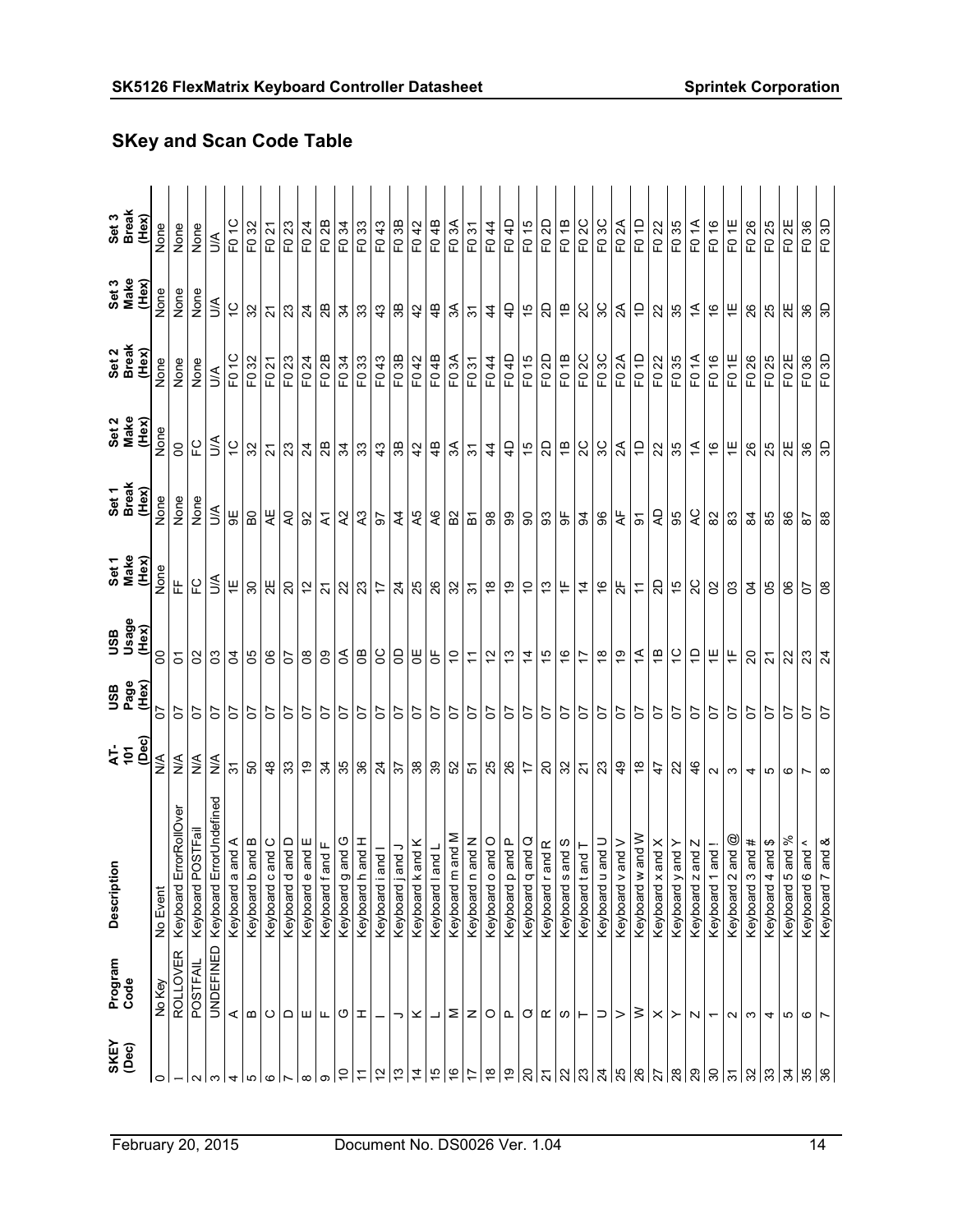| Keyboard 8 and * |
|------------------|
|                  |
|                  |
|                  |
|                  |
| 110<br>40        |
| $\frac{6}{5}$    |
| 6                |
| $\tilde{c}$      |
| $\frac{1}{2}$    |
| 27               |
| $\infty$         |
| $\overline{5}$   |
| 42               |
| $\overline{4}$   |
| $\frac{4}{5}$    |
| $\leftarrow$     |
| ន ន              |
|                  |
| 55               |
| 30               |
| 112              |
| 113              |
| 114              |
| 115              |
| 116              |
| 117              |
| 118              |
| 119              |
| 120              |
| <u>ist</u>       |
| $\overline{2}$   |
| $\overline{23}$  |
| 124              |
|                  |
| 126              |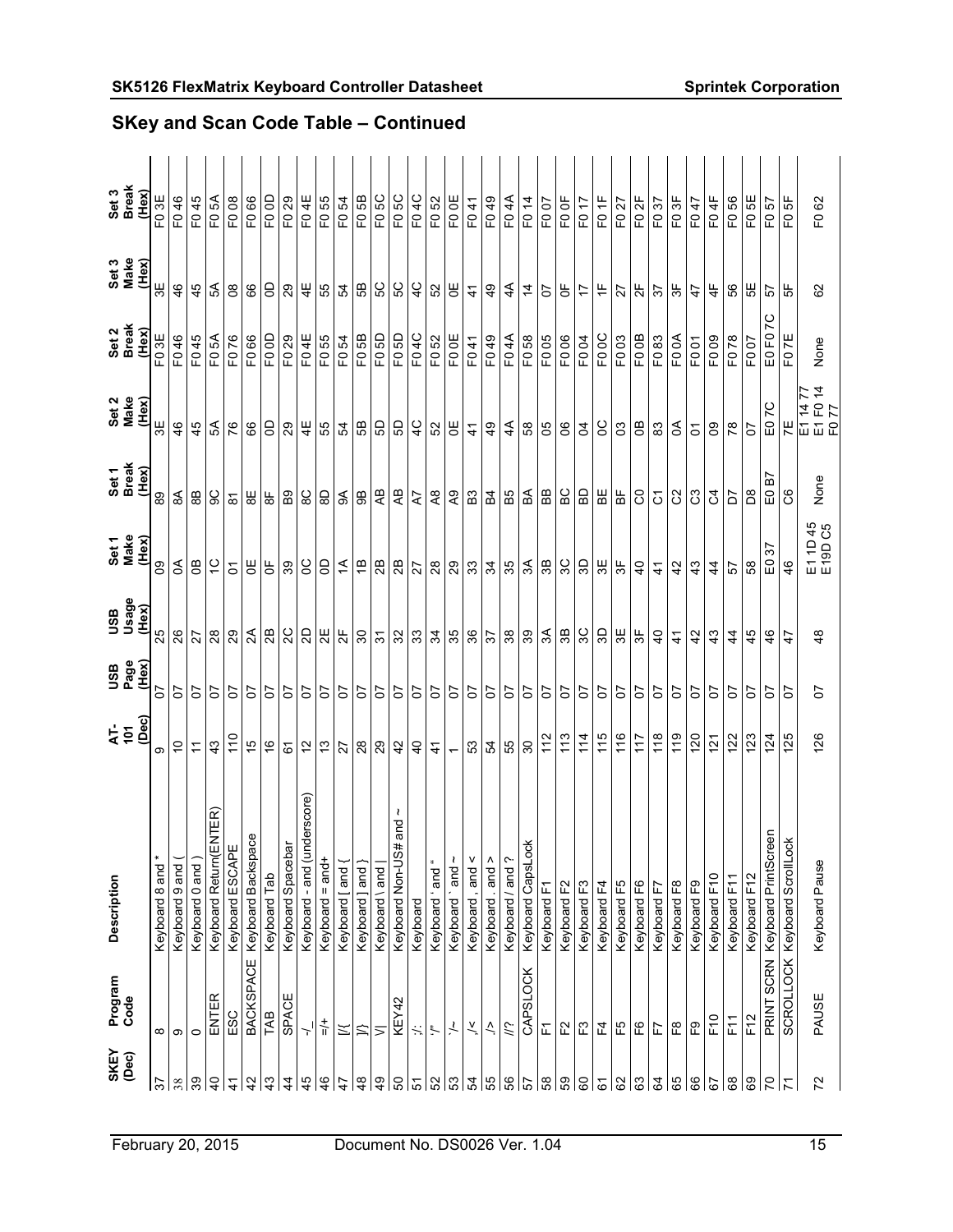| Description<br>Program<br>Code                         |  | $\frac{1}{4}$ $\frac{5}{4}$ $\frac{6}{4}$ | <b>USB</b><br>Page<br>(Hex) | Xala<br>Osage<br>Osage        | 品<br>Set 1<br>Make<br>(Hex)<br>46 | Set 1<br>Break<br>(Hex) | ۵J<br>Set 2<br>Make<br>(Hex) | Set 2<br>Break<br>(Hex)                 | Set 3<br>Make<br>(Hex)      | Set 3<br>Break<br>(Hex) |
|--------------------------------------------------------|--|-------------------------------------------|-----------------------------|-------------------------------|-----------------------------------|-------------------------|------------------------------|-----------------------------------------|-----------------------------|-------------------------|
| Keyboard Break (Ctrl+Pause)<br>PUASE                   |  | 126                                       | 5                           | $\frac{8}{4}$                 | $rac{6}{2}$                       | None                    | ED 7E<br>FO 7E               | None                                    | 82                          | F <sub>0</sub> 62       |
| Keyboard Insert<br><b>INSERT</b>                       |  | 57                                        | 5                           | $\frac{6}{7}$                 | E052                              | E0 D2                   | 20<br>읍                      | E0 F0 70                                | 5                           | F067                    |
| Keyboard PageUp<br>Keyboard Home<br>PAGE UP<br>HOME    |  | 8<br>85                                   | 5<br>5                      | $4\overline{4}$<br>\$         | E049<br>E047                      | EO C7<br>EO C9          | E06C<br>E07D                 | F <sub>0</sub> 6C<br>E0 F0 7D<br>G<br>山 | 59<br>₩                     | FO 6E<br>F06F           |
| Forward<br>Keyboard Delete<br>DELETE                   |  | 76                                        | 5                           | $\frac{1}{2}$                 | $\mathsf{E}0$ 53                  | EO D <sub>3</sub>       | E071                         | E0 F0 71                                | 3                           | F064                    |
| Keyboard End<br>END                                    |  | <u>रू</u>                                 | 5                           | $\overline{4}$                | 4<br>$\overline{5}$               | EO CF                   | 69<br>$\Xi$                  | 69<br>$\overline{P}$<br>$\Omega$        | 89                          | 65<br>E <sub>O</sub>    |
| PAGE DOWN Keyboard PageDown                            |  | 86                                        | 5                           | 4E                            | E051                              | E0 D1                   | ξX<br>$\Xi$                  | F07A<br>$E_{0}$                         | 60                          | 6<br>EO<br>E            |
| Keyboard RightArrow<br>ARWR                            |  | 89                                        | 5C                          | $\frac{1}{4}$                 | E04D                              | E0 CD                   | $\overline{7}$<br>$\Xi$      | F074<br>$E_{0}$                         | E                           | E<br>$\overline{E}$     |
| Keyboard LeftArrow<br><b>ARWL</b>                      |  | $\mathcal{L}$                             | C <sub>1</sub>              | SO                            | E04B                              | E0 CB                   | E06B                         | EO FO 6B                                | 67                          | F061                    |
| Keyboard DownArrow<br>ARWDN                            |  | $\mathfrak{B}$                            | $\overline{5}$              | $\frac{1}{2}$                 | E050                              | E0D0                    | E072                         | E0 F0 72                                | 60                          | F060                    |
| 83<br>Keyboard UpArrow<br>ARWUP                        |  |                                           | $\overline{0}$              | 52                            | E048                              | E0 C8                   | E075                         | E0 F0 75                                | 63                          | F063                    |
| $\pmb{\mathbb{S}}$<br>Keypad NumLock<br>NUMLOCK        |  |                                           | 5                           | 53                            | 45                                | C5                      | 77                           | F077                                    | $rac{2}{7}$                 | F076                    |
| Keypad<br>$\geq$                                       |  |                                           | 55                          |                               | 35<br>$\mathrel{\mathbb{D}}$      | B5<br>$\frac{1}{10}$    | E04A                         | $\clubsuit$<br>E0 F0                    |                             | F077                    |
| Keypad*<br>ż                                           |  | $g \tilde{g} $                            |                             | $\frac{24}{3}$ $\frac{12}{3}$ | 57                                |                         | $\frac{5}{2}$                | F07C                                    | $\overline{7}$              | FO <sub>7E</sub>        |
| Keypad<br>ż                                            |  |                                           | 5                           |                               | $\overline{4}$                    | $\mathcal{L}$           |                              | E <sub>0</sub> <sub>7B</sub>            | $\mathfrak{A}$              | F084                    |
| $\frac{106}{2}$<br>Keypad +<br>ż                       |  |                                           | 5                           | 57                            | $\frac{1}{4}$                     | Ъ                       | 79                           | F079                                    | $\overline{C}$              | F07C                    |
| 108<br>Keypad ENTER<br>NENTER                          |  |                                           | $\overline{5}$              | ြို့ အ                        | $\Xi$                             | 9C<br>$\mathsf{E}0$     | Z<br>$\mathsf{E}0$           | ధ్<br>EO FO                             | 55                          | F079                    |
| 83<br>Keypad 1 and End<br>Σ                            |  |                                           | 5                           |                               | $\frac{1}{4}$                     | უ<br>ს                  | 69                           | F0 69                                   | 69                          | F069                    |
| $_{\rm 98}$<br>Keypad 2 and Down Arrow<br>$\geq$       |  |                                           |                             | ል<br>ማ                        | SO                                | $\overline{D}$          | $\overline{z}$               | F072                                    |                             | F072                    |
| Keypad 3 and PageDn<br>$\tilde{z}$                     |  | 103                                       | $\frac{2}{5}$               | B                             | 57                                | $\overline{5}$          | $\approx$                    | F07A                                    | $\frac{1}{2}$ $\frac{1}{2}$ | F07A                    |
| Arrow<br>Keypad 4 and Left<br>$\frac{4}{3}$            |  | $\Omega$                                  |                             |                               | 4B                                | <b>BO</b>               | 6B                           | F06B                                    |                             | F06B                    |
| Keypad 5<br>۶Ş                                         |  | 2L                                        | C <sub>1</sub>              |                               | $\frac{1}{4}$                     | S                       | 73                           | F073                                    | 73                          | F073                    |
| Keypad 6 and Right Arrow<br>$\frac{\omega}{2}$         |  | $\overline{5}$                            | $rac{20}{50}$               | 비비법                           | $\overline{4}$                    | 8                       | $\mathcal{L}$                | F074                                    | $\overline{7}$              | F074                    |
| $\delta$<br>Keypad 7 and Home<br>Ξ                     |  |                                           |                             |                               | $\overline{4}$                    | $\overline{C}$          | င္ၿ                          | F06C                                    | 6C<br>75                    | F <sub>0</sub> 6C       |
| Arrow<br>Keypad 8 and Up<br>$\tilde{\Xi}$              |  | 8                                         | $\overline{c}$              |                               | $\frac{8}{4}$                     | $\infty$                | 75                           | F075                                    |                             | F075                    |
| Keypad 9 and PageUp<br>$\widetilde{\mathsf{S}}$        |  | $\tilde{\mathbf{c}}$                      | 5                           | 67                            | $\frac{6}{7}$                     | ී                       | 5                            | F07D                                    | 5                           | F07D                    |
| Keypad 0 and Insert<br>$\Xi$                           |  | இ                                         | 5                           | 62                            | S2                                | D <sup>2</sup>          | $\overline{C}$               | F070                                    | 20                          | F070                    |
| Keypad . and Delete<br>Ż                               |  | $\overline{5}$                            | 5                           | 63                            | 53                                | D3                      | $\overline{7}$               | F071                                    | $\overline{z}$              | F071                    |
| 45<br>Keyboard Non-US\ and<br>KEY45                    |  |                                           | 5                           | 64                            | 56                                | D6                      | 67                           | F061                                    | 67                          | F061                    |
| 129<br>tion<br><b>Keyboard Applicat</b><br><b>APPL</b> |  |                                           | 55                          | $rac{65}{66}$                 | E05D                              | <u>aa ca</u><br>aa ca   | ₩<br>$rac{2F}{E0.37}$        | $\frac{1}{2}$<br>EO FO                  | $\mathsf{S}$                | F <sub>0</sub> 8D       |
| Keyboard Power<br>POWER                                |  | $\leq$                                    |                             |                               | ₩<br>$E_{0}$                      |                         |                              | 57<br>EO FO                             | A/N                         | $\leq$                  |
| Keypad =<br>ž                                          |  | $\leq$                                    | 5                           | $\overline{6}$                | 59                                | Bg                      | $\overline{5}$               | FO OF                                   | $\leq$                      | $\mathbb{S}$            |
| Keyboard F13<br>F13                                    |  | S                                         | 5                           | 68                            | \$4                               | ⊞                       | $8^{\circ}$                  | F008                                    | $_{\rm 80}$                 | F008                    |
| Keyboard F14<br>$F$ 14                                 |  | S                                         | l <sub>2</sub>              | 69                            | 65                                | EЮ                      | $\overline{C}$               | F010                                    | $\tilde{c}$                 | F010                    |
| Keyboard F15<br>F15                                    |  | $\leq$                                    | 5                           | E                             | 89                                | ÊΘ                      | $\frac{\infty}{\infty}$      | $\frac{8}{5}$<br>F.                     | $\frac{8}{1}$               | F <sub>0</sub> 18       |
| Keyboard F16<br>F16                                    |  | ŚС                                        | 5                           | 6B                            | $\overline{6}$                    | 日                       | $\overline{c}$               | F0 20                                   | $\overline{c}$              | F0 20                   |

SKey and Scan Code Table – Continued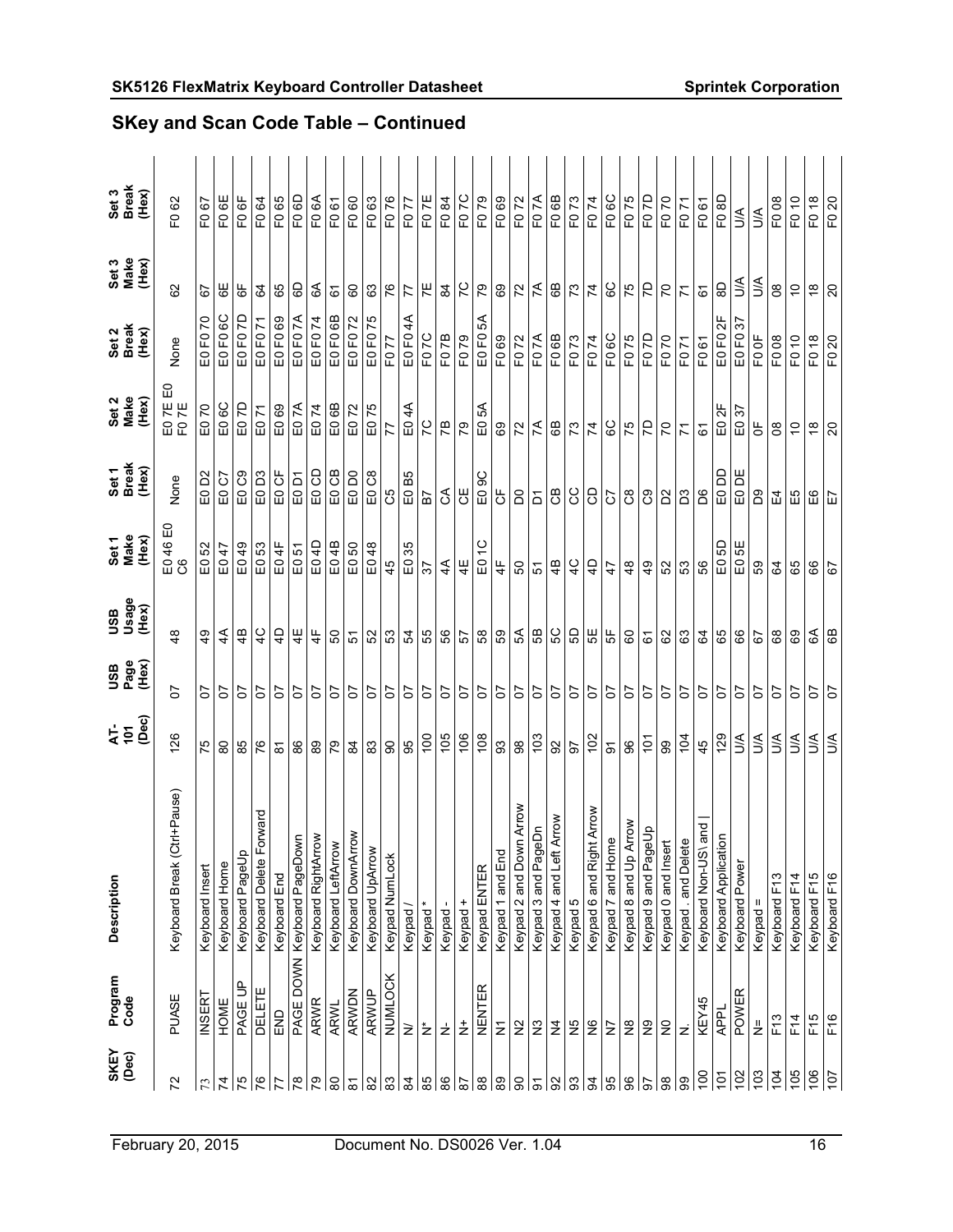| <b>SKEY</b><br>(Dec) | Program<br>Code | Description                                             | (Dec)<br>45    | USB<br>Page<br>(Hex) | Xex)<br>Osage<br>Osage | Set 1<br>Make<br>(Hex)  | Set 1<br>Break<br>(Hex) | Set 2<br>Make<br>(Hex)         | Set 2<br>Break<br>(Hex)     | Set 3<br>Make<br>(Hex) | Set 3<br>Break<br>(Hex)         |
|----------------------|-----------------|---------------------------------------------------------|----------------|----------------------|------------------------|-------------------------|-------------------------|--------------------------------|-----------------------------|------------------------|---------------------------------|
| 108                  | F17             | Keyboard F17                                            | λ              | ρ,                   | ပ္စ                    | 89                      | $\mathbb{E}^8$          | 28                             | F <sub>0</sub> 28           | 28                     | F <sub>0</sub> 28               |
| 109                  | F18             | Keyboard F18                                            | S              | 5                    | es                     | 69                      | E9                      | 30                             | F030                        | $\boldsymbol{S}$       | F <sub>0</sub> 30               |
| 110                  | F19             | Keyboard F19                                            | $\mathbb{S}$   | 5                    | $\overline{6}$         | E                       | ⊮∃                      | 38                             | F <sub>0</sub> 38           | $38\,$                 | F038                            |
| $\frac{1}{11}$       | F20             | Keyboard F20                                            | $\leq$         | 5                    | $\overline{6}$         | 89                      | $\mathbb{B}$            | $\overline{a}$                 | F <sub>0</sub> 40           | $\overline{4}$         | F040                            |
| $\frac{2}{1}$        | F21             | Keyboard F21                                            | ŠК             | 5                    | $\overline{C}$         | င္ၿ                     | C                       | $\frac{8}{4}$                  | F <sub>0</sub> 48           | $\frac{8}{4}$          | F048                            |
| 113                  | F22             | Keyboard F22                                            | ₹              | $\delta$             | $\overline{r}$         | 60                      | IЭ                      | SO                             | F050                        | င္ဟ                    | F050                            |
| 114                  | F23             | Keyboard F23                                            | $\mathbb{S}$   | 5                    | $\overline{z}$         | 59                      | ⊞                       | $\overline{57}$                | F0 57                       | $\overline{5}$         | F0 57                           |
| 115                  | F24             | Keyboard F24                                            | ₹              | 5                    | 73                     | 76                      | م<br>E                  | Ъ                              | F <sub>0</sub> 5F           | 5                      | F <sub>0</sub> 5F               |
| 116                  | LCTRL           | Keyboard LeftControl                                    | 8              | <b>ZO</b>            |                        | $\overline{C}$          | 9D                      | $rac{4}{5}$ $rac{6}{5}$        | F0 14                       | $\tilde{t}$            | F011                            |
| 717                  | LSHIFT          | Keyboard LeftShif                                       | $\overline{4}$ | $\overline{0}$       | 망                      | 2A                      | ₹                       |                                | F012                        | $\tilde{c}$            | F012                            |
| 118                  | LALT            | Keyboard LeftAlt                                        | 8              | CO                   | $\Xi$                  | 38                      | B <sub>8</sub>          | $\overline{r}$                 | F011                        | 39                     | F <sub>0</sub> 39               |
| $\frac{6}{10}$       | LWIN            | Keyboard Left GU                                        | 127            | 5                    | $\Xi$                  | 58<br>$\Xi$             | E0DB                    | $\frac{\mu}{\tau}$<br>$\Omega$ | $\frac{\mu}{\tau}$<br>EO FO | $_{\rm 8}$             | F08B                            |
| 120                  | <b>RCTRL</b>    | Keyboard RightControl                                   | R,             | $\overline{c}$       |                        | $\overline{a}$<br>$\Xi$ | 9D<br>$\mathsf E$       | $\overline{4}$<br>$\Xi$        | $\dot{a}$<br>EO FO          | $58\,$                 | F058                            |
| $\overline{2}$       | RSHIFT          | Keyboard RightShift                                     | 57             | $\overline{c}$       | $\frac{4}{4}$          | 36                      | B6                      | 59                             | F059                        | 59                     | F <sub>0</sub> 59               |
| 122                  | <b>TVY</b>      | Keyboard RightAlt                                       | 8              | <b>ZO</b>            | 9∃                     | E0 38                   | E0 B8                   | E0 11                          | E0 F0 11                    | 39                     | F <sub>0</sub> 39               |
| 123                  | <b>RWIN</b>     | $\overline{\phantom{1}}$<br>Keyboard Right G            | 128            | $\overline{c}$       | $\Xi$                  | E05C                    | E0DC                    | E0 27                          | 27<br>EO FO                 | 8 <sup>C</sup>         | F <sub>0</sub> 8C               |
| 124                  | <b>SK124</b>    | Reserved                                                | $\mathbb{S}$   | $\leq$               | $\leq$                 | <b>AU</b>               | <b>AU</b>               | $\mathbb{S}$                   | $\mathbb{S}$                | $\leq$                 | S                               |
| 125                  | <b>SK125</b>    | Reserved                                                | ₹              | ŠЮ                   | S                      | AU                      | $\mathbb{S}$            | l≦i                            | $\mathbb{S}$                | $\mathbb{S}$           | $\preceq$                       |
| 126                  | SK126           | Reserved                                                | ₹              | $\mathbb{S}$         | $\mathbb{S}$           | ŠК                      | Š                       | S                              | S                           | $\mathbb{S}$           | S                               |
| 127                  | <b>SK127</b>    | Reserved                                                | $\mathbb{S}$   | $\leq$               | S                      | ŠΑ                      | $\leq$                  | S                              | S                           | ŠΑ                     | S                               |
| 128                  | <b>SK128</b>    | Reserved                                                | λη             | λη                   | λη                     | λη                      | S                       | λη                             | Š                           | S                      | λη                              |
| 129                  | SK129           | Reserved                                                | $\mathbb{S}$   | $\mathbb{S}$         | $\mathbb{S}$           | ΑN                      | λΠ                      | $\mathbb{S}$                   | $\mathbb{S}$                | ιŠ                     | $\mathbb{S}$                    |
| $\frac{8}{30}$       | SK130           | Reserved                                                | $\mathbb{S}$   | $\leq$               | S                      | $\leq$                  | $\leq$                  | $\mathbb{S}$                   | $\mathbb{S}$                | $\leq$                 | $\mathbb{S}$                    |
| 131                  | <b>SK131</b>    | Reserved                                                | $\leq$         | $\leq$               | Š                      | A/Q                     | $\mathbb{S}$            | S                              | $\mathbb S$                 | ₹                      | ₹                               |
| 132                  | <b>SK132</b>    | Reserved                                                | S              | ₹                    | $\mathbb{S}$           | λη                      | S                       | S                              | ₹                           | S                      | S                               |
| 133                  | KEY107          | $\widehat{\phantom{a}}$<br>(Brazilian Keypad<br>Keypad, | 107            | ρ,                   | 85                     | ΗF.                     | 뿐                       | 6                              | F <sub>0</sub> 6D           | ГB                     | F07B                            |
| 134                  | KEY=            |                                                         | ₹              | 5                    | 86                     | З                       | З                       | S                              | ₹                           | ₹                      | $\mathbb{S}$                    |
| 135                  | INTL1           | Keypad Equal Sign<br>Keyboard Int'l 1 (Ro)              | 89             | 5                    | 57                     | 73                      | F3                      | 5                              | F <sub>0</sub> 51           | 5                      | F <sub>0</sub> 51               |
| 136                  | INTL2           | (Katakana/Hiragana)<br>Keyboard Int'l 2                 | 133            | ρ,                   | $^{\rm 8}$             | P <sub>O</sub>          | 운                       | 13                             | F <sub>0</sub> 13           | 57                     | F087                            |
| 137                  | INTL3           | en)<br>Keyboard Int'l 3 (Y                              | $\overline{4}$ | 5                    | 89                     | 5Z                      | 묘                       | E                              | F <sub>0</sub> 6A           | 65                     | F05D                            |
| 138                  | INTL4           | Keyboard Int'l 4 (Henkan)                               | 132            | 5                    | $\mathfrak{F}$         | 79                      | $E^{\circ}$             | $\mathfrak{g}$                 | F0 64                       | 86                     | F086                            |
| 631                  | <b>INTL5</b>    | Keyboard Int'l 5 (Muhenkan)                             | 131            | 5                    | $_{8B}$                | ГB                      | $\mathop{\mathbb{E}}$   | 57                             | F067                        | 85                     | F085                            |
| $\frac{40}{5}$       | INTL6           | Keyboard Int'l 6 (PC9800 Keypad,) U/A                   |                | 5                    | ပ္စ                    | SC                      | <b>DC</b>               | 27                             | F027                        | $\leq$                 | $\stackrel{\triangle}{\supset}$ |
| $\frac{4}{1}$        | INTL7           | Keyboard Int'l 7                                        | λ              | 5                    | 90                     | $\leq$                  | ΔŃ                      | λÓ                             | $\leq$                      | $\leq$                 | S                               |
| $\frac{42}{5}$       | <b>BJTNI</b>    | Keyboard Int'l 8                                        | <b>AU</b>      | 5                    | $\overline{8}$         | <b>AU</b>               | <b>AU</b>               | <b>AU</b>                      | $\leq$                      | <b>AIU</b>             | $\leq$                          |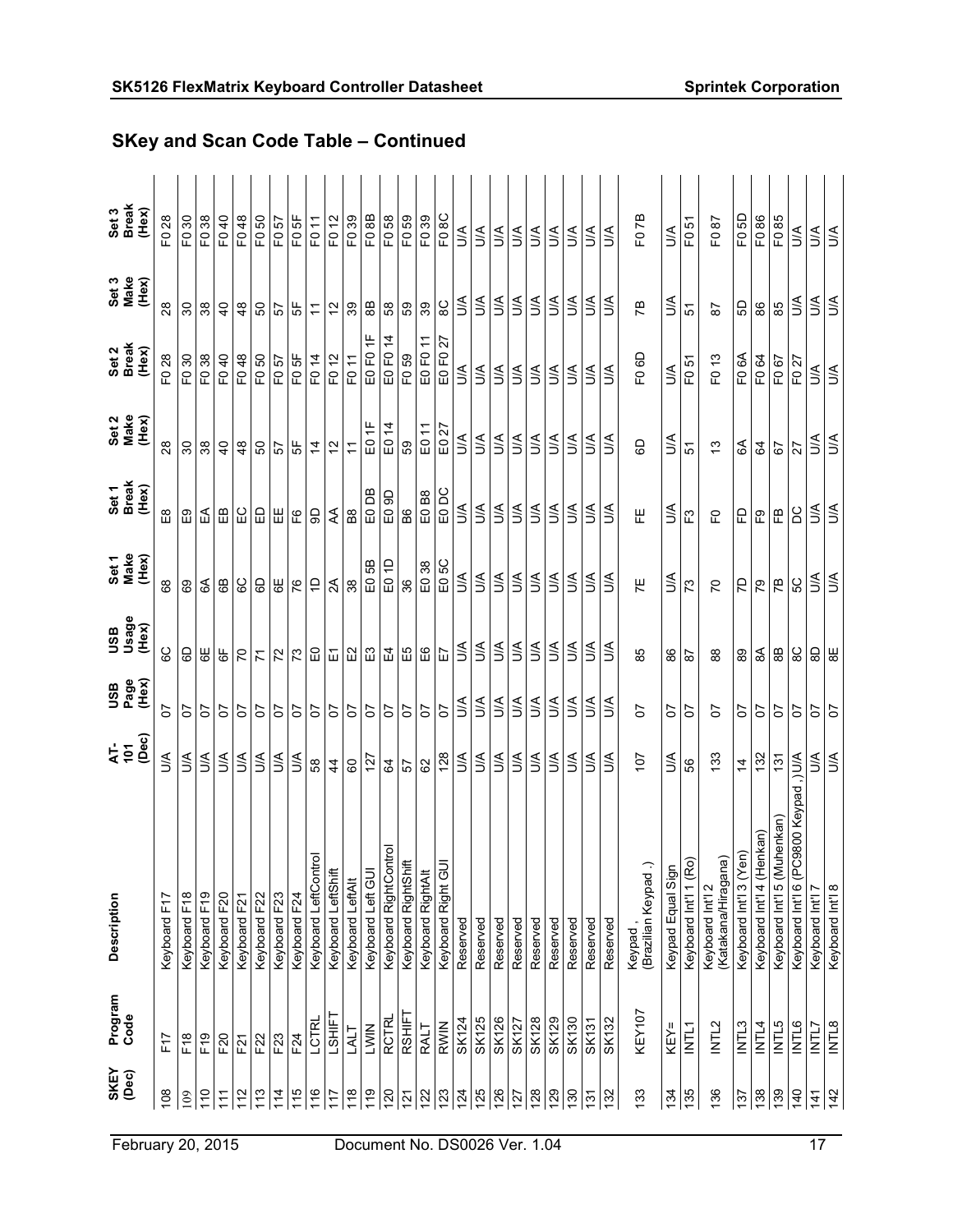| <b>SKEY</b><br>(Dec) | Program<br>Code   | Description                          | (Dec)<br><b>AF</b> | <b>USB</b><br>Page<br>(Hex)  | <b>a</b><br>1980<br>BSL<br>(Hex) | Set 1<br>Make<br>(Hex)           | Set 1<br>Break<br>(Hex) | Set 2<br>Make<br>(Hex)  | Set 2<br>Break<br>(Hex)            | Set 3<br>Make<br>(Hex)        | Set 3<br>Break<br>(Hex) |
|----------------------|-------------------|--------------------------------------|--------------------|------------------------------|----------------------------------|----------------------------------|-------------------------|-------------------------|------------------------------------|-------------------------------|-------------------------|
| 143                  | INTL9             | Keyboard Int'l 9                     | S                  | 5                            | $\frac{\mu}{8}$                  | S                                | S                       | $\leq$                  | $\mathbb{S}$                       | S                             | S                       |
| 144                  | LANG1             | (Hanguel/English)<br>Keyboard LANG   | S                  | 5                            | ႙                                | F2                               | None                    | 언                       | None                               | S                             | S                       |
| 145                  | LANG <sub>2</sub> | Keyboard LANG 2 (Hanja)              | $\leq$             | 5                            | ଚ                                | 置                                | None                    | 됴                       | None                               | S                             | S                       |
| 146                  | LANG3             | (Katakana)<br>ო<br>Keyboard LANG     | S                  | 5                            | ္တ                               | $\frac{8}{2}$                    | 69                      | යි                      | යි<br>운                            | λη                            | λ                       |
| 147                  | LANG4             | (Hiragana)<br>ч<br>Keyboard LANG     | S                  | 5                            | တ္တ                              | 77                               | 仁                       | 29                      | 8<br>운                             | S                             | S                       |
| 148                  | LANG5             | (Zenkaku/Hankaku)<br>Keyboard LANG 5 | S                  | 5                            | 3                                | 76                               | ပြို                    | 5                       | F <sub>0</sub> 5F                  | λη                            | S                       |
| 149                  | LANG6             | Keyboard LANG                        | ₹                  | 5                            | 99                               | УC                               | ₹,                      | $\leq$                  | ιŠ                                 | $\leq$                        | З                       |
| 150                  | LANG7             | Keyboard LANG 7                      | ₹                  | 5                            | 8                                | Š                                | ŠК                      | Š                       | Š                                  | ŠК                            | Š                       |
| 151                  | LANG8             | Keyboard LANG 8                      | S                  | 5                            | 5                                | $\leq$                           | Š                       | $\leq$                  | ₹                                  | ₹                             | S                       |
| 152                  | LANG9             | Keyboard LANG 9                      | λη                 | 5                            | 88                               | <b>AU</b>                        | <b>AU</b>               | S                       | ιŠ                                 | ΔŃ                            | λη                      |
| 153                  | <b>PWR</b>        | System Power                         | S                  | 5                            | $\overline{\infty}$              | E05E                             | EO DE                   | E037                    | E0 F0 37                           | λη                            | S                       |
| 154                  | SLEEP             | System Sleep                         | λη                 | $\delta$                     | $\rm 82$                         | E05F                             | E0 DF                   | E03F                    | E0 FO 3F                           | ₹                             | З                       |
| 155                  | WAKE              | System Wake Up                       | $\mathbb{S}$       | $\overline{5}$               | ္ထ                               | E063                             | EO E3                   | E05E                    | ₩<br>EO FO                         | $\leq$                        | $\mathbb{S}$            |
| 156                  | SK156             | Reserved                             | З                  | $\leq$                       | S                                | ΔŃ                               | ŠК                      | S                       | $\leq$                             | ₹                             | S                       |
| 157                  | <b>SK157</b>      | Reserved                             | S                  | ₹                            | S                                | ₹                                | Š                       | Š                       | Š                                  | ЗŚ                            | S                       |
| 158                  | 741<br>L          | Left FN                              | Š                  | $\frac{4}{5}$                | $\lessgtr$                       | $\frac{4}{5}$                    | $\stackrel{\leq}{\geq}$ | $\frac{4}{2}$           | $\frac{4}{2}$                      | $\frac{4}{2}$                 | $\frac{4}{2}$           |
| 159                  | <b>RFN</b>        | Right FN                             | Š                  | $\stackrel{\triangle}{\geq}$ | $\frac{4}{2}$                    | $\stackrel{\triangleleft}{\geq}$ | $\stackrel{\leq}{\geq}$ | $\stackrel{\leq}{\geq}$ | $\lessgtr$                         | $\frac{4}{2}$                 | $\frac{4}{2}$           |
| 09                   | HELP              | $\frac{1}{2}$                        | $\mathbb{S}$       | SC                           | 0095                             | ŠК                               | $\leq$                  | S                       | $\mathbb{S}$                       | ₹                             | ₹                       |
| 161                  | <b>NXTRK</b>      | Scan Next Track                      | ΔÁ                 | S                            | OOB5                             | E019                             | E0 99                   | E04D                    | E0 F0 4D                           | $\leq$                        | Š                       |
| 162                  | PVTRK             | Scan Previous Track                  | $\leq$             | SC                           | OOB6                             | E0 10                            | E0 90                   | E015                    | E0 F0 15                           | $\mathbb{S}$                  | <b>AU</b>               |
| 163                  | STOP              | Stop                                 | S                  | 8                            | <b>00B7</b>                      | E024                             | E0 A4                   | E03B                    | E0 F0 3B                           | ₹                             | ₹                       |
| 164                  | PLAY              | Play/Pause                           | S                  | SO                           | <b>OOCD</b>                      | E022                             | E0 A2                   | E0 34                   | $\mathfrak{F}$<br>EO <sub>FO</sub> | $\leq$                        | S                       |
| 165                  | ğ                 | Volume                               | S                  | ႘                            | <b>OOEO</b>                      | $\leq$                           | l≶                      | $\leq$                  | $\mathbb{R}$                       | $\leq$                        | S                       |
| 166                  | MUTE              | AC Mute                              | $\leq$             | ႘                            | <b>OOE2</b>                      | E020                             | E0 A0                   | E023                    | 23<br>EO FO                        | λη                            | ₹                       |
| 167                  | BASS              | <b>Bass</b>                          | S                  | ပ္ပ                          | OOE3                             | S                                | λη                      | ₹                       | S                                  | S                             | ₹                       |
| 168                  | <b>THREBLE</b>    | Treble                               | S                  | ပ္မ                          | <b>DOE4</b>                      | Š                                | <b>AC</b>               | $\leq$                  | З                                  | ₹                             | З                       |
| 169                  | BASSBOOST         | Bass Boost                           | ₹                  | ပ္ပ                          | OOE5                             | ΔN                               | S                       | S                       | $\leq$                             | ₹                             | ₹                       |
| 170                  | <b>LOUDNESS</b>   | Loudness                             | ₹                  | ပ္ပ                          | <b>OOE7</b>                      | ŠК                               | $\leq$                  | S                       | S                                  | ЗŚ                            | S                       |
| $\ddot{5}$           | VOLDN             | Volume Up                            | λη                 | S                            | OOE9                             | E030                             | 30 <sub>BO</sub>        | E032                    | E0 F0 32                           | ŚД                            | λη                      |
| 172                  | VOLUP             | Volume Down                          | $\mathbb{S}$       | SO                           | <b>OOEA</b>                      | E02E                             | EO AE                   | E021                    | $\tilde{z}$<br>EO FO               | $\stackrel{\triangleleft}{>}$ | $\leq$                  |
| $\overline{173}$     | <b>BASSUP</b>     | Bass Up                              | S                  | SO                           | 0152                             | S                                | $\leq$                  | $\mathbb{S}$            | $\mathbb{S}$                       | $\leq$                        | $\mathbb{S}$            |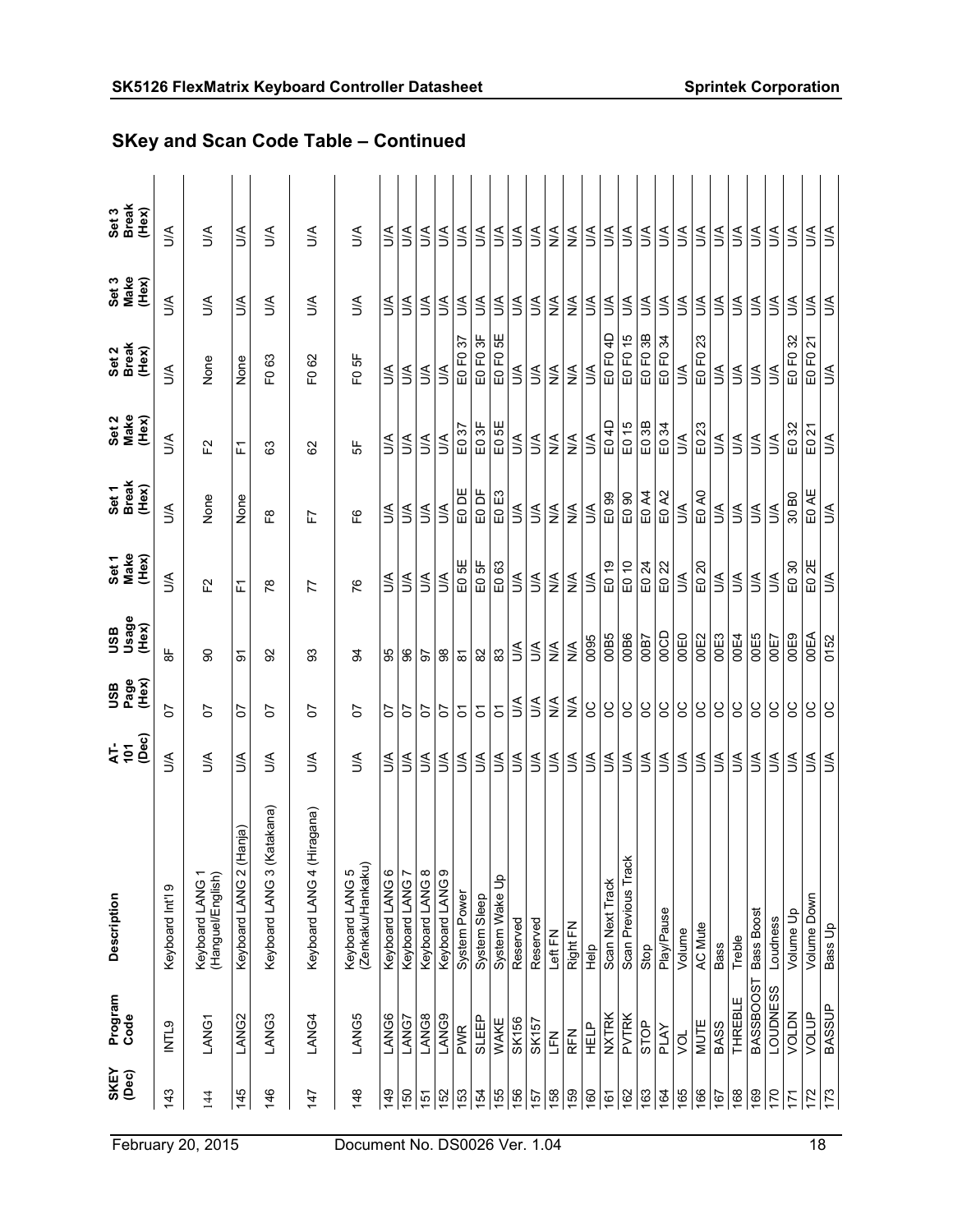| <b>SKEY</b><br>$(\text{Dec})$ | Program<br>Code | Description                                     | (Dec)<br><b>AF</b> | USB<br>Page<br>(Hex) | Xesh<br>Orage<br>Hex) | Set1<br>Make<br>(Hex) | Set 1<br>Break<br>(Hex) | Set 2<br>Make<br>(Hex) | Set 2<br>Break<br>(Hex)          | Set 3<br>Make<br>(Hex) | Set 3<br>Break<br>(Hex) |
|-------------------------------|-----------------|-------------------------------------------------|--------------------|----------------------|-----------------------|-----------------------|-------------------------|------------------------|----------------------------------|------------------------|-------------------------|
| 174                           | <b>BASSDN</b>   | Bass Down                                       | S                  | ပ္မ                  | 0153                  | S                     | <b>AU</b>               | S                      | λη                               | λη                     | λ                       |
| 175                           | TREBUP          | Treble Up                                       | λη                 | g                    | 0154                  | ₹                     | λη                      | ΔŚ.                    | λη                               | ΑN                     | S                       |
| 176                           | TREBDN          | Treble Down                                     | $\mathbb{S}$       | g                    | 0155                  | $\leq$                | $\leq$                  | $\mathbb{S}$           | $\leq$                           | ₹                      | S                       |
| 177                           | CCFG            | AL Consumer Control Config<br>AL Word Processor | S                  | ႘                    | 0183                  | E0 6D                 | EOED                    | E0 50                  | SO<br>$\overline{E}$<br>$\Omega$ | З                      | $\mathbb{S}$            |
| 178                           | <b>WORD</b>     |                                                 | S                  | ပ္ပ                  | 0184                  | $\mathbb{S}$          | l≶                      | $\mathbb{S}$           | $\mathbb{S}$                     | $\leq$                 | S                       |
| 179                           | <b>GPRD</b>     | AL Spreadsheet                                  | $\mathbb{S}$       | S                    | 0186                  | $\leq$                | $\leq$                  | $\leq$                 | $\mathbb{S}$                     | $\mathbb{S}$           | $\leq$                  |
| $\frac{80}{2}$                | EMAIL           | AL Email Reader                                 | $\mathbb{S}$       | SO                   | 018A                  | E0 6C                 | EO EC                   | E048                   | $\frac{8}{3}$<br>E0 F0           | $\leq$                 | λη                      |
| $\frac{5}{6}$                 | CALND           | AL Calendar                                     | $\lessgtr$         | SC                   | 018E                  | ŠК                    | S                       | $\mathbb{S}$           | $\mathbb{S}$                     | S                      | Š                       |
| 182                           | CALC            | AL Calculator                                   | $\mathbb{S}$       | SC                   | 0192                  | E0 21                 | E0 A1                   | E0 2B                  | 2B<br>EO FO                      | <b>AU</b>              | $\leq$                  |
| 183                           | $\gtrless$      | AL AV Capature                                  | <b>AU</b>          | SC                   | 0193                  | J∕A                   | SN                      | $\mathfrak{B}$         | $\leq$                           | $\leq$                 | $\mathbb S$             |
| 184                           | LBRWS           | Browser<br>AL Local Machine                     | $\mathbb{S}$       | SC                   | 0194                  | E0 6B                 | EO EB                   | E040                   | $\overline{a}$<br>EO FO.         | $\leq$                 | $\mathbb{S}$            |
| 185                           | WBRWS           | AL Internet Browser                             | ₹                  | SC                   | 0196                  | $\leq$                | ŠК                      | S                      | S                                | ŠК                     | S                       |
| 186                           | <b>CHAT</b>     | AL Network Chat                                 | S                  | SC                   | 0199                  | λη                    | λη                      | S                      | S                                | λη                     | S                       |
| $\frac{187}{2}$               | LGOFF           | AL Logoff                                       | S                  | S <sub>0</sub>       | 019C                  | ΔŃ                    | S                       | S                      | S                                | S                      | $\mathbb{S}$            |
| 188                           | <b>NXAPP</b>    | AL Next Task                                    | λÁ                 | SC                   | 01A3                  | ΔN                    | S                       | $\leq$                 | $\mathbb{S}$                     | Š                      | $\mathbb{S}$            |
| 189                           | PVAPP           | AL Prevous Task                                 | $\mathbb{S}$       | SC                   | 01A4                  | $\mathbb{S}$          | $\leq$                  | $\mathbb{S}$           | $\mathbb{S}$                     | λN                     | $\mathbb{S}$            |
| $\frac{60}{2}$                | <b>SPELL</b>    | AL Spell Check                                  | $\mathbb{S}$       | S                    | 01AB                  | ΔN                    | λη                      | $\mathbb{S}$           | $\mathbb{S}$                     | Š                      | ₹                       |
| $\frac{5}{2}$                 | FBRWS           | AL File Browser                                 | S                  |                      | 01B4                  | ΔN                    | УN                      | ŠΑ                     | S                                | S                      | $\leq$                  |
| $\frac{5}{2}$                 | NEW             | AC New                                          | S                  | SC                   | 0201                  | ₹                     | λη                      | S                      | S                                | λη                     | ₹                       |
| 193                           | OPEN            | AC Open                                         | S                  | SO                   | 0202                  | $\leq$                | $\leq$                  | $\leq$                 | $\mathbb{S}$                     | $\leq$                 | $\leq$                  |
| 194                           | CLOSE           | AC Close                                        | S                  | S                    | 0203                  | $\leq$                | ŚД                      | $\leq$                 | $\leq$                           | $\leq$                 | Š                       |
| 195                           | SAVE            | AC Save                                         | S                  | SO                   | 0207                  | ΔN                    | ΔN                      | $\mathbb{S}$           | S                                | ŠК                     | S                       |
| 196                           | PRINT           | AC Print                                        | S                  | SC                   | 0208                  | S                     | S                       | ŠΑ                     | З                                | Š                      | З                       |
| $\overline{6}$                | OUNDO           | AC Undo                                         | S                  | SC                   | 021A                  | $\leq$                | S                       | S                      | $\mathbb{S}$                     | S                      | S                       |
| 198                           | COPY            | AC Copy                                         | S                  | SC                   | 021B                  | ΔŃ                    | <b>AU</b>               | S                      | S                                | $\leq$                 | $\mathbb{S}$            |
| $\frac{8}{2}$                 | $\overline{5}$  | AC Cute                                         | $\leq$             | SC                   | 021C                  | ΔŃ                    | ŠΑ                      | $\mathbb{S}$           | S                                | ŠΑ                     | $\leq$                  |
| 200                           | PASTE           | AC Paste                                        | $\mathbb{S}$       | SC                   | 021D                  | $\leq$                | $\leq$                  | $\mathbb{S}$           | $\mathbb{S}$                     | <b>AU</b>              | $\mathbb{S}$            |
| 201                           | <b>WSEARCH</b>  | AC Search                                       | $\mathbb{S}$       | SC                   | 0221                  | E065                  | E0E5                    | E010                   | E0 F0 10                         | ΔN                     | $\mathbb{S}$            |
| 202                           | WHOME           | AC Home                                         | ₹                  | SO                   | 0223                  | E0 32                 | E0B2                    | E03A                   | E0 F0 3A                         | <b>AU</b>              | S                       |
| 203                           | <b>WBACK</b>    | AC Back                                         | $\mathbb{S}$       | SC                   | 0224                  | E06A                  | EO EA                   | E038                   | E0 F0 38                         | $\leq$                 | $\mathbb{S}$            |
| 204                           | WFWD            | AC Forward                                      | $\leq$             | SC                   | 0225                  | E069                  | E0E9                    | E030                   | E0 F0 30                         | $\leq$                 | ₹                       |
| 205                           | WSTOP           | AC Stop                                         | $\leq$             | SC                   | 0226                  | E068                  | EO E8                   | E028                   | E0 F0 28                         | Š                      | $\mathbb{S}$            |
| 206                           | WRFSH           | <b>AC Refresh</b>                               | ₹                  | ပ္ပ                  | 0227                  | E067                  | EO E7                   | E0 20                  | E0 F0 20                         | ŚЙ                     | ΔN                      |
| 207                           | WBKMK           | <b>AC Bookmarks</b>                             | S                  | <b>SC</b>            | 022A                  | 89<br>$\Xi$           | EO E6                   | $E0$ 18                | $\frac{8}{10}$<br>FQ<br>$\Omega$ | З                      | S                       |
| 208                           | <b>REDO</b>     | <b>AC Redo/Repeat</b>                           | S                  | ႘                    | 0279                  | S                     | ΔÃ                      | S                      | S                                | S                      | S                       |
| 209                           | <b>REPLY</b>    | AC Reply                                        | ŃП                 | SO                   | 0289                  | <b>AIU</b>            | l≶<br>I                 | ŚЛ                     | <b>A/N</b>                       | <b>A/D</b>             | ЖN                      |

# SKey and Scan Code Table – Continued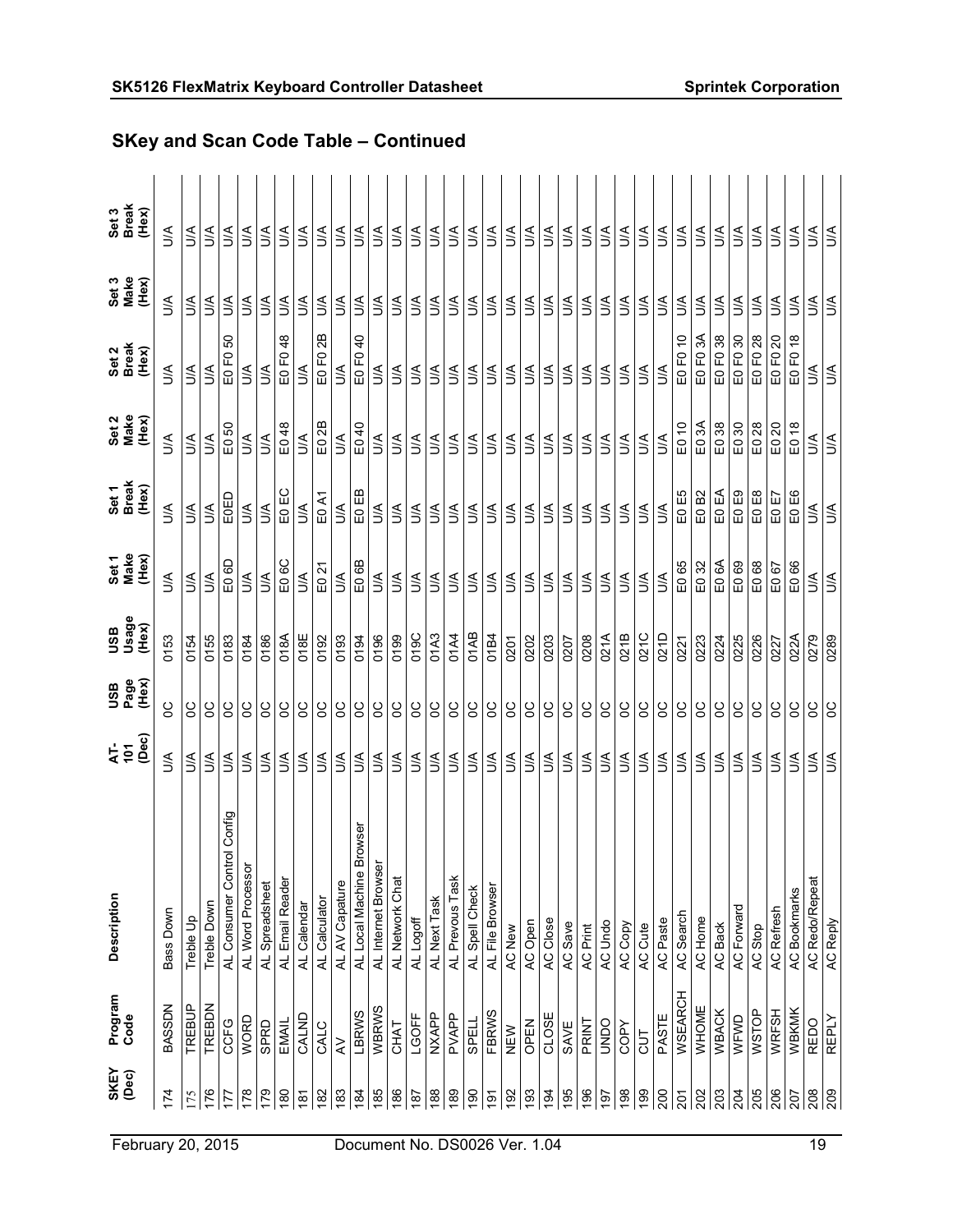| SKEY<br>(Dec) | Program<br>Code                    | Description                                                    | (Dec)<br><b>AF</b> | USB<br>Page<br>(Hex) | usage<br>Usage<br>(Hex) | Set1<br>Make<br>(Hex) | Set 1<br>Break<br>(Hex) | Set 2<br>Make<br>(Hex) | Set 2<br>Break<br>(Hex) | Set 3<br>Make<br>(Hex) | Set 3<br>Break<br>(Hex) |
|---------------|------------------------------------|----------------------------------------------------------------|--------------------|----------------------|-------------------------|-----------------------|-------------------------|------------------------|-------------------------|------------------------|-------------------------|
| 210           | MSFWD                              | AC Forward Message                                             | S                  | g                    | 028B                    | $\leq$                | $\leq$                  | Š                      | S                       | $\leq$                 | λη                      |
| 211           | SEND                               | AC Send Message                                                | λη                 | S                    | 028C                    | $\leq$                | ΔŃ                      | λη                     | λη                      | $\leq$                 | $\mathbb{S}$            |
| 212           | OFFICE                             | Office                                                         | S                  | ႘                    | 029D                    | $\leq$                | S                       | S                      | S                       | <b>AU</b>              | S                       |
| 213           | <b>TASK</b>                        | Task Panel                                                     | S                  | SC                   | 029E                    | $\leq$                | S                       | S                      | S                       | ΔŃ                     | S                       |
| 214           | $\circ$<br>cust                    | $\mathbb{S}$                                                   | S                  | $\leq$               | $\mathbb{S}$            | $\leq$                | $\leq$                  | S                      | S                       | $\leq$                 | S                       |
| 215           | <b>CUST</b>                        | $\mathbb{S}$                                                   | $\mathbb{S}$       | $\leq$               | $\mathbb{S}$            | $\leq$                | ΔŃ                      | $\mathbb{S}$           | S                       | ΔŃ                     | $\mathbb{S}$            |
| 216           | SOCINC                             |                                                                | $\leq$             | λη                   | $\mathbb{S}$            | ΔŃ                    | $\leq$                  | $\mathbb{S}$           | λ                       | $\leq$                 | λÁ                      |
| 217           | GPO <sub>0</sub>                   | SOC Cycle Increase<br>GPO 0 Level Output<br>GPO 1 Level Output | S                  | λη                   | S                       | S                     | S                       | S                      | S                       | S                      | $\leq$                  |
| 218           | GPO1                               |                                                                | $\leq$             | ΔŃ                   | $\leq$                  | Š                     | ΔŃ                      | $\leq$                 | S                       | ΔŃ                     | S                       |
| 219           | <b>BLKOUT</b>                      | GPO 2 Toggle Output                                            | $\mathbb{S}$       | $\mathbb{S}$         | $\mathbb{S}$            | ΔŃ                    | $\mathbb{S}$            | $\mathbb{S}$           | l≦                      | ΔN                     | $\mathbb{S}$            |
| 220           | ဖ<br><b>CUST</b>                   | $\mathbb S$                                                    | $\mathbb{S}$       | $\mathbb{S}$         | $\mathbb{S}$            | λη                    | $\mathbb{S}$            | $\mathbb{S}$           | $\mathbb{S}$            | $\mathbb{S}$           | S                       |
| 221           | cust                               | S                                                              | S                  | $\leq$               | S                       | ŠК                    | $\mathbb{S}$            | ₹                      | S                       | $\mathbb{S}$           | ₹                       |
| 222           | $\infty$<br>CUST                   | S                                                              | λ                  | ₹                    | S                       | λη                    | Š                       | λÓ                     | S                       | λη                     | λ                       |
| 223           | $\circ$<br>CUST                    | λη                                                             | λη                 | λη                   | λη                      | Š                     | λη                      | λη                     | λη                      | ΔŃ                     | λη                      |
| 224           | $\frac{1}{2}$<br>CUST              | $\mathbb{S}$                                                   | $\leq$             | <b>AU</b>            | $\mathbb{S}$            | $\mathbb{S}$          | $\leq$                  | $\mathbb{S}$           | $\mathbb{S}$            | $\leq$                 | $\leq$                  |
| 225           | $CUST_1'$                          | DELETE<br>$\ddot{}$<br>LCTRL + LALT                            | $\mathbb{S}$       | $\leq$               | S                       | λη                    | $\mathbb{S}$            | $\mathbb{S}$           | $\mathbb{S}$            | $\mathbb{S}$           | $\mathbb{S}$            |
| 226           | SHIFTF1                            | LSHIFT+F1                                                      | λη                 | $\mathbb{S}$         | S                       | Š                     | ΔN                      | $\mathbb{S}$           | λη                      | λη                     | $\leq$                  |
| 227           | SHIFTF2                            | LSHIFT + F2                                                    | S                  | λN                   | $\mathbb{S}$            | S                     | $\mathbb{S}$            | S                      | S                       | $\leq$                 | $\mathbb{S}$            |
| 228           | SHIFTF3                            | LSHIFT+F3                                                      | λη                 | Š                    | $\leq$                  | λη                    | $\leq$                  | $\leq$                 | S                       | $\leq$                 | S                       |
| 229           | SHIFTF4                            | LSHIFT + F4                                                    | $\mathbb{S}$       | λη                   | $\mathbb{S}$            | Š                     | $\leq$                  | $\mathbb{S}$           | $\mathbb{S}$            | $\leq$                 | $\mathbb{S}$            |
| 230           | $CUST_16$                          | KeyMs LBtn                                                     | $\mathbb{S}$       | $\mathbb{S}$         | $\mathbb{S}$            | ΔŃ                    | $\leq$                  | $\mathbb{S}$           | $\mathbb{S}$            | $\leq$                 | $\leq$                  |
| 231           | $\ddot{ }$<br>CUST <sub>.</sub>    | KeyMs RBtn                                                     | $\mathbb{S}$       | λη                   | $\mathbb{S}$            | $\leq$                | λη                      | $\mathbb{S}$           | S                       | λη                     | $\leq$                  |
| 232           | $\frac{8}{3}$<br>CUST              | KeyMs MBtn                                                     | ₹                  | $\mathbb{S}$         | $\mathbb{S}$            | ŠК                    | λη                      | ₹.                     | S                       | $\mathbb{S}$           | S                       |
| 233           | $\frac{6}{5}$<br>CUST              | KeyMs 4Btn                                                     | S                  | Š                    | S                       | Š                     | $\leq$                  | $\leq$                 | S                       | S                      | λ                       |
| 234           | $\Omega$<br>CUST                   | KeyMs 5Bth                                                     | $\leq$             | λN                   | $\leq$                  | $\leq$                | λN                      | $\leq$                 | λη                      | ΔŃ                     | λη                      |
| 235           | $\approx$<br>CUST                  | KeyMs Z Scroll Up                                              | $\leq$             | $\leq$               | $\leq$                  | $\leq$                | $\leq$                  | $\mathbb{S}$           | ιŠ                      | <b>AU</b>              | $\mathbb{S}$            |
| 236           | $\approx$<br>CUST_                 | KeyMs Z Scroll Down                                            | $\mathbb{S}$       | $\leq$               | $\mathbb{S}$            | $\leq$                | $\mathbb{S}$            | $\mathbb{S}$           | $\mathbb{S}$            | $\leq$                 | $\mathbb{S}$            |
| 237           | 23<br>CUST                         | KeyMs XPlus                                                    | S                  | $\mathbb{S}$         | $\mathbb{S}$            | λη                    | $\leq$                  | S                      | λη                      | λη                     | $\leq$                  |
| 238           | $\overline{24}$<br>CUST            | KeyMs XMinus                                                   | $\leq$             | λN                   | $\mathbb{S}$            | $\leq$                | <b>AU</b>               | $\mathbb{S}$           | S                       | $\leq$                 | <b>AU</b>               |
| 239           | $CUST_25$                          | KeyMs YPlus                                                    | S                  | $\leq$               | S                       | $\leq$                | $\leq$                  | S                      | S                       | $\leq$                 | S                       |
| 240           | 26<br><b>CUST</b>                  | KeyMs YMinus                                                   | $\mathbb{S}$       | $\leq$               | $\mathbb{S}$            | $\leq$                | $\leq$                  | $\mathbb{S}$           | $\mathbb{S}$            | $\leq$                 | $\mathbb{S}$            |
| 241           | $\overline{27}$<br><b>CUST</b>     | YPlus<br>KeyMs XPlus and                                       | S                  | $\mathbb{S}$         | $\mathbb{S}$            | Š                     | $\leq$                  | $\mathbb{S}$           | $\mathbb{S}$            | $\mathbb{S}$           | $\mathbb{S}$            |
| 242           | 28<br>cust                         | KeyMs XMinus and YPlus                                         | ₹                  | $\mathbb{S}$         | S                       | ₹                     | $\leq$                  | λU                     | ₹                       | $\leq$                 | λÓ                      |
| 243           | 29<br>cust                         | d YMinus<br>KeyMs XMinus an                                    | Š                  | λη                   | λÓ                      | λη                    | λη                      | $\leq$                 | λÓ                      | λη                     | $\leq$                  |
| 244           | $\frac{6}{2}$<br>CUST              | YMinus<br>KeyMs XPlus and                                      | $\leq$             | $\leq$               | ιŠ.                     | ΔŃ                    | $\leq$                  | $\mathbb{S}$           | $\preceq$               | ΔŃ                     | $\mathbb{S}$            |
| 245           | $\frac{1}{3}$<br>CUST <sub>_</sub> | le Click<br>KeyMs LBtn Doub                                    | Š                  | <b>AU</b>            | ÌЯ                      | $\leq$                | ΔŃ                      | $\leq$                 | <b>AU</b>               | Š                      | S                       |

# SK5126 FlexMatrix Keyboard Controller Datasheet Sprintek Corporation SKey and Scan Code Table – Continued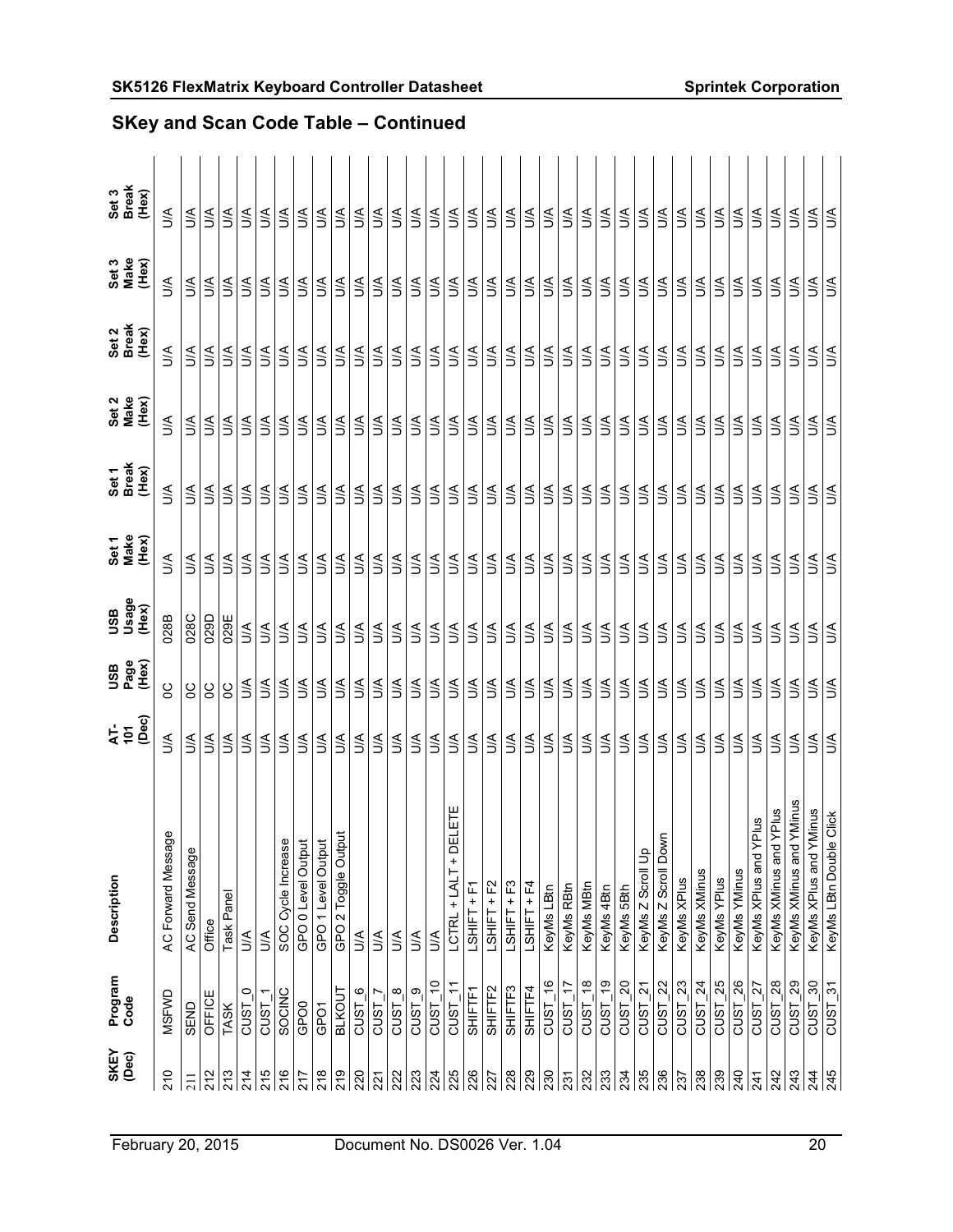| SKEY<br>(Dec) | Program   | <b>Description</b>           |              |                             |                       |                        |                         |                        |                         |                        |                         |
|---------------|-----------|------------------------------|--------------|-----------------------------|-----------------------|------------------------|-------------------------|------------------------|-------------------------|------------------------|-------------------------|
|               | Code      |                              | ት<br>15<br>መ | <b>USB</b><br>Page<br>(Hex) | 0SB<br>Usage<br>(Hex) | Set 1<br>Make<br>(Hex) | Set 1<br>Break<br>(Hex) | Set 2<br>Make<br>(Hex) | Set 2<br>Break<br>(Hex) | Set 3<br>Make<br>(Hex) | Set 3<br>Break<br>(Hex) |
| 246           | $CUST_32$ | Key "00"                     | Š            | УC                          | Š                     | УC                     | УÇ                      | Š                      | Š                       | Š                      | $\leq$                  |
|               | $CUST_33$ | Key "000"                    | $\leq$       | УC                          | Ś                     | ∕<                     | $\leq$                  | ร์                     | $\leq$                  | ∕<                     | ₹                       |
|               | $CUST_34$ | Toggle<br>External PS/2 Lock | ₹<br>Š       | ∕<                          | Š                     | УC                     | УC                      | Š                      | Š                       | УC                     | ₹                       |
| 24            | $CUST_35$ | Delay1                       | ₹<br>Š       | ∕<                          | Š                     | <b>ACC</b>             | Š                       | Š                      | Š                       | УC                     | Š                       |
| 88            | $CUST_36$ | Delay0                       | $\leq$       | УÇ                          | ЗŚ                    | S                      | <b>NC</b>               | S                      | S                       | <b>NC</b>              | S                       |
| 55            | $CUST_37$ | Flag0                        | Ś            | λJ                          | ₹                     | S                      | <b>NC</b>               | S                      | S                       | <b>NC</b>              | Š                       |
| 252           | $CUST_38$ | Flag1                        | Š            | ₹                           | Š                     | S                      | УC                      | S                      | Š                       | <b>NC</b>              | Š                       |
| 253           | $CUST_39$ | Flag2                        | ₹            | ŠК                          | Ś                     | УĆ                     | Š                       | ₹                      | ₹                       | ŠК                     | ₹                       |
| 254           | $CUST_40$ | Flag3                        | Š            | ŠК                          | Š                     | <b>AC</b>              | ЗŚ                      | ₹                      | S                       | <b>AC</b>              | ₹                       |
| 55            | $CUST$ 41 | Flag4                        | Š            | $\leq$                      | Š                     | ŠЕ                     | ₹                       | ₹                      | ₹                       | ₹                      | ₹                       |
|               |           |                              |              |                             |                       |                        |                         |                        |                         |                        |                         |

## SKey and Scan Code Table – Continued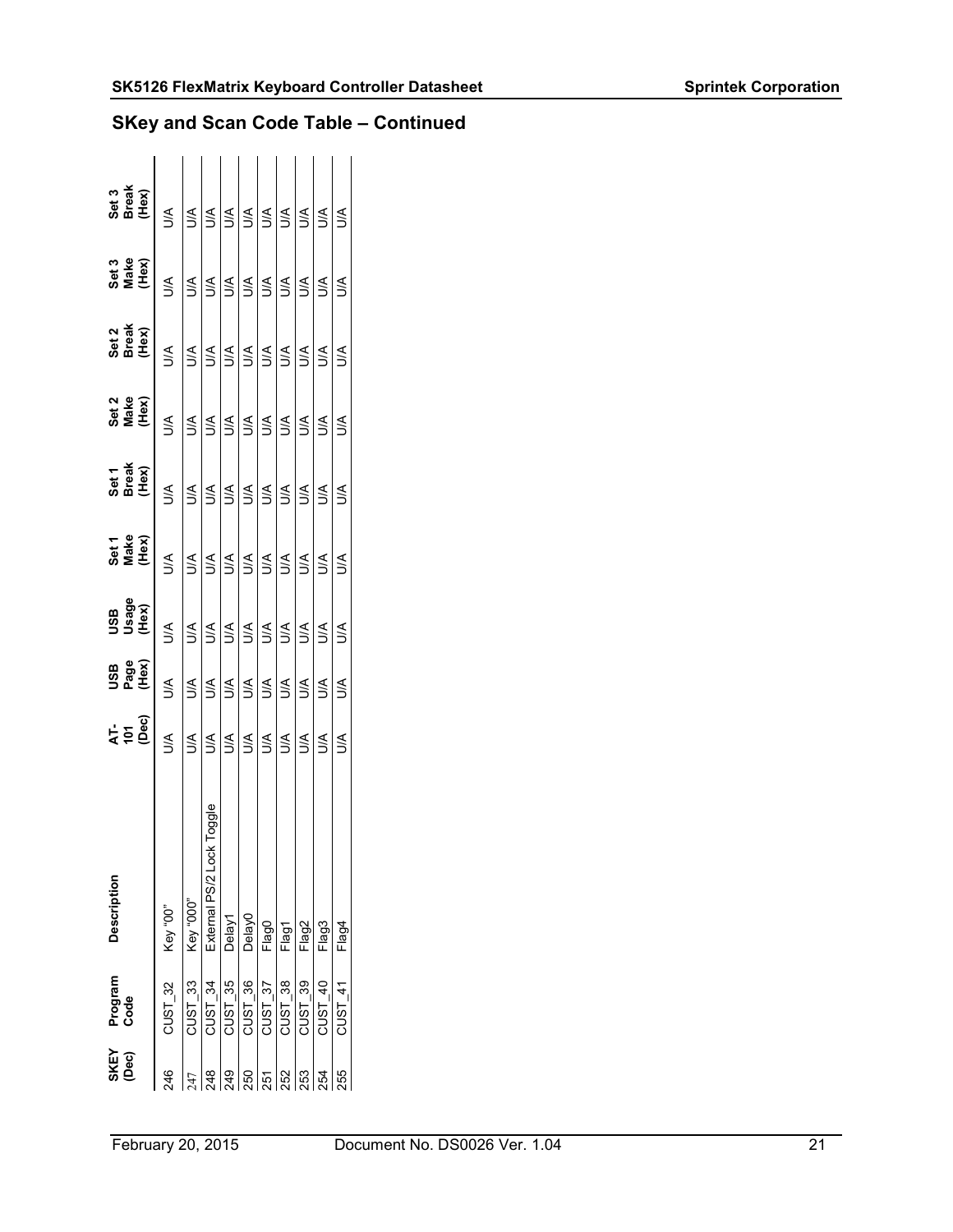## SCHEMATIC OF REFERENCE DESIGN

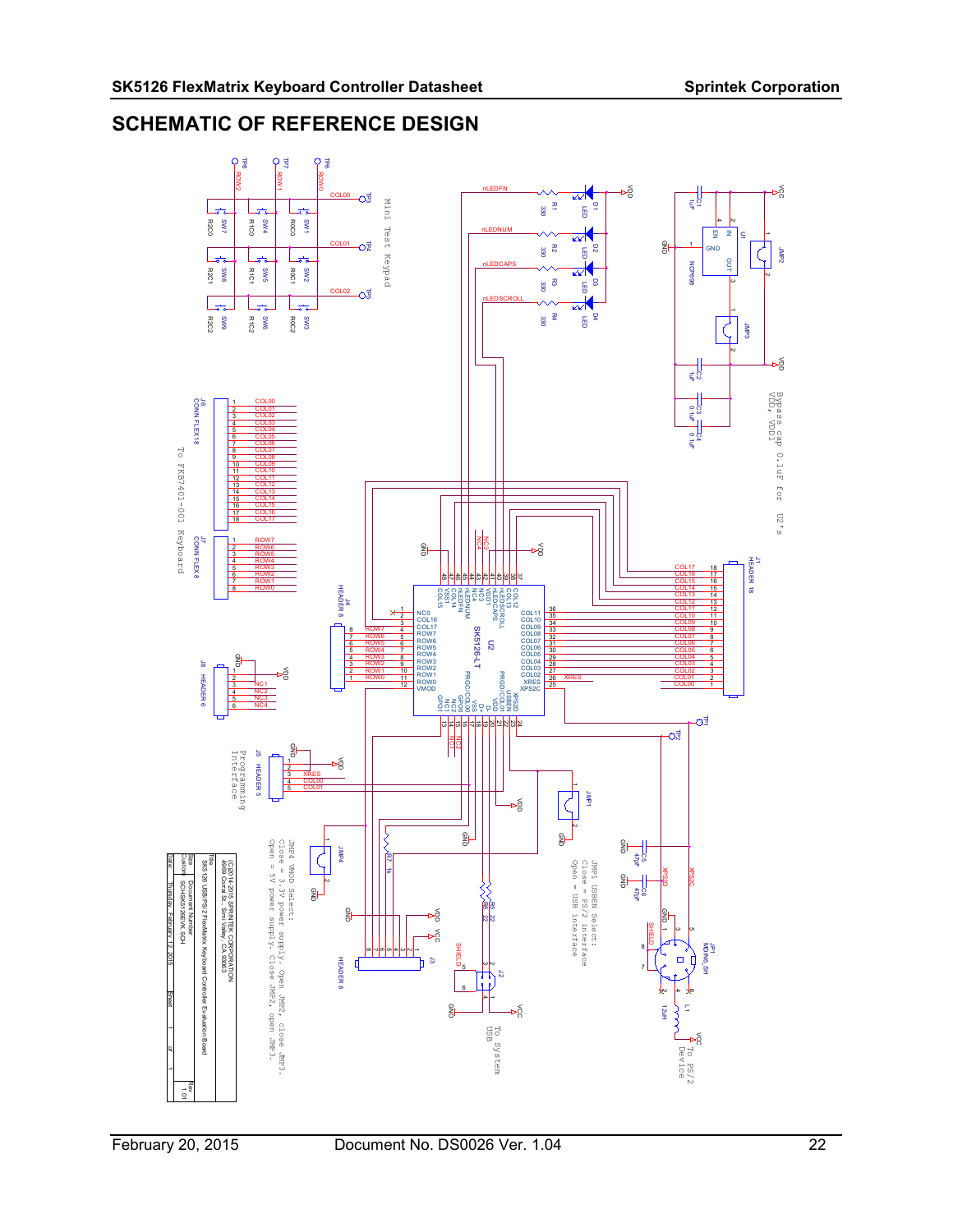## ELECTRONICS SPECIFICATIOIN

## Absolute Maximum Ratings

| <b>Symbol</b> | <b>Description</b>                | Min       | <b>Typ</b>               | <b>Max</b> | <b>Units</b> | <b>Notes</b>         |
|---------------|-----------------------------------|-----------|--------------------------|------------|--------------|----------------------|
| <b>TSTG</b>   | Storage Temperature               | $-55$     | 25                       | $+125$     | °C           |                      |
| <b>VDD</b>    | Supply Voltage on Relative to VSS | $-0.5$    |                          | $+6.0$     |              |                      |
| VIO           | DC Input Voltage                  | $VSS-0.5$ |                          | $VDD+0.5$  |              |                      |
| VIOZ          | DC Voltage Applied to Tri-State   | $VSS-0.5$ |                          | $VDD+0.5$  |              |                      |
| <b>IMIO</b>   | Maximum Current into any Port Pin | $-25$     |                          | +50        | mA           |                      |
| <b>ESD</b>    | Electro Static Discharge Voltage  | 2000      | $\overline{\phantom{0}}$ |            |              | Human Body Model ESD |
| LU            | Latch-up Current                  |           | $\overline{\phantom{0}}$ | 200        | mA           |                      |

## Operating Temperature

|     | <b>cription</b><br>ΠT    | <b>Min</b> | `vr | Max   | $1 - 14$<br>,,,,, | Notes |
|-----|--------------------------|------------|-----|-------|-------------------|-------|
| TOP | ⊺emperature<br>Operating | $-4C$      |     | $+85$ | $\circ$           |       |

## Keyboard Scan Characteristics

| Symbol       | <b>Description</b>               | Min | Тур | <b>Max</b> | <b>Units</b> | <b>Notes</b>                                                                                                                                                                    |
|--------------|----------------------------------|-----|-----|------------|--------------|---------------------------------------------------------------------------------------------------------------------------------------------------------------------------------|
| <b>TSCAN</b> | Keyboard scan debounce down time |     | 42  |            | ms           | Debounce down time is<br>set to 3 at default. Each<br>tick is 14ms. If you<br>control the key switch<br>using IO, you need drive<br>the IO to low or high for<br>at least 70ms. |

## Operation Mode Configuration

| Configuration                    | <b>Operation mode</b> | <b>Power Supply Voltage</b><br>VDD (V) | POR (V)<br>(Min, Typical, Max) |
|----------------------------------|-----------------------|----------------------------------------|--------------------------------|
| $USBEN = float$ , $VMOD = float$ | USB regulator enabled | 4.35 to 5.25                           | $(-, 2.82, 2.95)$              |
| $USBEN = float$ , $VMOD = GND$   | USB regulator bypass  | 3.15 to 3.60                           | $(-, 2.82, 2.95)$              |
| $USBEN = GND$ . $VMOD = float$   | PS/2 high voltage     | 3.13 to 5.25                           | $(-, 2.82, 2.95)$              |
| $USBEN = GND$ . $VMOD = GND$     | PS/2 low voltage      | 1.71 to 5.25                           | (1.61, 1.66, 1.71)             |

## DC Electrical Characteristics (USB Regulator Enabled)

#### When USBEN = float and VMOD = float,

| Symbol     | <b>Description</b>                                                                 | <b>Min</b>               | <b>Typ</b>               | <b>Max</b> | <b>Units</b> | <b>Notes</b>         |
|------------|------------------------------------------------------------------------------------|--------------------------|--------------------------|------------|--------------|----------------------|
| <b>VDD</b> | Supply Voltage at USB regulator enabled                                            | 4.35                     | $\overline{\phantom{0}}$ | 5.25       | v            |                      |
|            | interface                                                                          |                          |                          |            |              |                      |
| IDD.       | Supply Current when IC is in USB regulator<br>enabled interface                    |                          | 5.0                      |            | mA           |                      |
| ISD        | Supply Current when IC is in suspend mode<br>under USB regulator enabled interface |                          | 330                      |            | uA           |                      |
| <b>POR</b> | Power On Reset Voltage in USB regulator                                            |                          | 2.82                     | 2.95       | v            | 100ms firmware delay |
|            | enabled interface                                                                  |                          |                          |            |              | after power on reset |
| <b>RPU</b> | Pull-up Resistor                                                                   | 4                        | 5.6                      | 8          | kΩ           |                      |
| <b>VOH</b> | <b>High Output Level</b>                                                           | $VDD-0.9$                | $\overline{\phantom{a}}$ |            | v            |                      |
| <b>VOL</b> | Low Output Level                                                                   |                          | $\overline{\phantom{0}}$ | 0.75       |              |                      |
| VIL        | Input Low Level                                                                    | $\overline{\phantom{0}}$ | $\overline{\phantom{0}}$ | 0.8        |              |                      |
| <b>VIH</b> | Input High Level                                                                   | 2.0                      | $\overline{\phantom{0}}$ |            | V            |                      |
| VIL        | Input Leakage Current (Absolute Value)                                             | $\overline{\phantom{0}}$ |                          | 1000       | nA           |                      |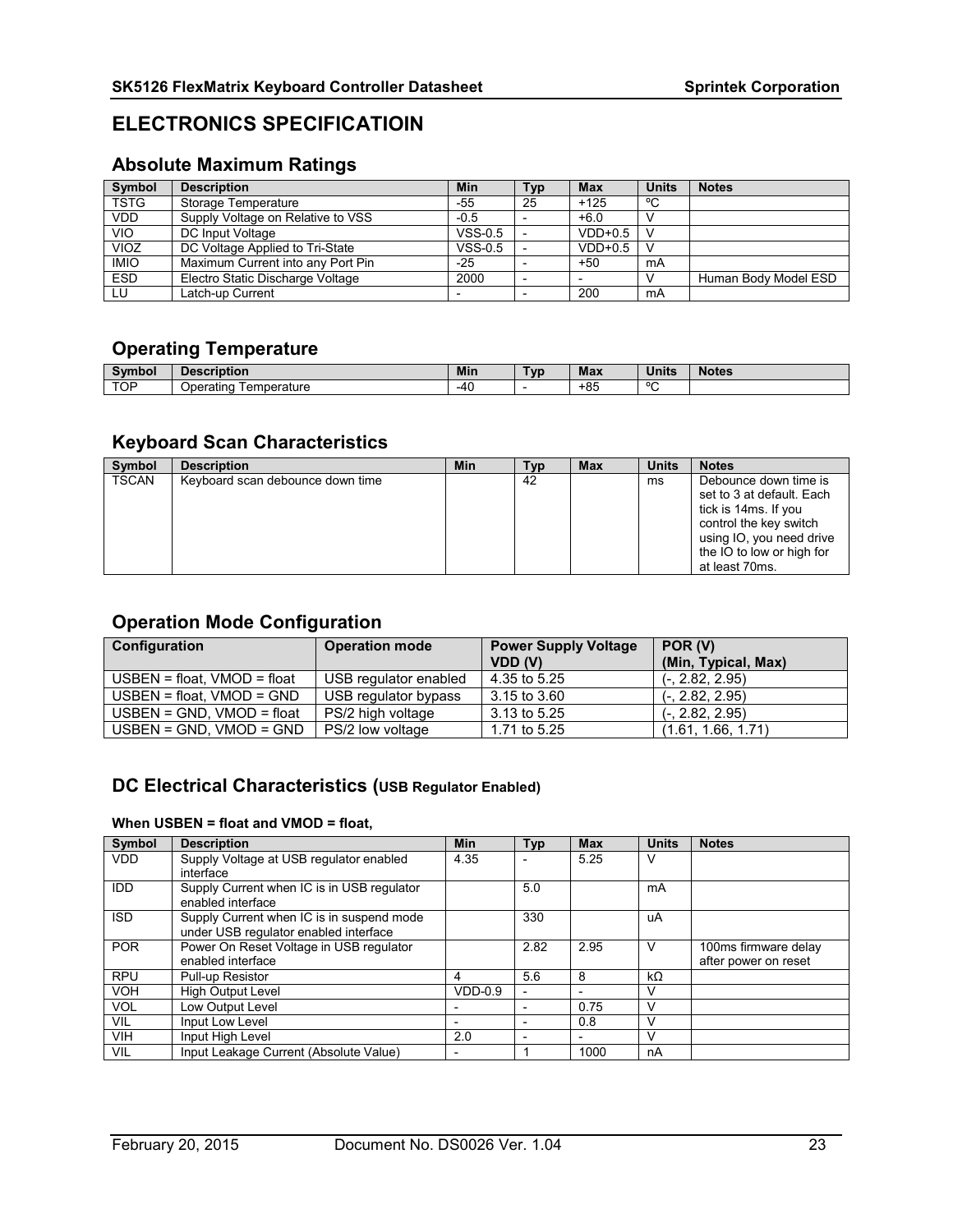## DC Electrical Characteristics (USB Regulator Bypass)

| Symbol     | <b>Description</b>                         | <b>Min</b> | Typ                      | <b>Max</b>               | <b>Units</b> | <b>Notes</b>         |
|------------|--------------------------------------------|------------|--------------------------|--------------------------|--------------|----------------------|
| <b>VDD</b> | Supply Voltage at USB regulator bypass     | 3.15       | $\overline{\phantom{a}}$ | 3.60                     | ν            |                      |
|            | interface                                  |            |                          |                          |              |                      |
| <b>IDD</b> | Supply Current when IC is in USB regulator |            | 4.8                      |                          | mA           |                      |
|            | bypass interface                           |            |                          |                          |              |                      |
| <b>ISD</b> | Supply Current when IC is in suspend mode  |            | 235                      |                          | uA           |                      |
|            | under USB regulator bypass interface       |            |                          |                          |              |                      |
| <b>POR</b> | Power On Reset Voltage in USB regulator    |            | 2.82                     | 2.95                     | v            | 100ms firmware delay |
|            | bypass interface                           |            |                          |                          |              | after power on reset |
| <b>RPU</b> | Pull-up Resistor                           | 4          | 5.6                      | 8                        | $k\Omega$    |                      |
| <b>VOH</b> | <b>High Output Level</b>                   | $VDD-0.9$  | $\overline{\phantom{0}}$ |                          | v            |                      |
| <b>VOL</b> | Low Output Level                           |            | $\overline{\phantom{a}}$ | 0.75                     | v            |                      |
| VIL.       | Input Low Level                            |            | $\overline{\phantom{a}}$ | 0.8                      | V            |                      |
| <b>VIH</b> | Input High Level                           | 2.0        | $\overline{\phantom{0}}$ | $\overline{\phantom{0}}$ | $\vee$       |                      |
| VIL        | Input Leakage Current (Absolute Value)     |            |                          | 1000                     | nA           |                      |

#### When USBEN = float and VMOD = GND,

## DC Electrical Characteristics (PS/2 High Voltage)

#### When USBEN = GND and VMOD = float,

| Symbol     | <b>Description</b>                                                             | <b>Min</b> | Typ                      | <b>Max</b> | <b>Units</b> | <b>Notes</b>                                 |
|------------|--------------------------------------------------------------------------------|------------|--------------------------|------------|--------------|----------------------------------------------|
| <b>VDD</b> | Supply Voltage at PS/2 high power interface                                    | 2.95       | $\overline{\phantom{0}}$ | 5.25       |              |                                              |
| <b>IDD</b> | Supply Current when IC is in operation mode<br>under PS/2 high power interface |            | 2.3                      |            | mA           |                                              |
| <b>ISD</b> | Supply Current when IC is in idle mode under<br>PS/2 high power interface      |            | 1.8                      |            | uA           |                                              |
| <b>POR</b> | Power On Reset Voltage in PS/2 high power<br>interface                         |            | 2.82                     | 2.95       |              | 100ms firmware delay<br>after power on reset |
| <b>RPU</b> | Pull-up Resistor                                                               | 4          | 5.6                      | 8          | kΩ           |                                              |
| <b>VOH</b> | <b>High Output Level</b>                                                       | $VDD-0.9$  | $\overline{\phantom{a}}$ |            |              |                                              |
| <b>VOL</b> | Low Output Level                                                               |            | $\overline{\phantom{a}}$ | 0.75       |              |                                              |
| VIL        | Input Low Level                                                                |            | $\overline{\phantom{a}}$ | 0.8        |              |                                              |
| <b>VIH</b> | Input High Level                                                               | 2.0        | ٠                        |            |              |                                              |
| <b>VIL</b> | Input Leakage Current (Absolute Value)                                         |            |                          | 1000       | nA           |                                              |

## DC Electrical Characteristics (PS/2 Low Voltage 3.00V to 5.25V)

#### When USBEN = GND and VMOD = GND,

| Symbol     | <b>Description</b>                                                            | Min       | Typ                      | <b>Max</b>               | <b>Units</b> | <b>Notes</b>                                 |
|------------|-------------------------------------------------------------------------------|-----------|--------------------------|--------------------------|--------------|----------------------------------------------|
| <b>VDD</b> | Supply Voltage at PS/2 low power interface                                    | 1.71      | $\overline{\phantom{a}}$ | 5.25                     | v            |                                              |
| <b>IDD</b> | Supply Current when IC is in operation mode<br>under PS/2 low power interface |           | 2.3                      |                          | mA           |                                              |
| ISD        | Supply Current when IC is in idle mode under<br>PS/2 low power interface      |           | 1.8                      |                          | uA           |                                              |
| <b>POR</b> | Power On Reset Voltage in PS/2 low power<br>interface                         | 1.61      | 1.66                     | 1.71                     | v            | 100ms firmware delay<br>after power on reset |
| <b>RPU</b> | Pull-up Resistor                                                              | 4         | 5.6                      | 8                        | $k\Omega$    |                                              |
| <b>VOH</b> | <b>High Output Level</b>                                                      | $VDD-0.9$ | $\overline{\phantom{a}}$ |                          | V            |                                              |
| <b>VOL</b> | Low Output Level                                                              |           | $\overline{\phantom{a}}$ | 0.75                     | v            |                                              |
| VIL        | Input Low Level                                                               |           |                          | 0.8                      |              |                                              |
| <b>VIH</b> | Input High Level                                                              | 2.0       | $\overline{\phantom{0}}$ | $\overline{\phantom{0}}$ | V            |                                              |
| VIL        | Input Leakage Current (Absolute Value)                                        |           |                          | 1000                     | nA           |                                              |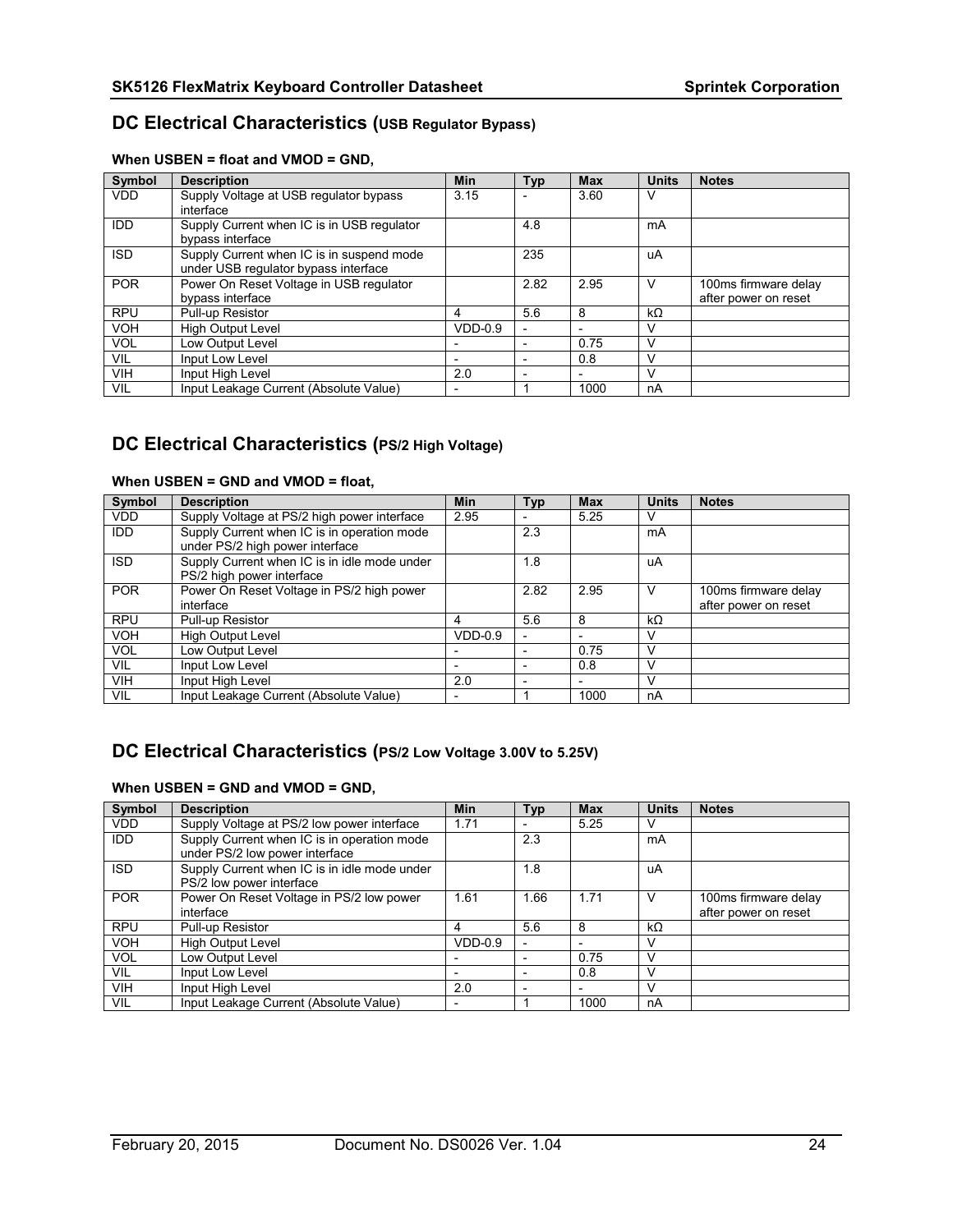### DC Electrical Characteristics (PS/2 Low Voltage 2.40V to 3.00V)

#### When USBEN = GND and VMOD = GND,

| Symbol     | <b>Description</b>                                                            | <b>Min</b> | <b>Typ</b>               | <b>Max</b> | <b>Units</b> | <b>Notes</b>                                 |
|------------|-------------------------------------------------------------------------------|------------|--------------------------|------------|--------------|----------------------------------------------|
| <b>VDD</b> | Supply Voltage at PS/2 low power interface                                    | 1.71       | $\overline{\phantom{a}}$ | 5.25       |              |                                              |
| IDD        | Supply Current when IC is in operation mode<br>under PS/2 low power interface |            | 2.3                      |            | mA           |                                              |
| <b>ISD</b> | Supply Current when IC is in idle mode under<br>PS/2 low power interface      |            | 1.8                      |            | uA           |                                              |
| <b>POR</b> | Power On Reset Voltage in PS/2 low power<br>interface                         | 1.61       | 1.66                     | 1.71       | ν            | 100ms firmware delay<br>after power on reset |
| <b>RPU</b> | Pull-up Resistor                                                              | 4          | 5.6                      | 8          | $k\Omega$    |                                              |
| <b>VOH</b> | <b>High Output Level</b>                                                      | $VDD-0.4$  |                          |            |              |                                              |
| <b>VOL</b> | Low Output Level                                                              |            |                          | 0.75       |              |                                              |
| VIL        | Input Low Level                                                               |            |                          | 0.72       |              |                                              |
| <b>VIH</b> | Input High Level                                                              | 1.4        |                          |            |              |                                              |
| VIL        | Input Leakage Current (Absolute Value)                                        |            |                          | 1000       | nA           |                                              |

## DC Electrical Characteristics (PS/2 Low Voltage 1.71V to 2.40V)

#### When USBEN = GND and VMOD = GND,

| Symbol     | <b>Description</b>                                                            | Min       | <b>Typ</b>               | <b>Max</b>               | <b>Units</b> | <b>Notes</b>                                 |
|------------|-------------------------------------------------------------------------------|-----------|--------------------------|--------------------------|--------------|----------------------------------------------|
| <b>VDD</b> | Supply Voltage at PS/2 low power interface                                    | 1.71      | $\overline{\phantom{0}}$ | 5.25                     |              |                                              |
| <b>IDD</b> | Supply Current when IC is in operation mode<br>under PS/2 low power interface |           | 2.3                      |                          | mA           |                                              |
| <b>ISD</b> | Supply Current when IC is in idle mode under<br>PS/2 low power interface      |           | 1.8                      |                          | uA           |                                              |
| <b>POR</b> | Power On Reset Voltage in PS/2 low power<br>interface                         | 1.61      | .66                      | 1.71                     | ν            | 100ms firmware delay<br>after power on reset |
| <b>RPU</b> | Pull-up Resistor                                                              | 4         | 5.6                      | 8                        | kΩ           |                                              |
| <b>VOH</b> | <b>High Output Level</b>                                                      | $VDD-0.5$ | $\overline{\phantom{0}}$ | -                        |              |                                              |
| <b>VOL</b> | Low Output Level                                                              |           | $\overline{\phantom{0}}$ | 0.40                     |              |                                              |
| VIL        | Input Low Level                                                               |           | $\overline{\phantom{0}}$ | 0.3xVDD                  |              |                                              |
| <b>VIH</b> | Input High Level                                                              | 0.65xVDD  |                          | $\overline{\phantom{0}}$ |              |                                              |
| <b>VIL</b> | Input Leakage Current (Absolute Value)                                        |           |                          | 1000                     | nA           |                                              |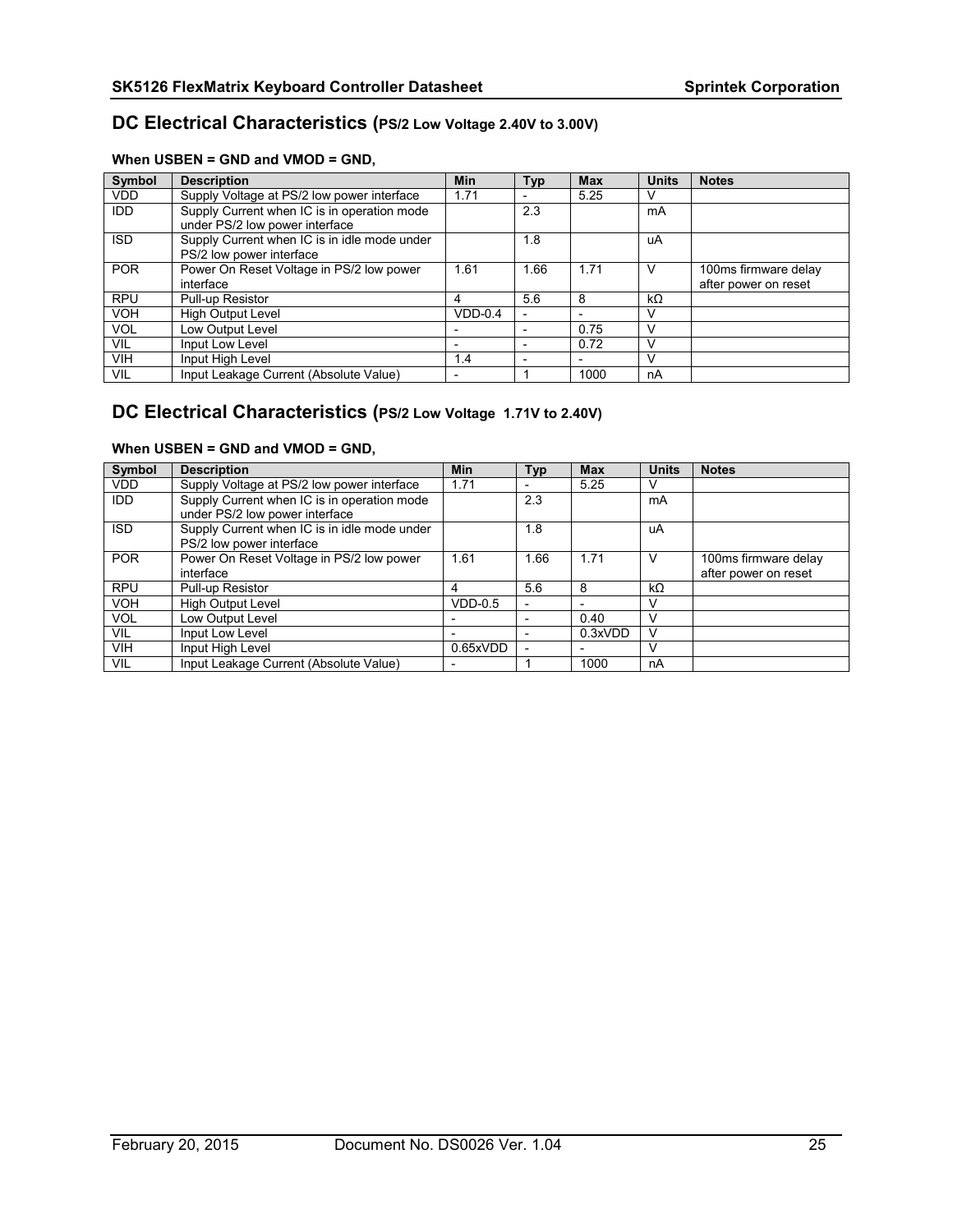## PACKAGING INFORMATION

## SK5126-LT Drawing



SK5126-LT 48-Lead (7x7x1.0mm) QFN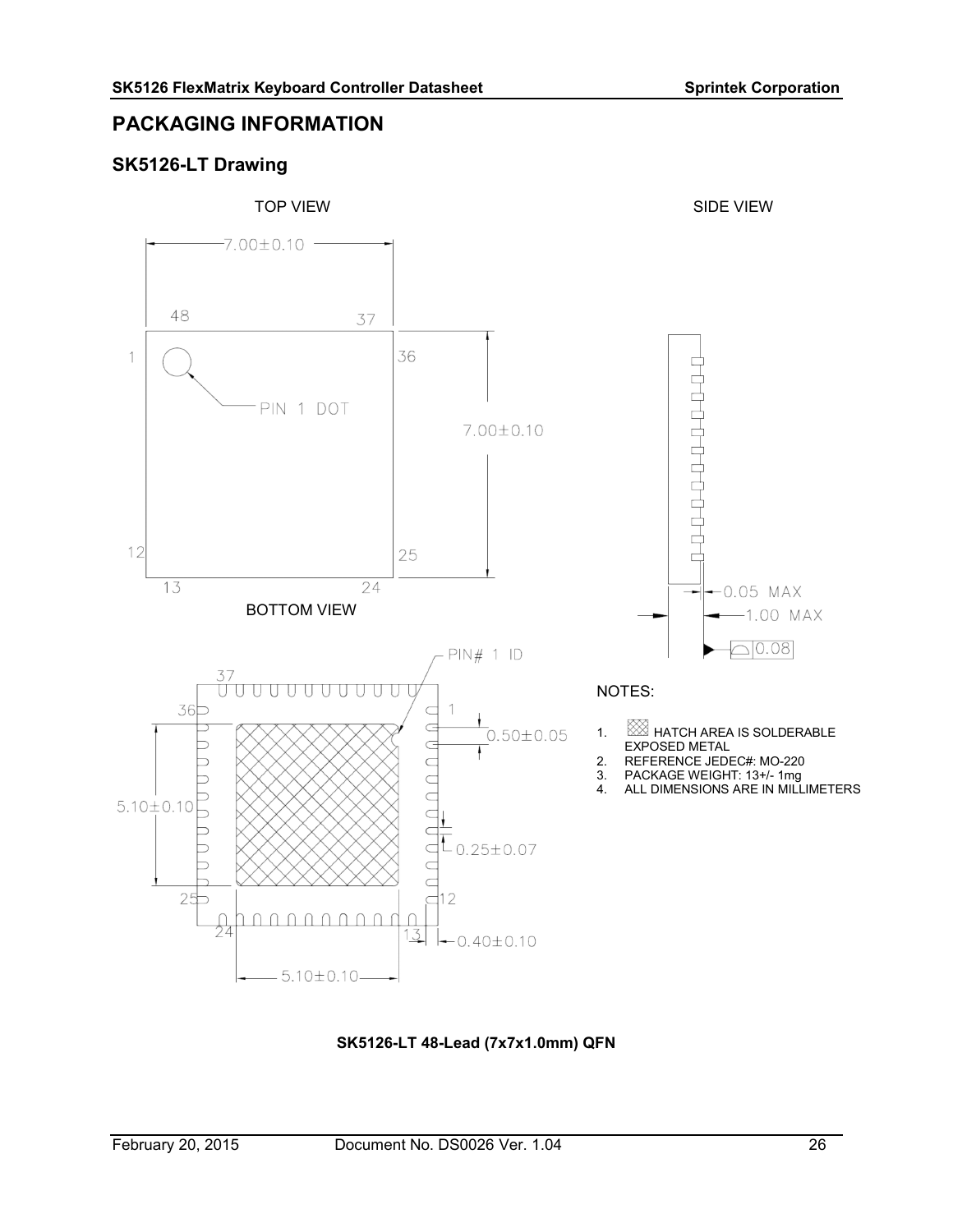## Assembly Specification

| Part          | <b>Description</b>             | Min    | Typ              | <b>Max</b> | <b>Units</b> | <b>Notes</b>                                                                                                                                                                                                                   |
|---------------|--------------------------------|--------|------------------|------------|--------------|--------------------------------------------------------------------------------------------------------------------------------------------------------------------------------------------------------------------------------|
| $\theta$ JA   | Thermal Impedance              |        | 18               |            | °C/W         | $TJ = TA + POWER \times \theta JA$<br>To achieve the thermal impedance, the<br>center thermal pad should be soldered<br>to the PCB ground plane.                                                                               |
| <b>SRPT</b>   | Solder Reflow Peak Temperature | $240*$ |                  | 260        | °C           | *Higher temperatures may be required<br>based on the solder melting point.<br>Typical temperatures for solder are<br>220±5°C with Sn-Pb or 245±5°C with<br>Sn-Ag-Cu paste. Refer to the solder<br>manufacturer specifications. |
| <b>MSL</b>    | Moisture Sensitivity Level     |        | MSL <sub>3</sub> |            |              |                                                                                                                                                                                                                                |
| <b>WEIGHT</b> | Package Weight                 | 12     | 13               | 14         | mg           |                                                                                                                                                                                                                                |